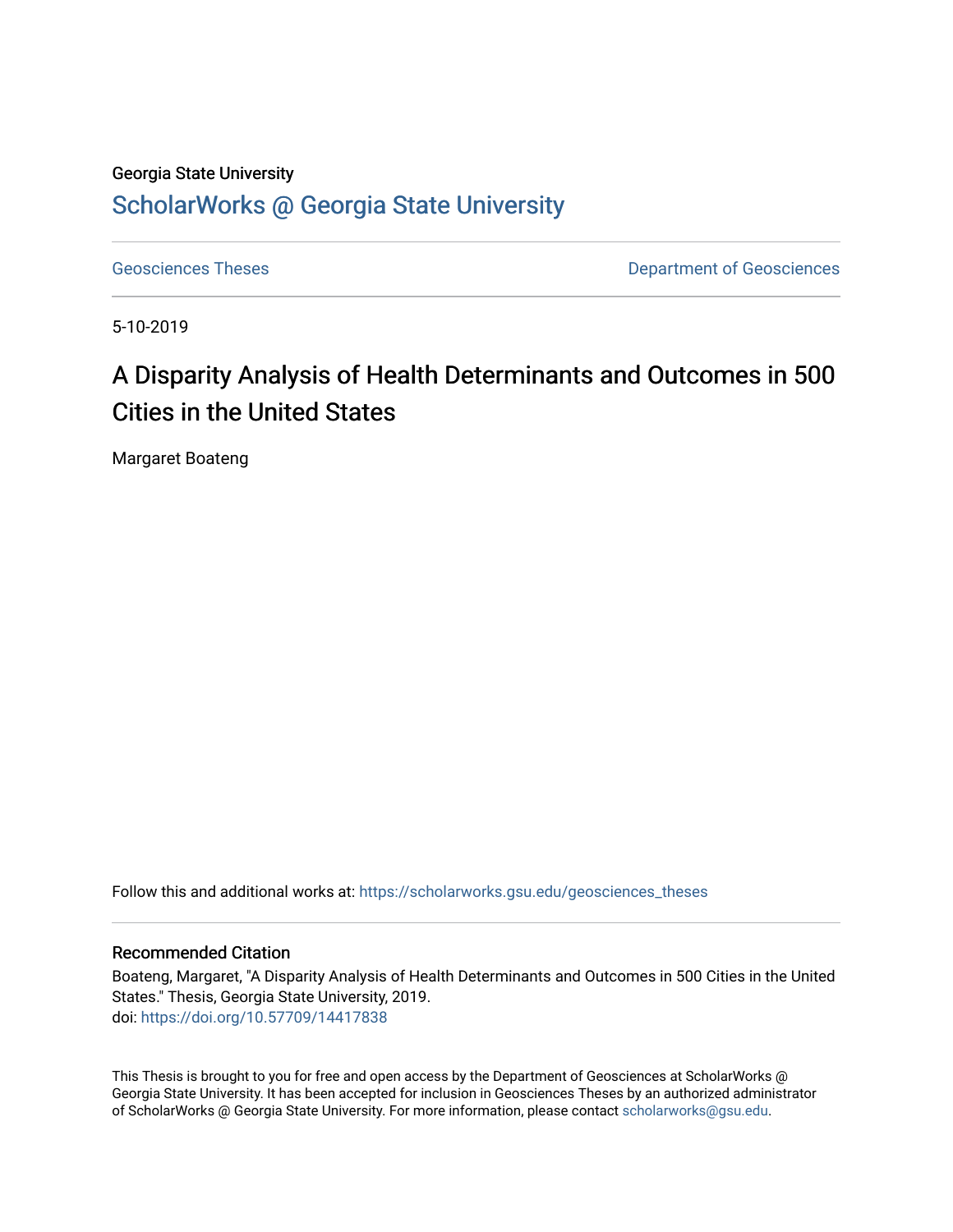# A DISPARITY ANALYSIS OF HEALTH DETERMINANTS AND OUTCOMES IN 500 CITIES IN THE UNITED STATES

By

MARGARET BOATENG

Under the Direction of Dajun Dai, PhD

#### ABSTRACT

Health disparity is an issue of global concern necessitating diverse studies. This study thus, investigated intra city and inter-city health disparity for the 500 largest cities in the United States using the health determinant and outcome data at census tract level from the Centers for Disease Control and Prevention. The Urban Health Index (UHI) approach for small area assessment was used to compute for the UHI and disparity ratios for all 500 cities. Data for socioeconomic status was obtained from 2013-2017 American Community Survey 5-year estimate data. Urban sprawl data was collected from National Cancer Institute. Cities were ranked based on their disparity ratios from best to worst. OLS regression analysis was employed to research the driving factors of disparities. This research found that larger cities recorded higher health disparities than smaller cities. Greater disparities were present in cities in higher residential segregation for African Americans and less availability of cars, but in lower residential segregation for Hispanics. Because the regression residuals in the OLS model were not independent, more advanced models such as spatial regression models are necessary to investigate the influential factors.

INDEX WORDS: Health disparities, GIS, Cities, Census Tracts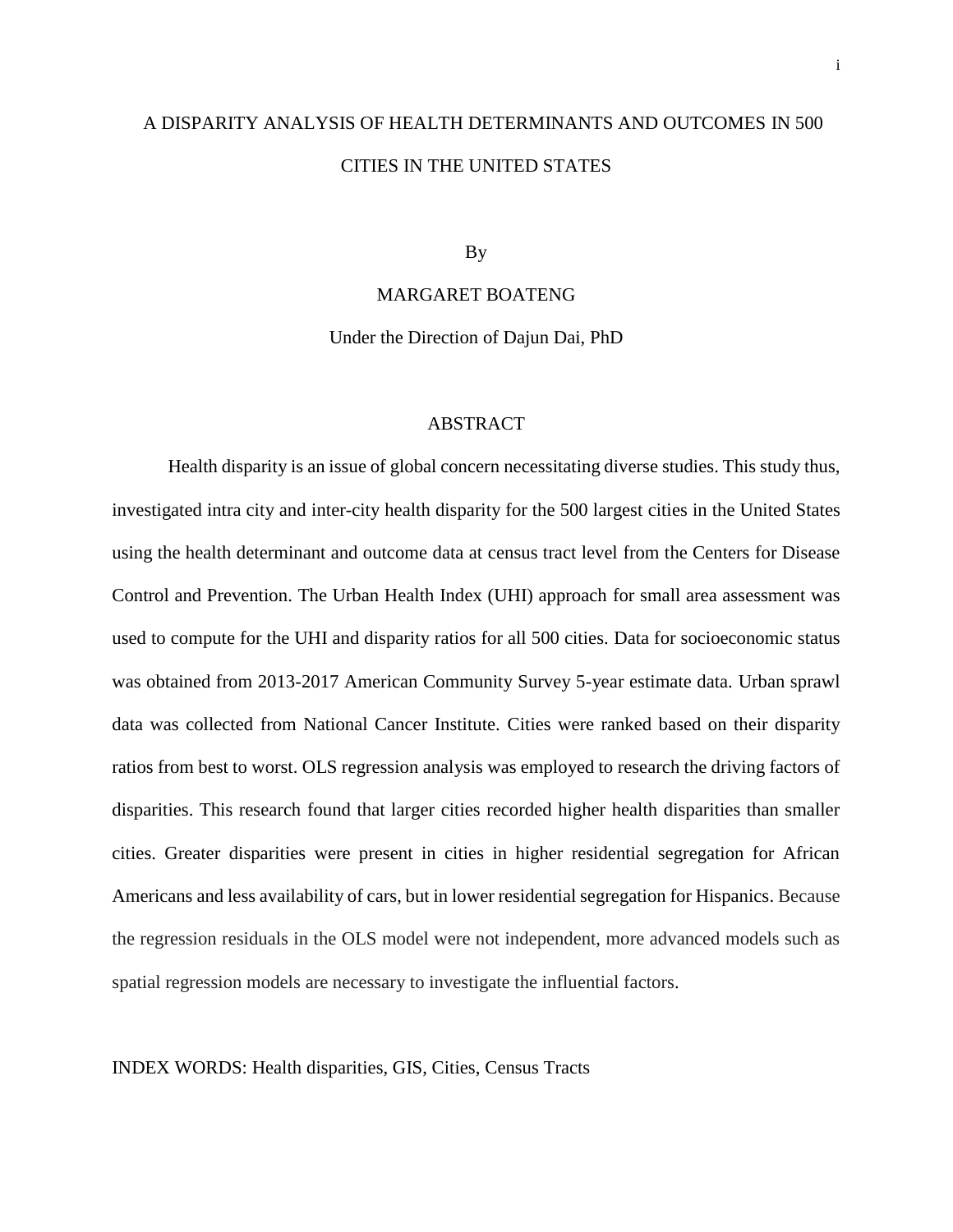# A DISPARITY ANALYSIS OF HEALTH DETERMINANTS AND OUTCOMES IN 500

## CITIES IN THE UNITED STATES

by

### MARGARET BOATENG

A Thesis Submitted in Partial Fulfillment of the Requirements for the Degree of

Master of Science

in the College of Arts and Sciences

Georgia State University

2019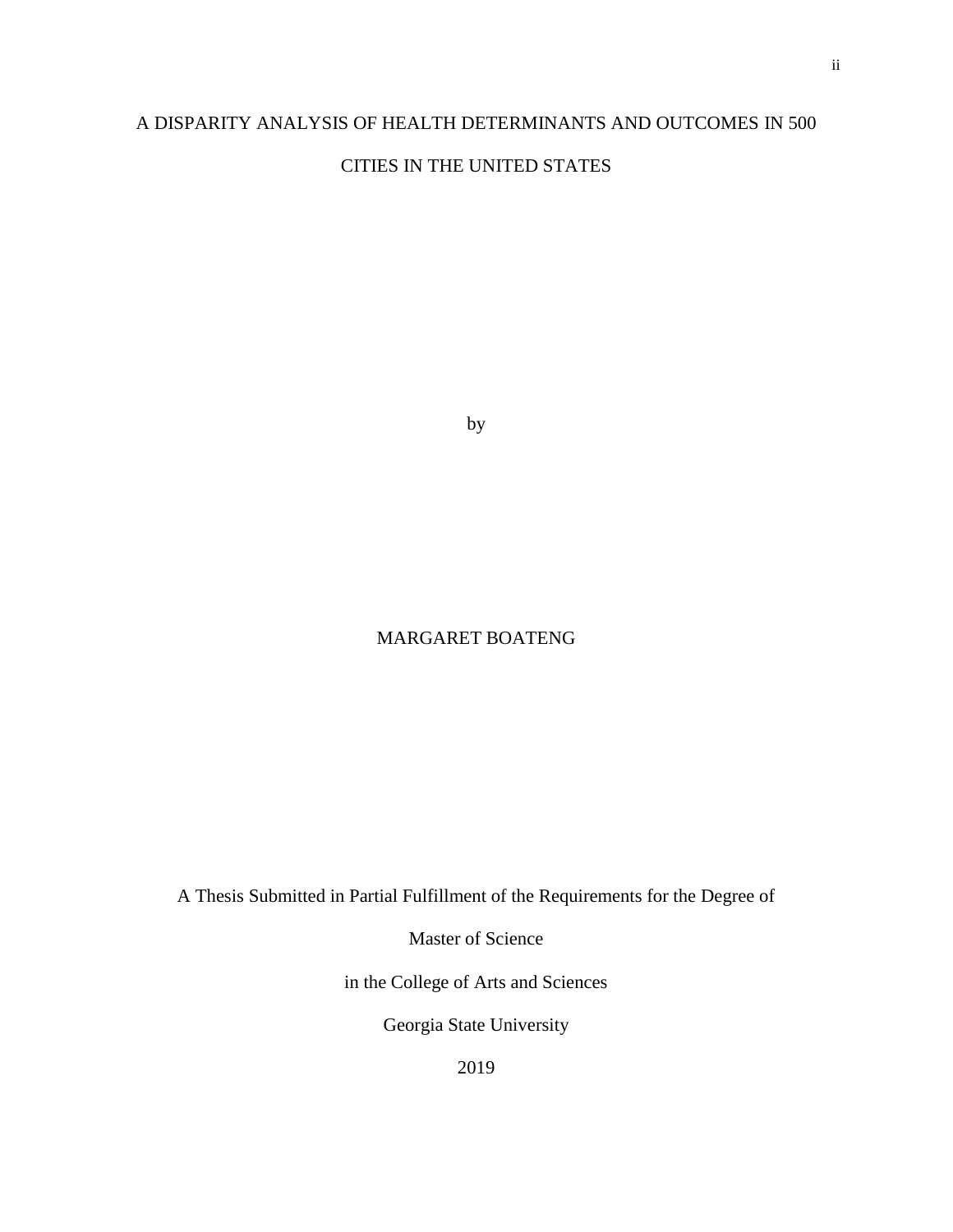Copyright by Margaret Serwaa Boateng 2019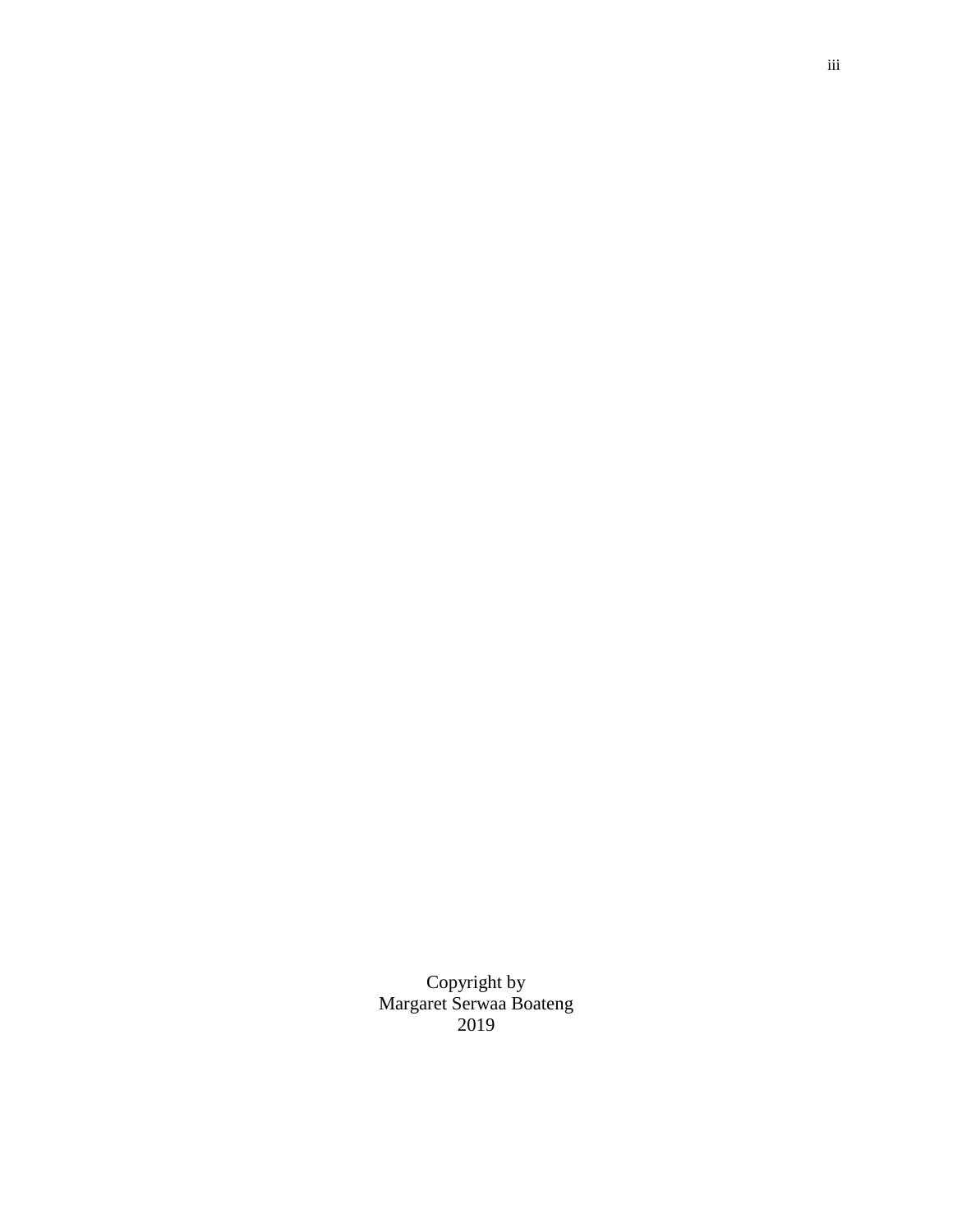## A DISPARITY ANALYSIS OF HEALTH DETERMINANTS AND OUTCOMES IN 500

## CITIES IN THE UNITED STATES

by

## MARGARET BOATENG

Committee Chair: Dajun Dai

Committee: Jeremy Diem

Richard Rothenberg

Electronic Version Approved:

Office of Graduate Studies

College of Arts and Sciences

Georgia State University

May 2019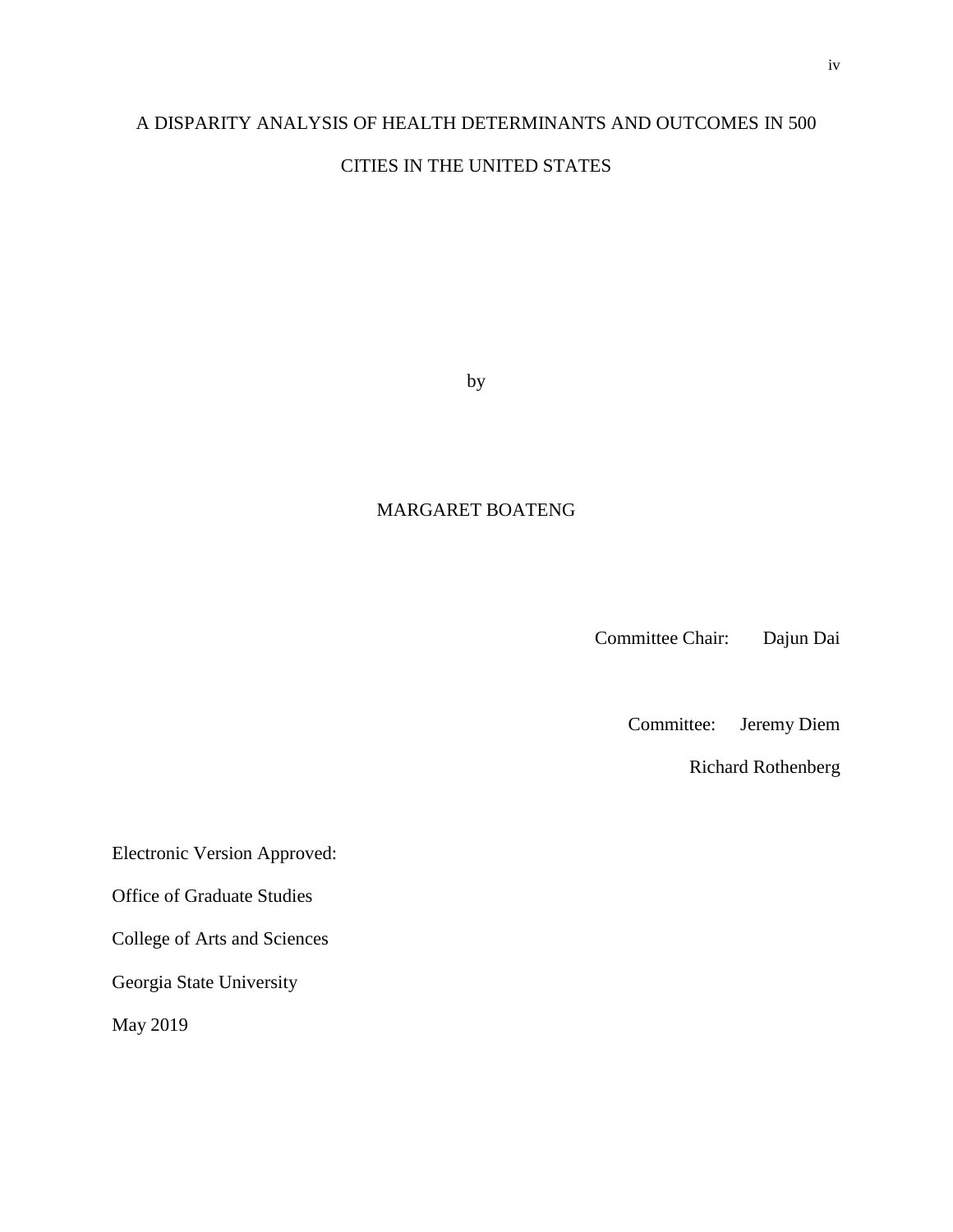### **DEDICATION**

I dedicate this thesis to my mum and brother; Patience and Isaac, who have been my backbone and support throughout my education. I would also like to thank the Adarkwa family for their love and support throughout my graduate school years, that meant a lot. Finally, to my family and friends; thank you for being on my team and cheering me on.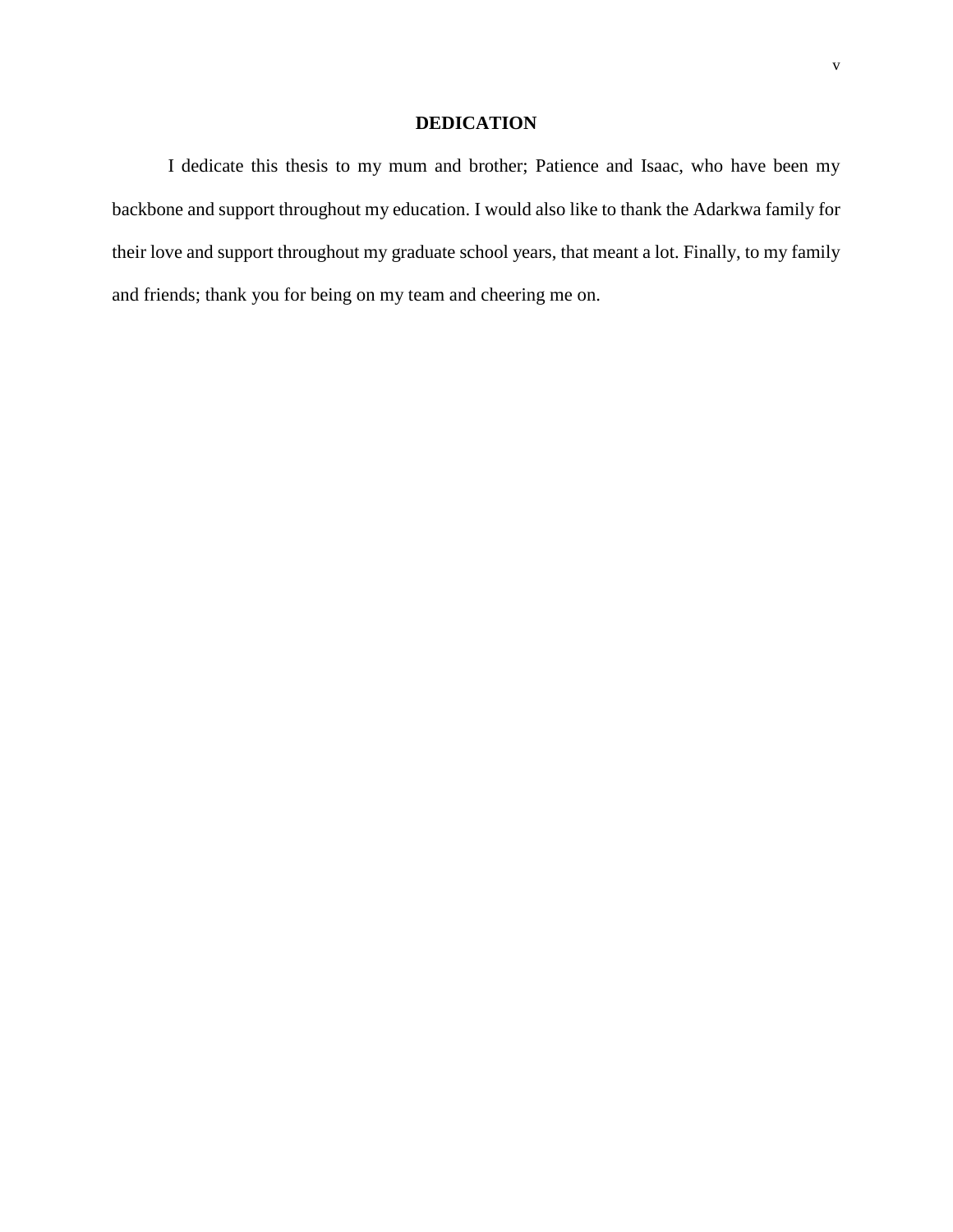### **ACKNOWLEDGEMENTS**

<span id="page-6-0"></span>I would like to give my profound gratitude to my advisor who put in a great deal of time and effort into making this project a success. I sincerely thank Dr. Diem and Dr. Rothenberg for being on my committee and for their guidance and suggestions. In addition, I want to formally acknowledge Dr. Ellis Adams for his support and encouragements. Also, to Wesley Garret for his help with STATA for making my analysis a smooth one.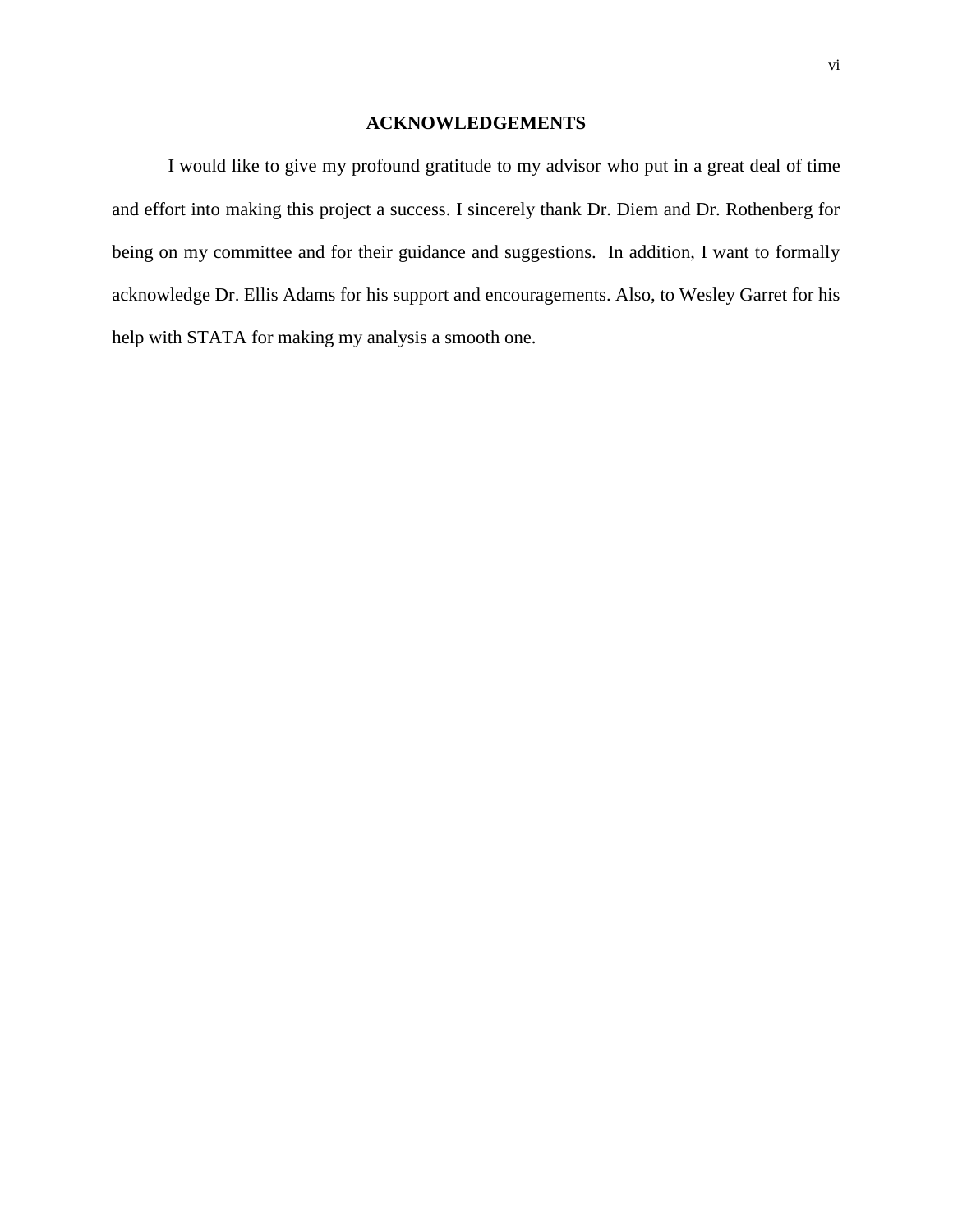| 1                                                                                |
|----------------------------------------------------------------------------------|
| 1.1                                                                              |
| 1.2                                                                              |
| The Influence of Socioeconomic Status (SES) on Health Disparities  4<br>1.3      |
| <b>Impacts of Residential Segregation and Urban Sprawl on Health 5</b><br>1.4    |
| 1.5                                                                              |
| 1.6                                                                              |
| $\mathbf{2}$                                                                     |
|                                                                                  |
|                                                                                  |
|                                                                                  |
|                                                                                  |
|                                                                                  |
| 2.5.3 Relationship between Health Disparities and Socioeconomic Status in Cities |
|                                                                                  |
| 3                                                                                |
|                                                                                  |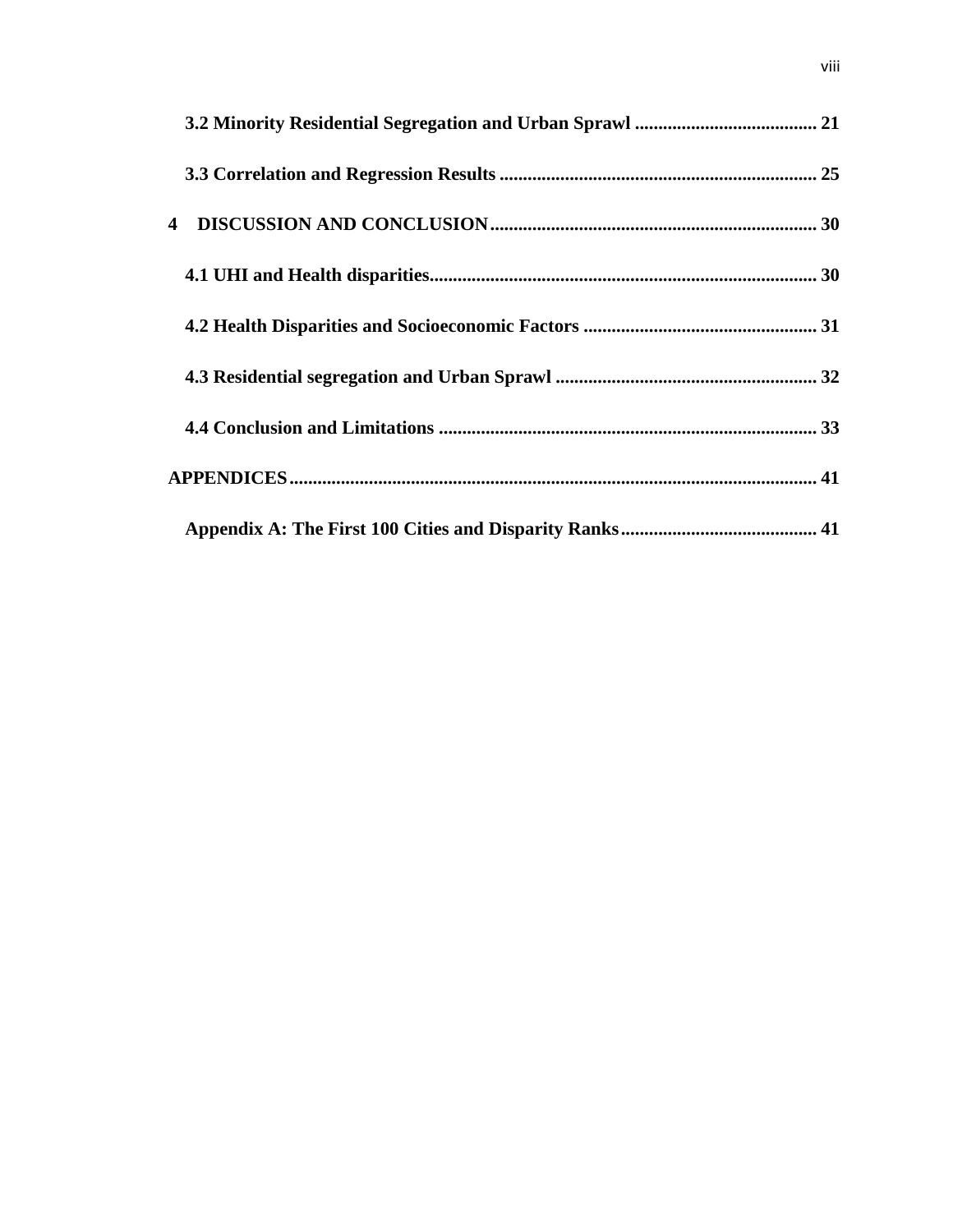# <span id="page-9-0"></span>**LIST OF TABLES**

| Table 4 Associations between Health Disparities, Segregation, Sprawl and Socioeconomic |  |
|----------------------------------------------------------------------------------------|--|
|                                                                                        |  |
|                                                                                        |  |
|                                                                                        |  |
|                                                                                        |  |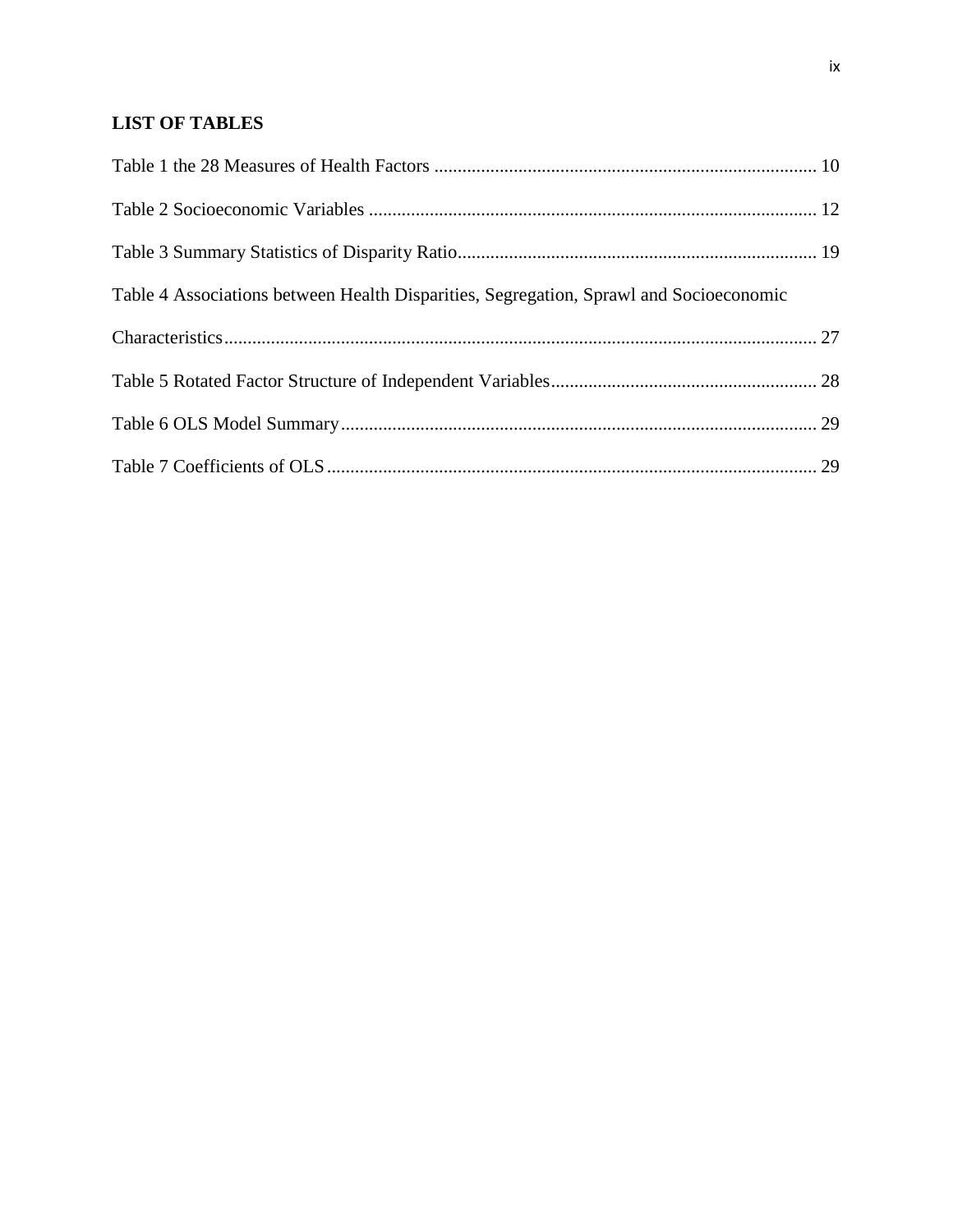# LIST OF FIGURES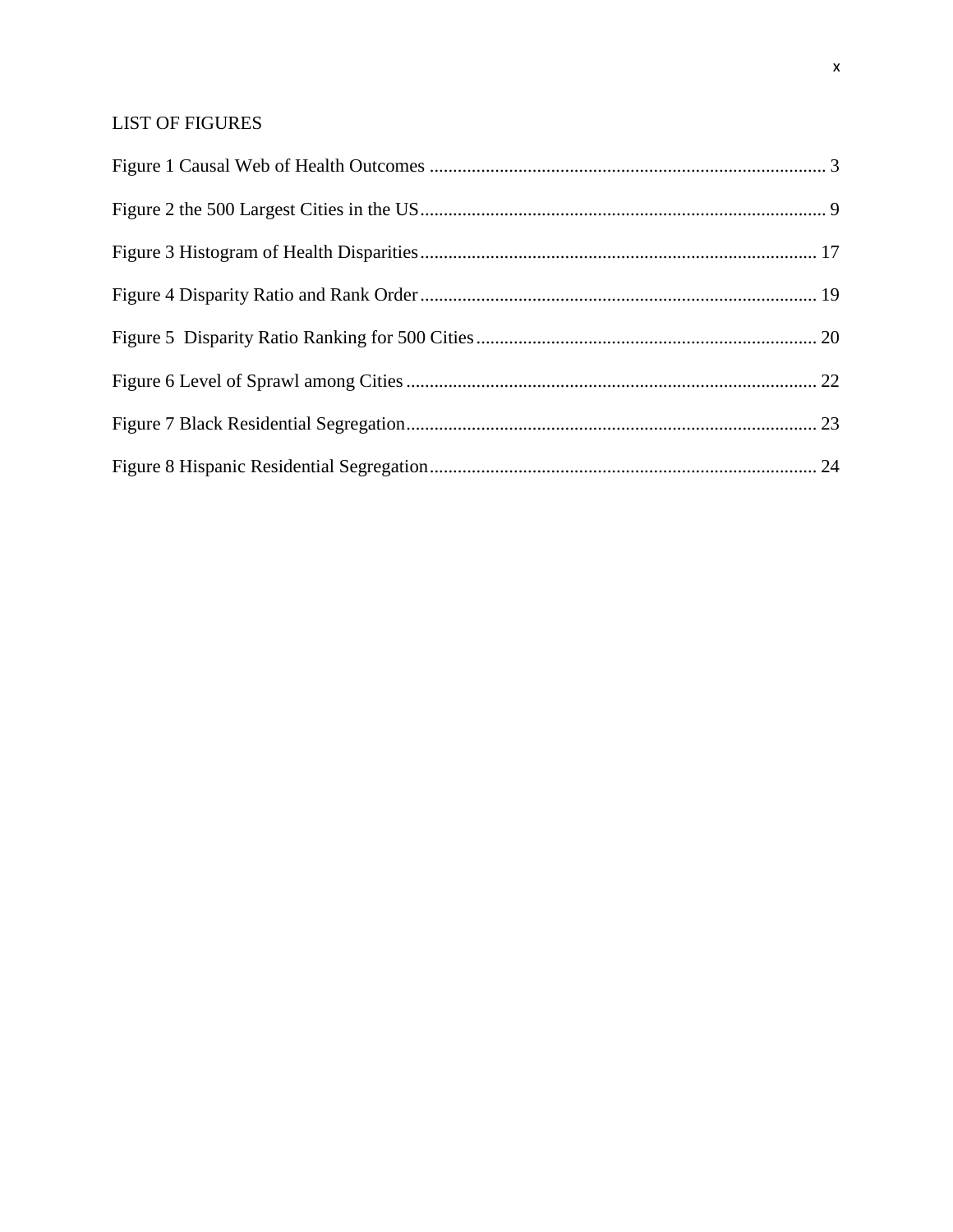# <span id="page-11-0"></span>**LIST OF ABBREVIATIONS**

- UHI Urban Health Index
- GIS- Geographical Information Systems
- GWR Geographically Weighted Regression
- FA Factor Analysis
- SES Socioeconomic Status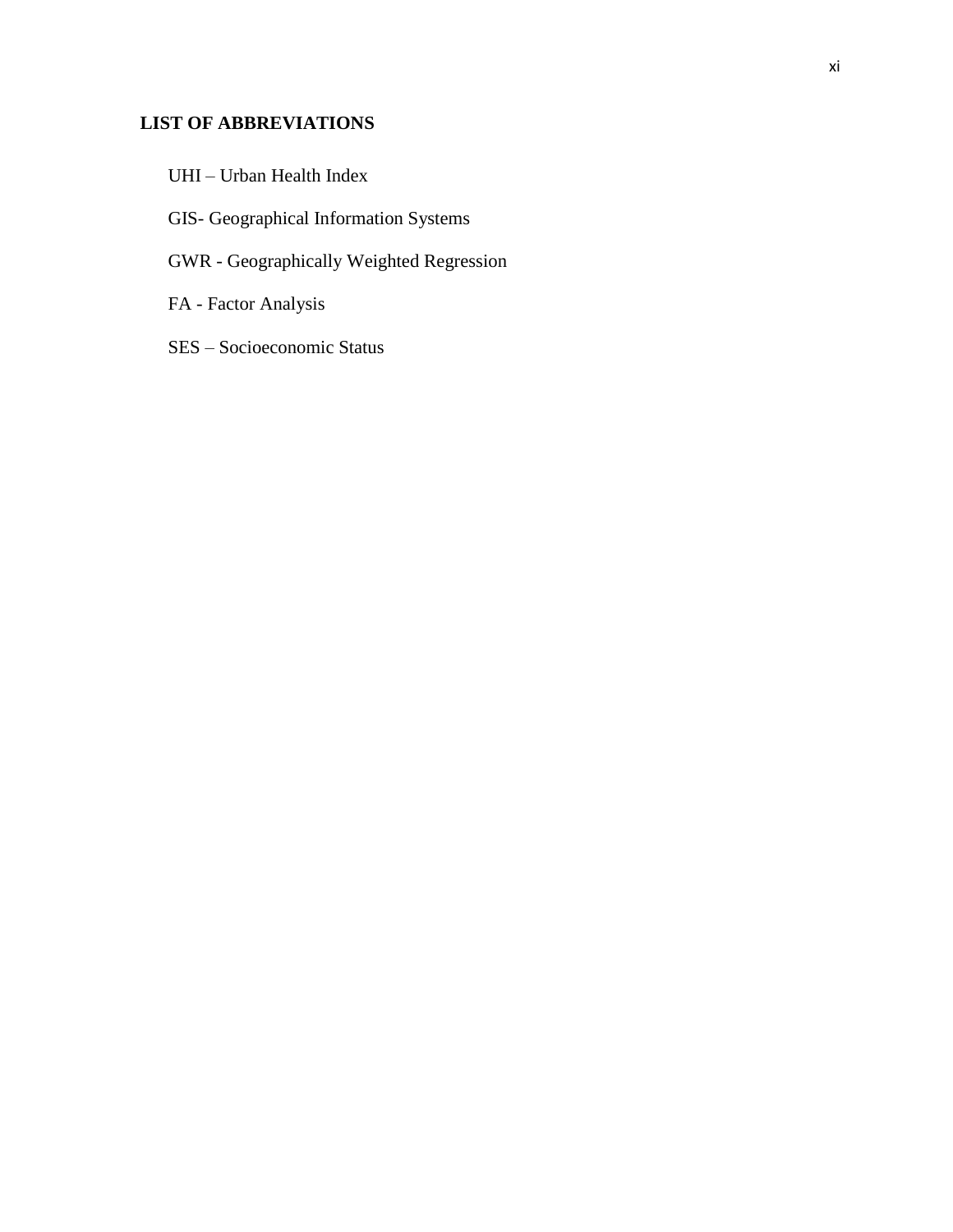#### **1 INTRODUCTION**

#### <span id="page-12-1"></span><span id="page-12-0"></span>**1.1 Background**

The health outcomes of cities differ from one geographical region to another both locally and globally. The health of cities is described by complex and interconnected health indicators and health determinants (Rothenberg et al, 2014). Some key questions arise as to how some cities have better health outcomes than others and vice versa. It is also important to know what factors drive the better health outcomes in some regions than others.

Many health disparities in the United States are associated with inequalities in education and income (Drewnowski et al, 2004). In its broadest sense, the term "health disparities" can be explained as preventable differences in the indicators of health of different population groups, often defined by race, ethnicity, sex, educational level, socioeconomic status, and geographic location of residences (Mensah et al, 2005). Health disparities are largely attributed to social determinants of health, the conditions where people are born, grow, live, work, and age (World Health Organization, 2010; Dai et al, 2017).

Understanding health disparities is crucial for improving health and averting social inequality (Gordon-Larsen et al, 2005). Examining intra-urban disparities in health determinants and health outcomes at small-area levels is not only of value in understanding of such inequality but also may guide resource allocation to disadvantaged communities (Amey, et al, 1997). Moreover, analyzing urban health disparities is important for cities to understand how to make their cities better. The task of eliminating health disparities seems overwhelming, since minorities and the less educated have higher mortality rates for a wide range of diseases (Mitchel et al, 2002), however, it may become achievable by targeting the problems that have the greatest influence on disparities.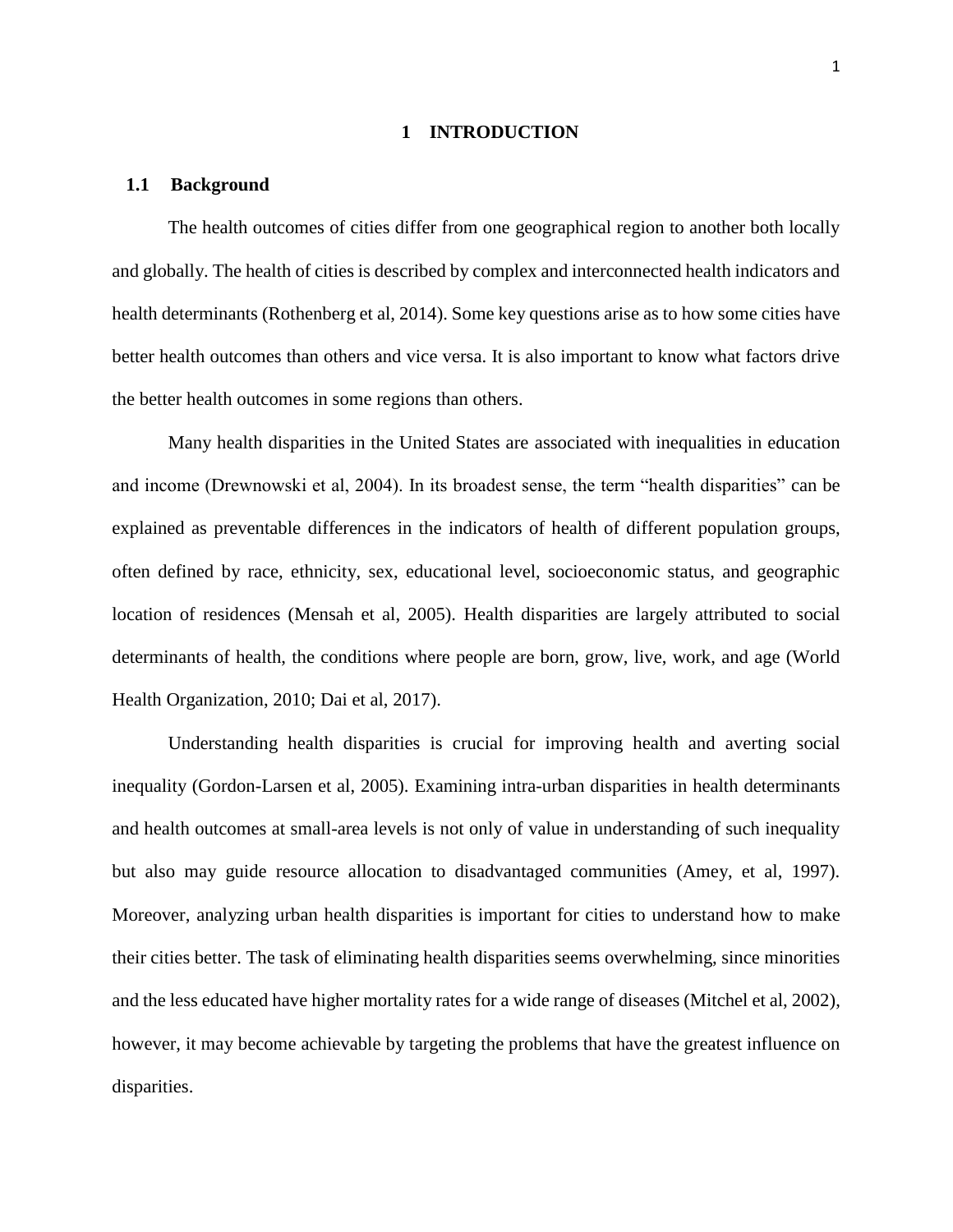Generally, researchers have used three different comparisons to assess the association between cities and health [\(Galea, Freudenberg, & Vlahov, 2005\)](#page-48-0). The first and most common approach compares and contrasts urban to non-urban areas [\(Chen, Chen, & Cheng, 2017;](#page-46-0) Eberhardt & Pamuk, 2004; Fotso, 2006; Hartley et al., 1994). Second line of research focuses on cross-urban studies mostly highlighting the differences across cities within a country or across countries (Brown et el., 2000; [Davydova, 2005;](#page-47-0) Hunt et el., 2014; Yerger et al., 2007). The third group of studies seek to investigate intra-urban differences or variability of health within cities or smaller geographical regions [\(Dai, 2010;](#page-47-1) Krieger, 2002; Pardo-Crespo et al., 2013).

#### <span id="page-13-0"></span>**1.2 Assessing Health Disparities**

Disparities in health in the United States has been a subject of major concern. Most research work has focused on how both ethnic/racial backgrounds or social class and socioeconomic resources jointly affect health (Adler & Rehkopf, 2008). Multiple investigations have drawn attention to substantial variations of health outcomes across geographical areas particularly between non-Hispanic whites and minority populations [\(Murray, Kulkarni, & Ezzati, 2005\)](#page-49-0). Other researchers focused on the social determinants of health that may influence a region's population. According to WHO's Health Impact Assessment, commonly considered factors such as access and use of healthcare have fewer impacts on health, as compared to socioeconomic factors: the environment in which we live, income and educational levels and even our relationship with friends and family (WHO, 2013). These determining factors of health are also affected by a pernicious combination of unfair economic and social policies which results in unequal allocation of social and financial resources [\(Marmot & Friel, 2008\)](#page-49-1). Assessing the spatial pattern of health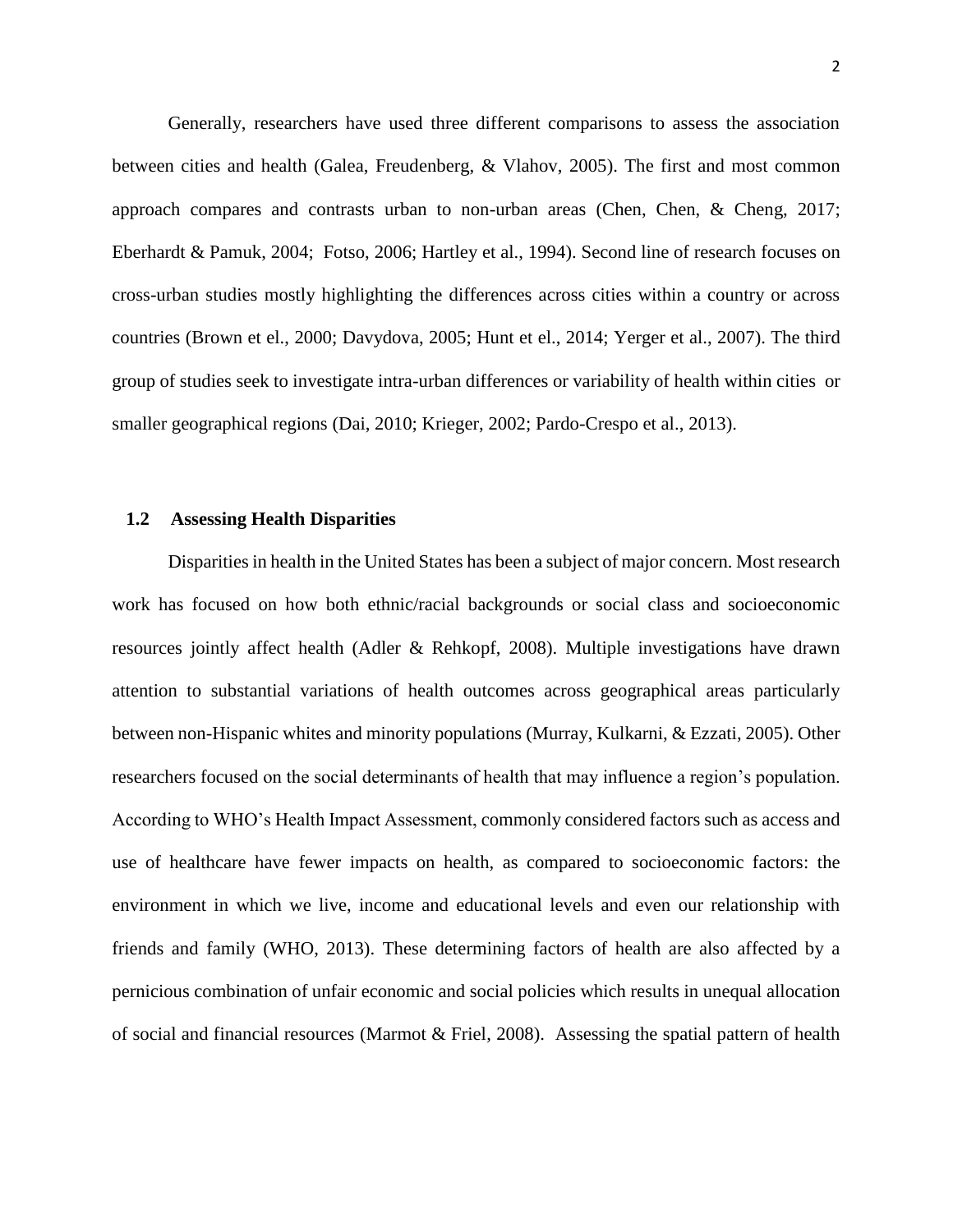can help to provide responsive measures and action on specific health determinants and population groups to reduce disparity in health outcomes and improve overall level of health [\(Parrish, 2010\)](#page-50-0).

According to Center for Disease Control and Prevention, "an ideal population outcome metric should reflect a population's dynamic state of physical, mental, and social well-being. Positive health outcomes include being alive; functioning well mentally, physically, and socially; and having a sense of well-being. Negative outcomes include death, loss of function, and lack of well-being". The Center for Disease Control and Prevention designed a causal web that illustrates relationships among contributing factors that generate health outcomes in a simplified model in figure 1. These factors may contribute to health disparity as different populations exhibit characteristics distinct to their livelihood status.



<span id="page-14-0"></span>*Figure 1 Causal Web of Health Outcomes [\(www.cdc.gov\)](http://www.cdc.gov/)Note ASCVD- atherosclerotic cardiovascular disease*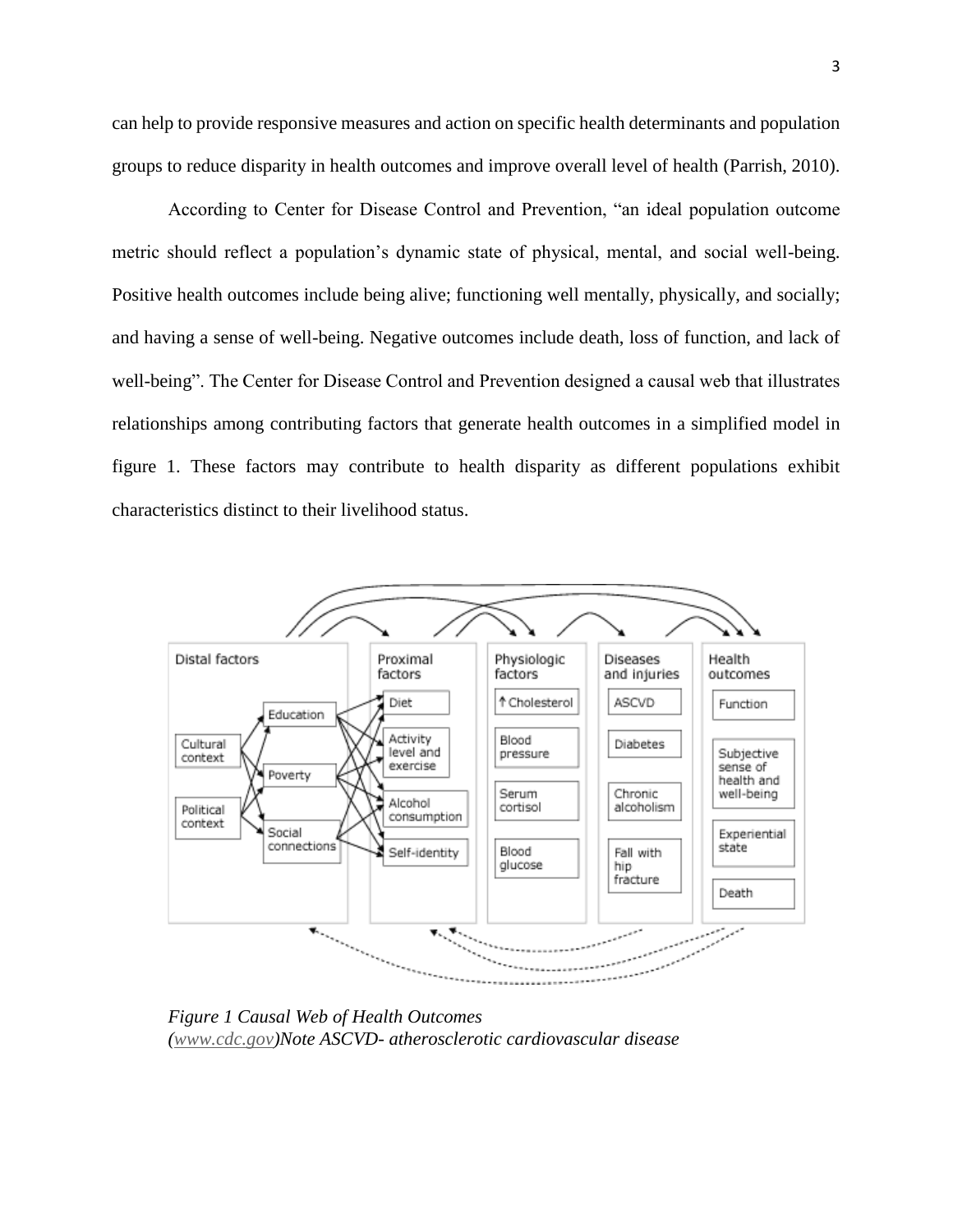Figure1 demonstrates a causal web that illustrates various factors influencing health outcomes and interactions among them. Solid arrows represent potential causal relationships between factors, diseases, and outcomes. Dashed arrows represent potential feedback from outcomes and diseases on proximal and distal factors. Distal and proximal factors operate through both intermediate factors and directly on health outcomes. For example, a person's level of education can directly influence his or her subjective sense of health and level of social function and also influence intermediate factors, such as diet and exercise. Similarly, the understanding that death or loss of function may occur as a result of a person's lifestyle or social and economic factors, such as education and poverty, may influence those factors through either behavior change or changes in social or economic policy.

#### <span id="page-15-0"></span>**1.3 The Influence of Socioeconomic Status (SES) on Health Disparities**

An individual's health is undoubtedly affected by socioeconomic factors, the social determinants of health. These socioeconomic factors have been measured based on three indicators, alone or in combination to assess a person's socioeconomic status. These include an individual's educational level, income, and occupation [\(Katz, 2006\)](#page-48-1). Socioeconomic factors are well-recognized to be associated with health disparities within the United States [\(Spatz, Beckman,](#page-50-1)  [Wang, Desai, & Krumholz, 2016\)](#page-50-1) and internationally [\(Vafaei, Rosenberg, & Pickett3, 2010\)](#page-51-0). Previous researchers have investigated the associations between SES and health disparities within the country by focusing on individual socioeconomic factors simultaneously or individually by focusing on how a population's income, educational level or occupation trends can affect their health outcomes and consequently lead to health disparities.

Populations living in low-income areas tend to have limited resources to implement policies and fewer opportunities to practice healthy behaviors [\(Spatz et al., 2016\)](#page-50-1). Those with the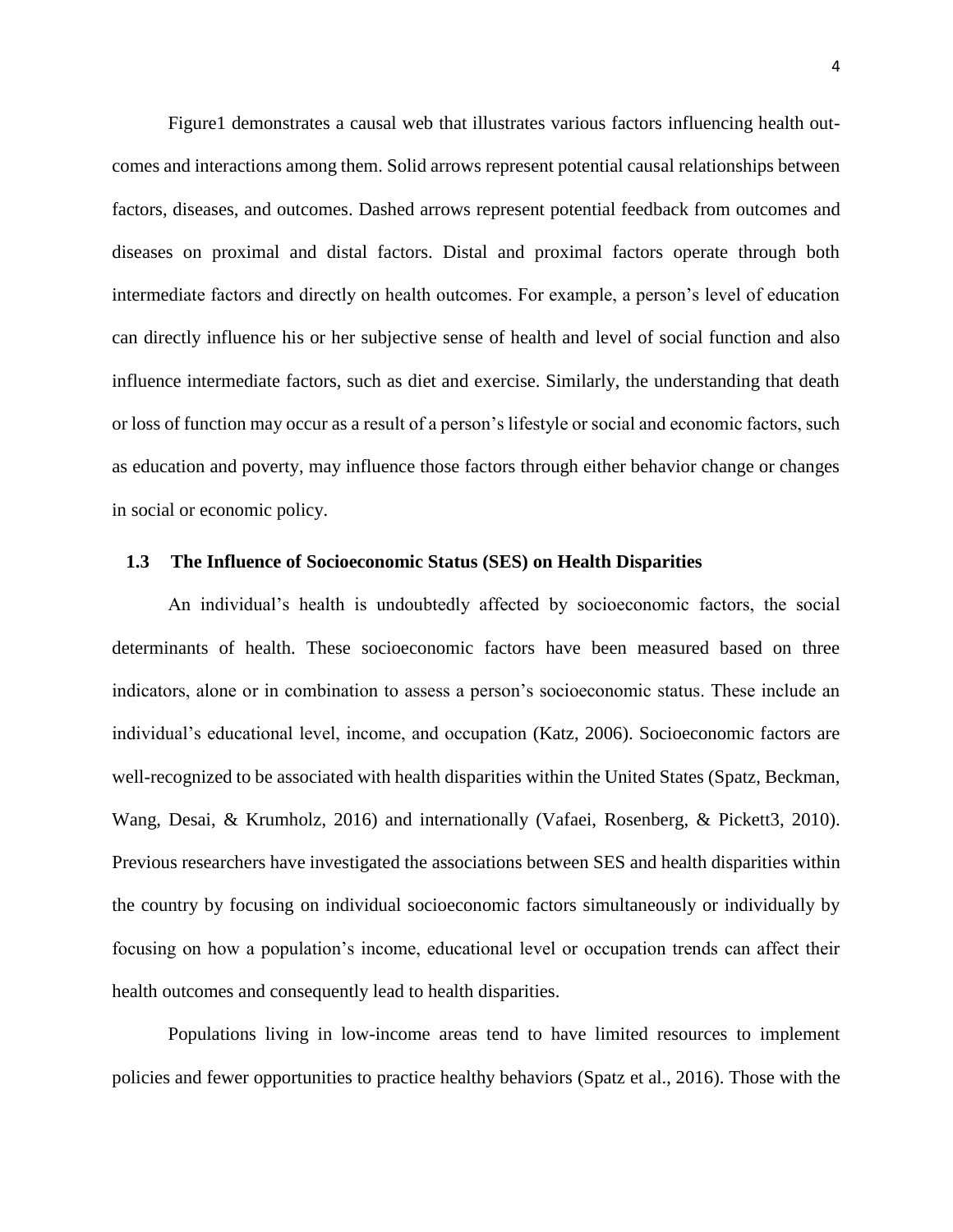lowest income and who are least educated are consistently least healthy than wealthiest and most educated groups [\(Braveman, Cubbin, Egerter, Williams, & Pamuk, 2010\)](#page-46-1). In response to investigating existing relationships between socioeconomic factors and health disparity, researchers have conducted a wide range of study with supporting findings. A study has found that the association between income and premature mortality was stronger among low-income counties than high-income counties [\(Cheng & Kindig, 2012\)](#page-46-2). A similar study found mean hospitalization rates to be significantly higher among low-income areas compared with high income areas [\(Spatz](#page-50-1)  [et al., 2016\)](#page-50-1). Further, some researchers have conducted empirical analysis quantifying the relative impact of each socioeconomic measure (income, education and occupation) to assess the strongest predictor of health outcomes. According to Davis et al. (1995), education rather than income or occupation may be the strongest predictor of health outcomes. Ross and Wu (1995), support this by establishing that high educational attainments directly improves health, and also indirectly improves health through work, economic conditions, social-psychological resources, and healthy behaviors.

#### <span id="page-16-0"></span>**1.4 Impacts of Residential Segregation and Urban Sprawl on Health**

Racial residential segregation, which is explained as the physical separation of races, is one of the fundamental causes of health disparities (Williams and Collins, 2001). In the United States, rates of economic disadvantages vary among racial and ethnic groups, which is a spatial manifestation of residential segregation [\(Roberts & Wilson, 2009\)](#page-50-2). Racial health disparities of health outcomes and socioeconomic status in the US have remained unchanged for the past 50 years despite efforts to minimize them [\(Landrine & Corra, 2009\)](#page-49-2). Several studies have mapped out a spatial trend of health disparities that exists among racial and ethnic groups who live in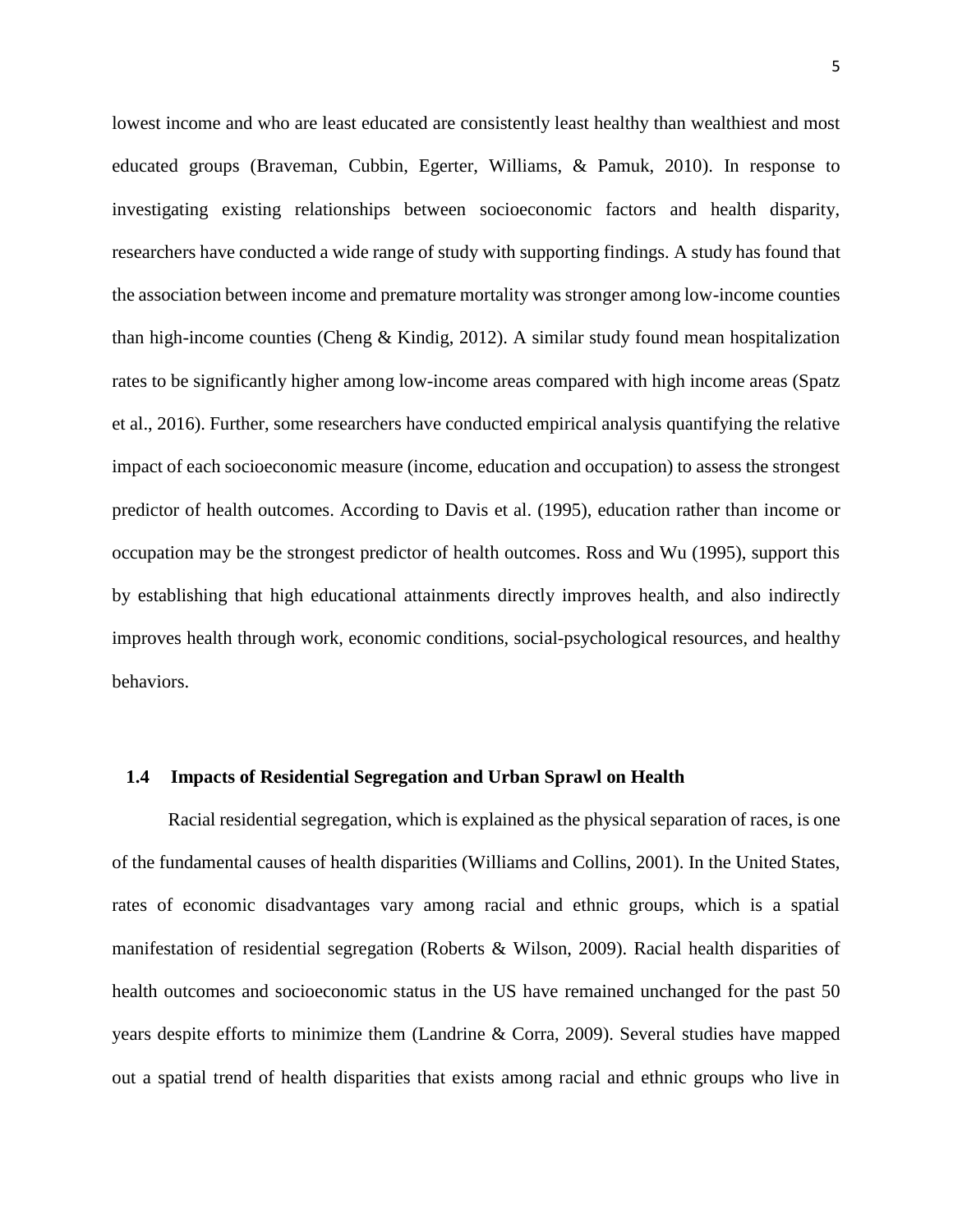segregated neighborhoods. Given the history of racial segregation in the US, a majority of the research in the past decade have been focused on white/black segregation and health disparities as compared to whites and other minority groups (Yang, Zhao, & Song, 2017). One such study suggested that blacks living in metropolitan areas characterized by high black residential isolation have a higher likelihood of reporting poor health than blacks living in low black isolation neighborhoods [\(Subramanian, Acevedo-Garcia, & Osypuk, 2005\)](#page-50-3). Similarly, Yang et al (2017) found that blacks who lived in segregated neighborhoods had poor Self-Rated Health than their counterparts in neighborhoods that are more diverse.

A considerable evidence also shows that residential segregation is deleterious to the health of Hispanics. Lee (2009) found positive associations between Hispanic segregation, depression and anxiety and established that living in a Mexican American-dominated neighborhood is detrimental to mental health. Hispanics living in isolation are more exposed to risk factors that facilitates tuberculosis transmission than non-Hispanic Whites (Acevedo-Garcia, 2001). Thus, residential segregation needs to be accounted for, to determine its influence on health disparities among cities in the US.

Urban sprawl can be defined as an overall pattern of development across a metropolitan area where greater proportions of the population live in lower-density residential areas (Lopez, 2004). The association between sprawl and health have already been established by investigators who often linked urban form to physical inactivity. The physical design of many US suburbs contribute to growing prevalence of overweight and obesity among both children and adults (Lopez & Hynes, 2006). People living in high-sprawled vicinities have lower propensity to walk, bike or be physically active and higher likelihood to drive (Lopez, 2004). Living in more sprawling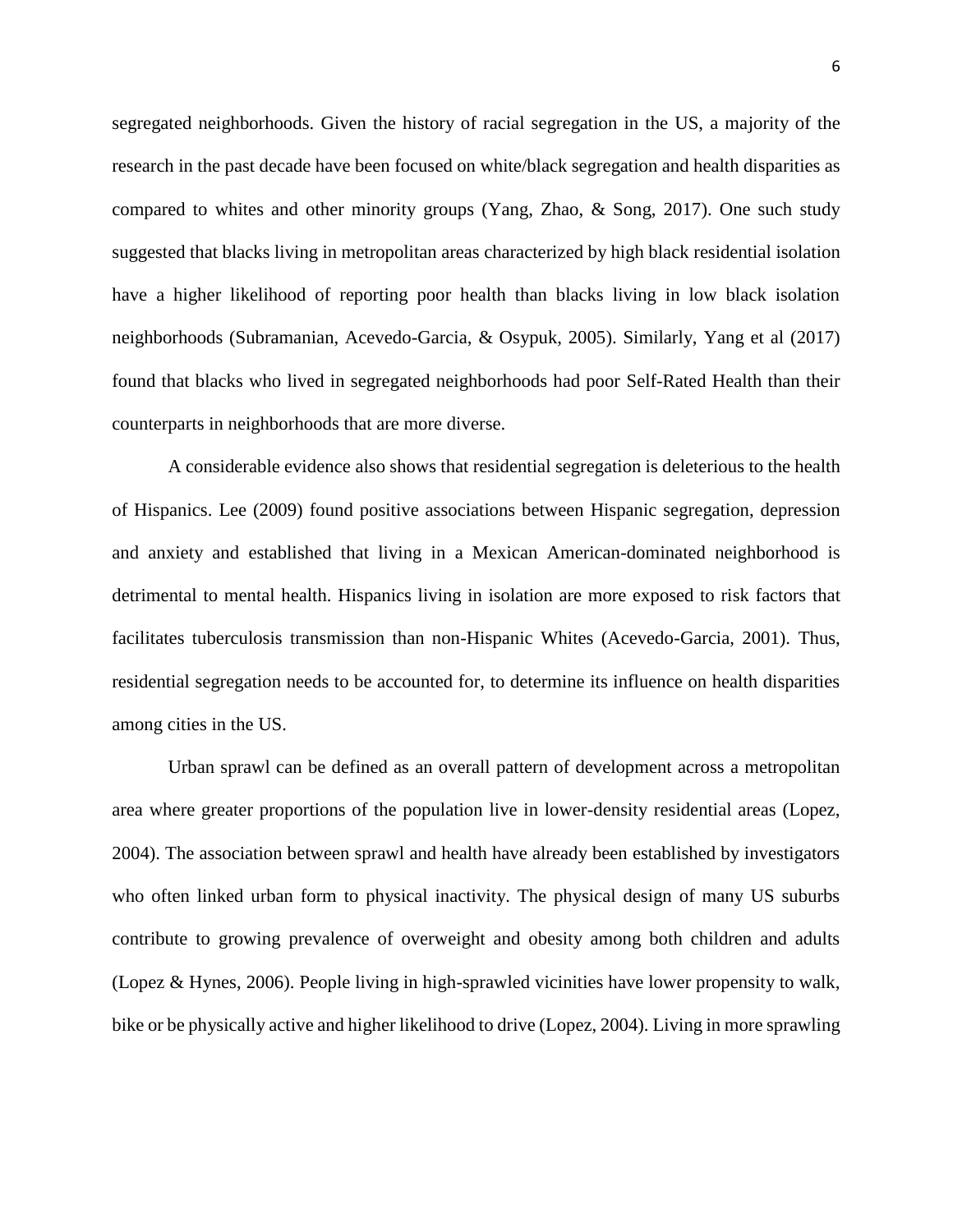suburbs increases the risk of overweight or obesity and inadequate physical activity (Garden  $\&$ Jalaludin, 2008).

#### <span id="page-18-0"></span>**1.5 Research Question and Objectives**

There is no systematic research at a national scale to study both intra city and inter-city disparities in health in the United States. To fill in this research gap, this thesis, using the 500 cities project from the Centers for Disease Control and Prevention (CDC), raises two research questions: (1) are there any health disparities among these largest 500 cities? (2), if so, what are the possible factors explaining these disparities? These questions led to two primary objectives: (1) assessing the level of health and health disparity of each city by comparative ranking, and (2) examine the factors that influence the disparities in health these cities may demonstrate.

#### <span id="page-18-1"></span>**1.6 Significance of this Study**

Previous studies have focused on measuring health disparities within the United States on various levels (Adler & Rehkopf, 2008; [Braveman et al., 2010;](#page-46-1) [Chu et al., 1996;](#page-47-2) [DeChello](#page-47-3)  [& Sheehan, 2007;](#page-47-3) [Farmer & Ferraro, 2005;](#page-47-4) [LI, Malone, & Daling, 2003\)](#page-49-3). However, none of them has focused on investigating the level of health disparities that exist within and among the largest 500 cities in the country. The UHI approach has been used by researchers to measure intra-urban disparities on local levels. For instance, Dai et al. (2017) adopted the UHI to examine the change of geographic disparities in social determinants of health within the city of Atlanta over a period of ten years. This approach, however, has not been used to measure disparities among cities and compare their degree of disparities. Such inter-urban disparity assessment is needed to understand the underlying causes or factors and to provide appropriate intervention measures to minimize disparities.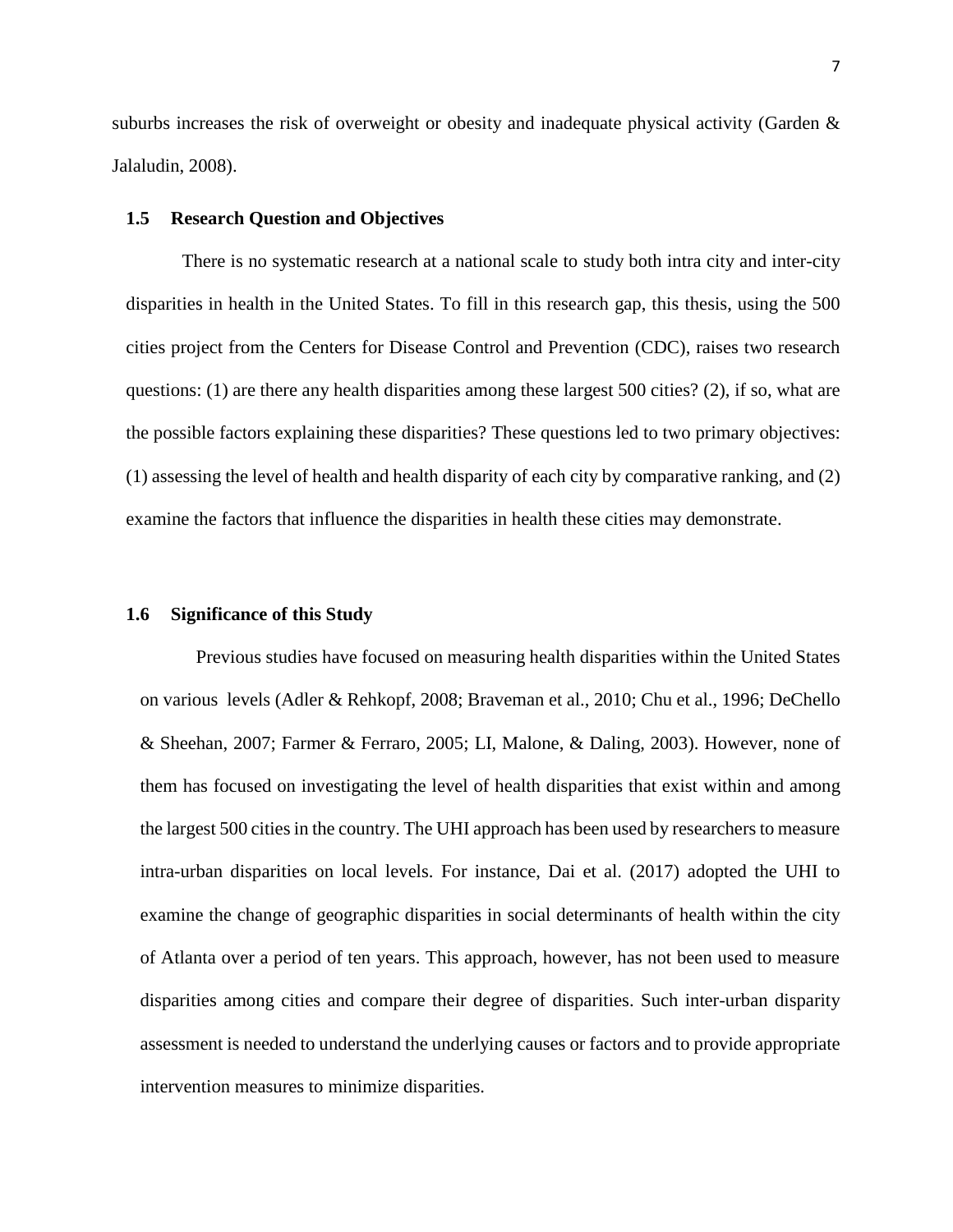#### **2 STUDY AREA AND DATA SOURCES**

#### <span id="page-19-1"></span><span id="page-19-0"></span>**2.1 Study Area**

The study area of this thesis focused on the 500 major cities in the United States. The Robert Wood Johnson Foundation and the CDC Foundation launched the 500 Cities Project in partnership with the CDC in 2015. The 500 cities project contains data for the 497 largest American cities using the 2010 population and including data from the largest cities in Vermont (Burlington – population: 42,417), West Virginia (Charleston – population: 51,400) and Wyoming (Cheyenne – population: 59,466) to ensure inclusion of cities from all the states; bringing the total to 500 cities. The number of cities per state ranges from 1 to 121. The cities range in population from 42,417 in Burlington, Vermont to 8,175,133 in New York City, New York. Among these 500 cities, there are approximately 28,000 census tracts, for which data are provided. The tracts range in population from less than 50 to 28,960, and in size from less than 1 square mile to more than 642 square miles. The number of tracts per city ranges from 8 to 2,140. The project includes a total population of 103,020,808, which represents 33.4% of the total United States census 2010 population of 308,745,538. [\(www.cdc.gov/500cities\)](http://www.cdc.gov/500cities)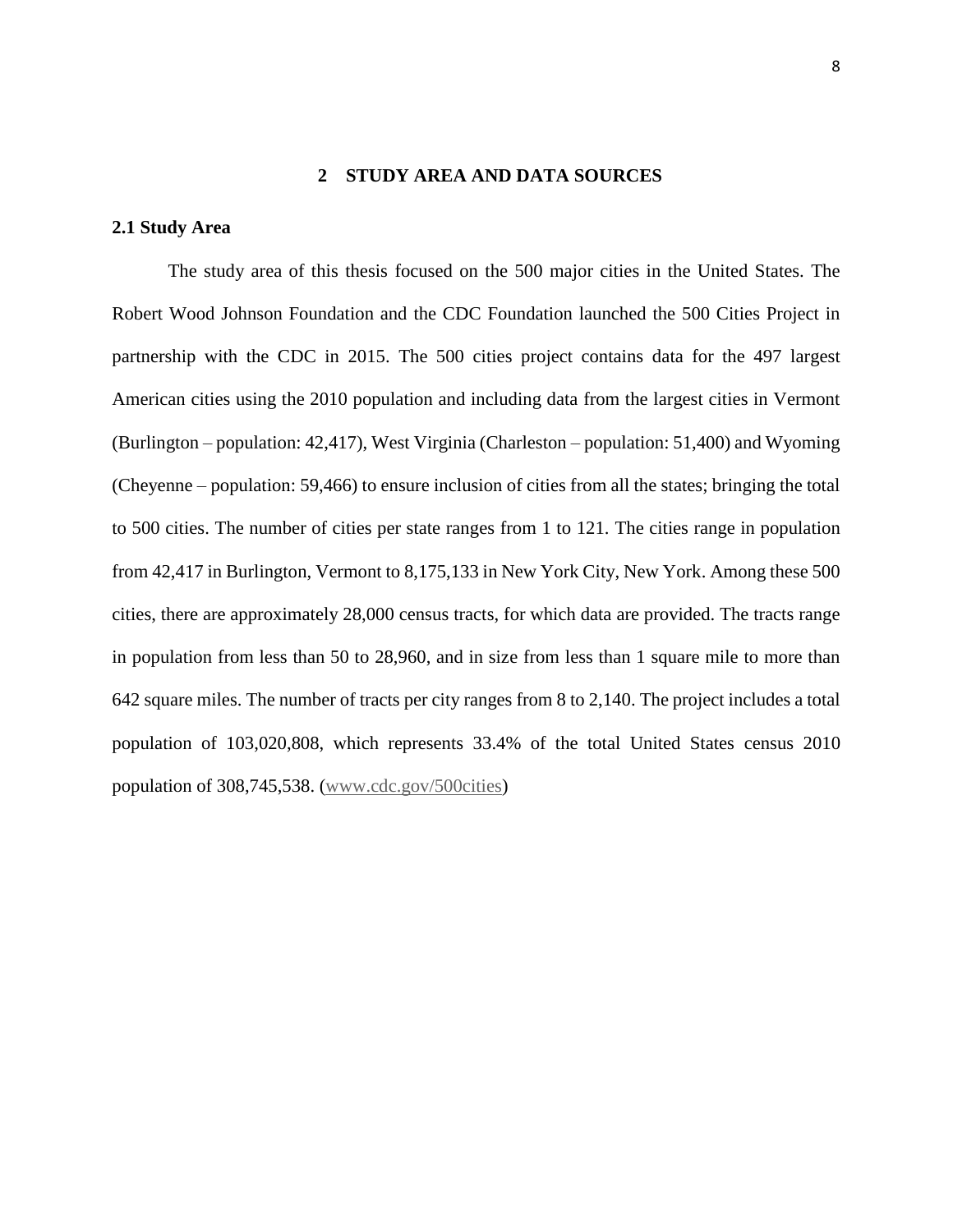

<span id="page-20-1"></span>*Figure 2 the 500 Largest Cities in the US*

### <span id="page-20-0"></span>**2.2 500 Cities Data**

This 500 cities data reports city and census tract-level data obtained using small area estimation methods (Wang et al., 2018). These data sets were generated to fully understand the health issues affecting residents at census tract level. The data can also be used to better understand the geographic distribution of health-related variables across cities that would be useful for planning public health interventions and improve the health of residents (CDC, 2015). The data encompasses measures for 28 chronic disease risk factors, 13 health outcomes, 5 unhealthy behaviors and 10 clinical preventive service-use (Table 1). The group field "PREVENTIVE" consists of variables of clinical care services provided to avert diseases and poor health outcomes. Values for the "preventive" factors have been inverted to ensure consistency with the rest of the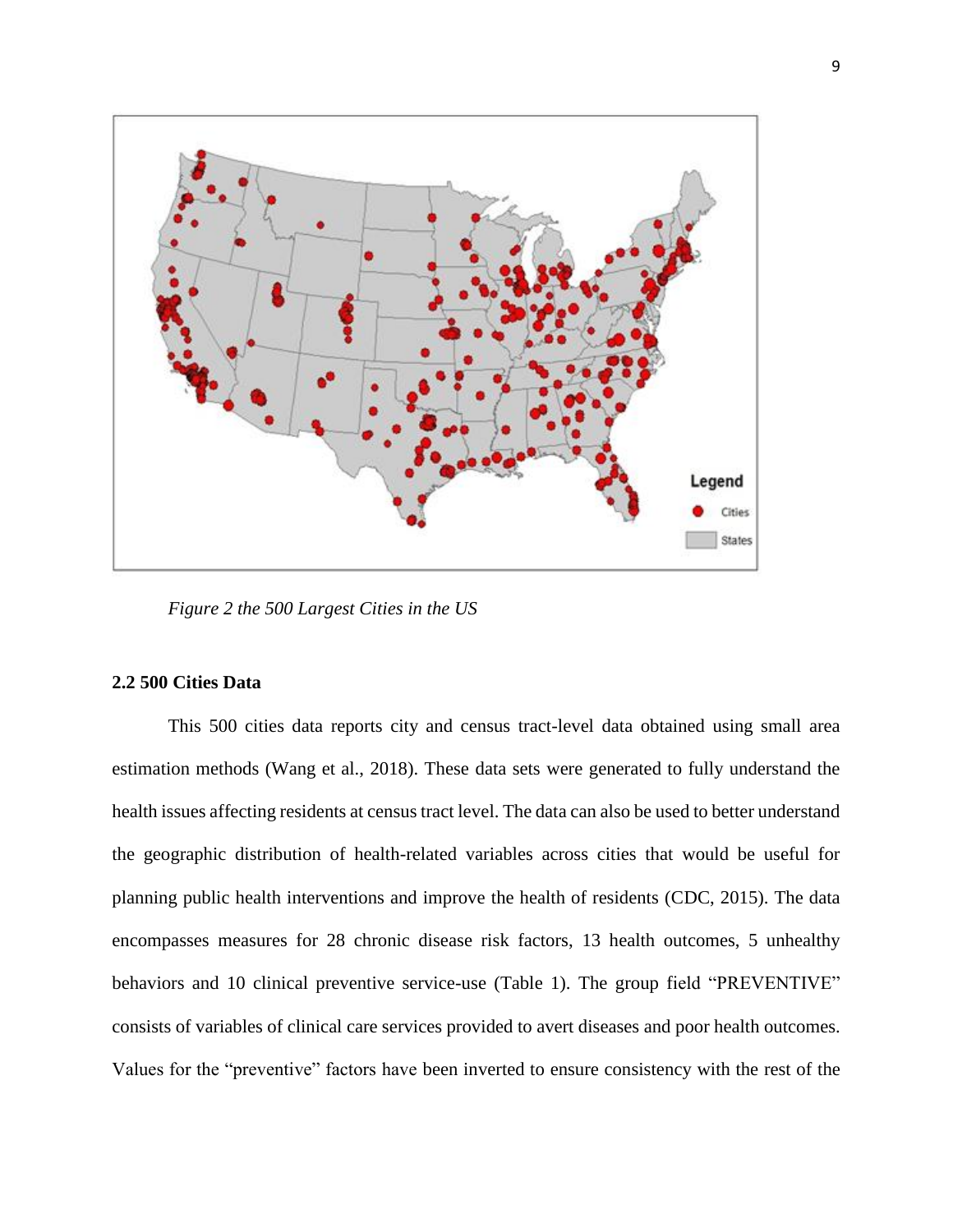data where "the higher the value, the worse the measure". This was done by subtracting the original value from 100.

<span id="page-21-0"></span>

| Group field            | Variables                                                                                                                                                                                                |
|------------------------|----------------------------------------------------------------------------------------------------------------------------------------------------------------------------------------------------------|
| Preventive<br>Care(10) |                                                                                                                                                                                                          |
|                        | Taking medicine for high blood pressure control among adults aged $>$ = 18 Years<br>with high blood pressure                                                                                             |
|                        | Visits to doctor for routine checkup within the past Year among adults aged $>$ = 18<br>Years                                                                                                            |
|                        | Cholesterol screening among adults aged $>$ = 18 Years                                                                                                                                                   |
|                        | Fecal occult blood test, sigmoidoscopy, or colonoscopy among adults aged 50-75<br>Years                                                                                                                  |
|                        | Older adult men ages $>$ = 65 Years who are up to date on a core set of clinical<br>preventive services: Flu shot past Year, PPV shot ever, Colorectal cancer screening.                                 |
|                        | Older adult women ages $>$ = 65 Years who are up to date on a core set of clinical<br>preventive services: Flu shot past Year, PPV shot ever, Colorectal cancer screening,<br>and Mammogram past 2 Years |
|                        | Visits to dentist or dental clinic among adults aged $>$ = 18 Years                                                                                                                                      |
|                        | Mammography use among women aged 50-70 Years                                                                                                                                                             |
|                        | Papanicolaou smear use among adult women aged 21-65 Years                                                                                                                                                |
|                        | Current lack of health insurance among adults aged 18-64                                                                                                                                                 |
| Health<br>Outcomes(13) |                                                                                                                                                                                                          |
|                        | Arthritis among adults aged $>$ = 18 Years                                                                                                                                                               |
|                        | High blood pressure among adults aged $>$ = 18 Years                                                                                                                                                     |
|                        | Cancer excluding skin cancer) among adults aged $>$ = 18 Years                                                                                                                                           |
|                        | Current asthma among adults aged $>$ = 18 Years                                                                                                                                                          |
|                        | Coronary heart disease among adults aged $>$ = 18 Years                                                                                                                                                  |

*Table 1 the 28 Measures of Health Factors*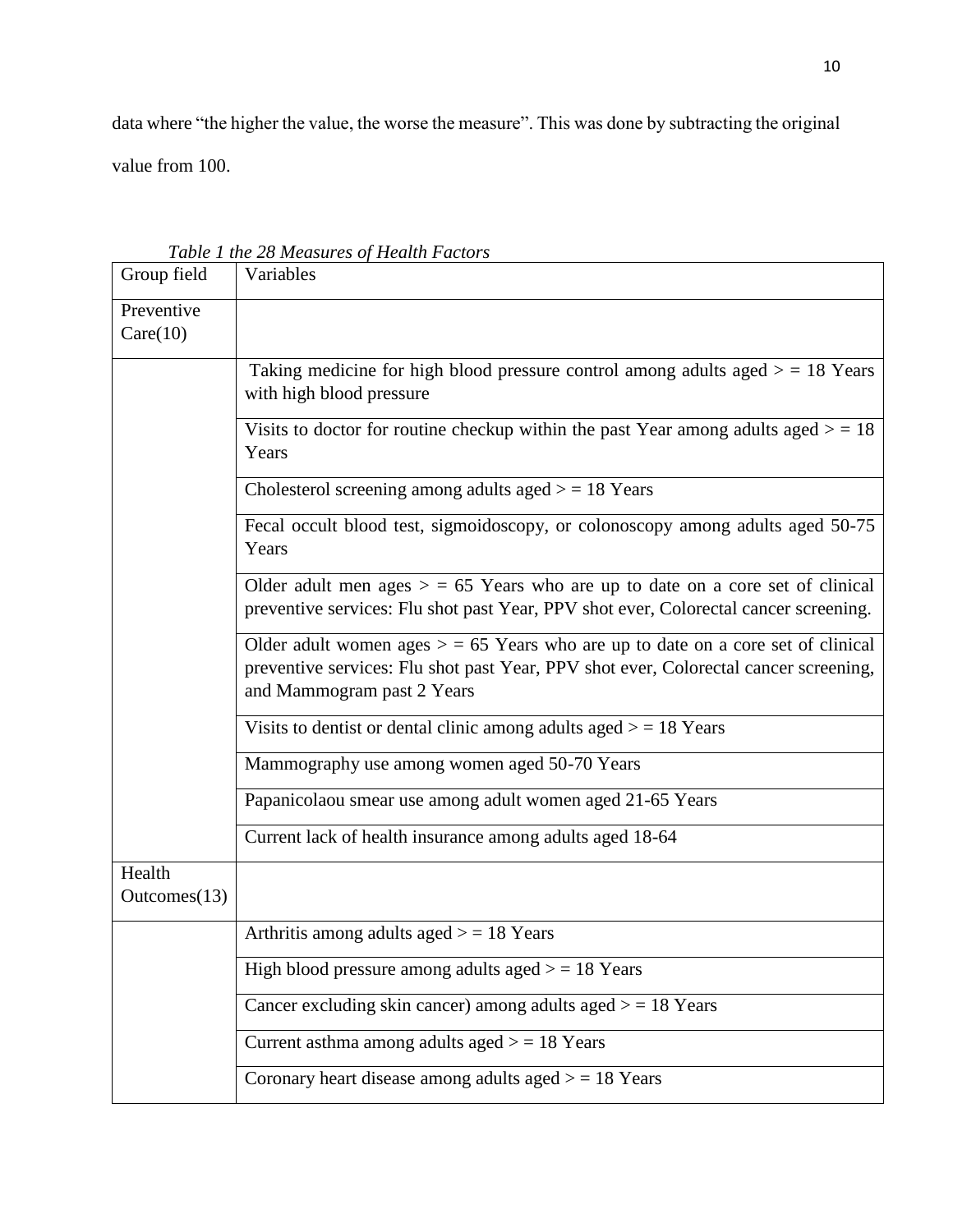|                           | Chronic obstructive pulmonary disease among adults aged $> = 18$                                |  |  |  |  |  |  |  |
|---------------------------|-------------------------------------------------------------------------------------------------|--|--|--|--|--|--|--|
|                           | Diagnosed diabetes among adults aged $>$ = 18 Years                                             |  |  |  |  |  |  |  |
|                           | High cholesterol among adults aged $>$ = 18 Years who have been screened in the past<br>5 Years |  |  |  |  |  |  |  |
|                           | Chronic kidney disease among adults aged $>$ = 18 Years                                         |  |  |  |  |  |  |  |
|                           | Mental health not good for $>$ = 14 days among adults aged $>$ = 18 Years                       |  |  |  |  |  |  |  |
|                           | Physical health not good for $>$ = 14 days among adults aged $>$ = 18 Years                     |  |  |  |  |  |  |  |
|                           | Stroke among adults aged $>$ = 18 Years                                                         |  |  |  |  |  |  |  |
|                           | All teeth lost among adults aged $> = 65$ Years                                                 |  |  |  |  |  |  |  |
| Unhealthy<br>Behavior (5) |                                                                                                 |  |  |  |  |  |  |  |
|                           | Binge drinking among adults aged $>$ = 18 Years                                                 |  |  |  |  |  |  |  |
|                           | Current smoking among adults aged $>$ = 18 Years                                                |  |  |  |  |  |  |  |
|                           | No leisure-time physical activity among adults aged $>$ = 18 Years                              |  |  |  |  |  |  |  |
|                           | Obesity among adults aged $>$ = 18 Years                                                        |  |  |  |  |  |  |  |
|                           | Sleeping less than 7 hours' adults aged $>$ = 18 Years                                          |  |  |  |  |  |  |  |

### <span id="page-22-0"></span>**2.3 Census Data**

This thesis research collected census data to examine the residential segregation and socioeconomic status of the cities' population and to understand how that influences their disparities. Race and socioeconomic variables from the 2013-2017 American Community Survey data were downloaded from the US census bureau website to assess the socioeconomic status of cities. These data have estimates of urban and rural population, housing units and characteristics that reflect boundaries based on Census 2010 data. In addition, for Black and Hispanic population, nine additional variables were collected: language (speak English less than very well), education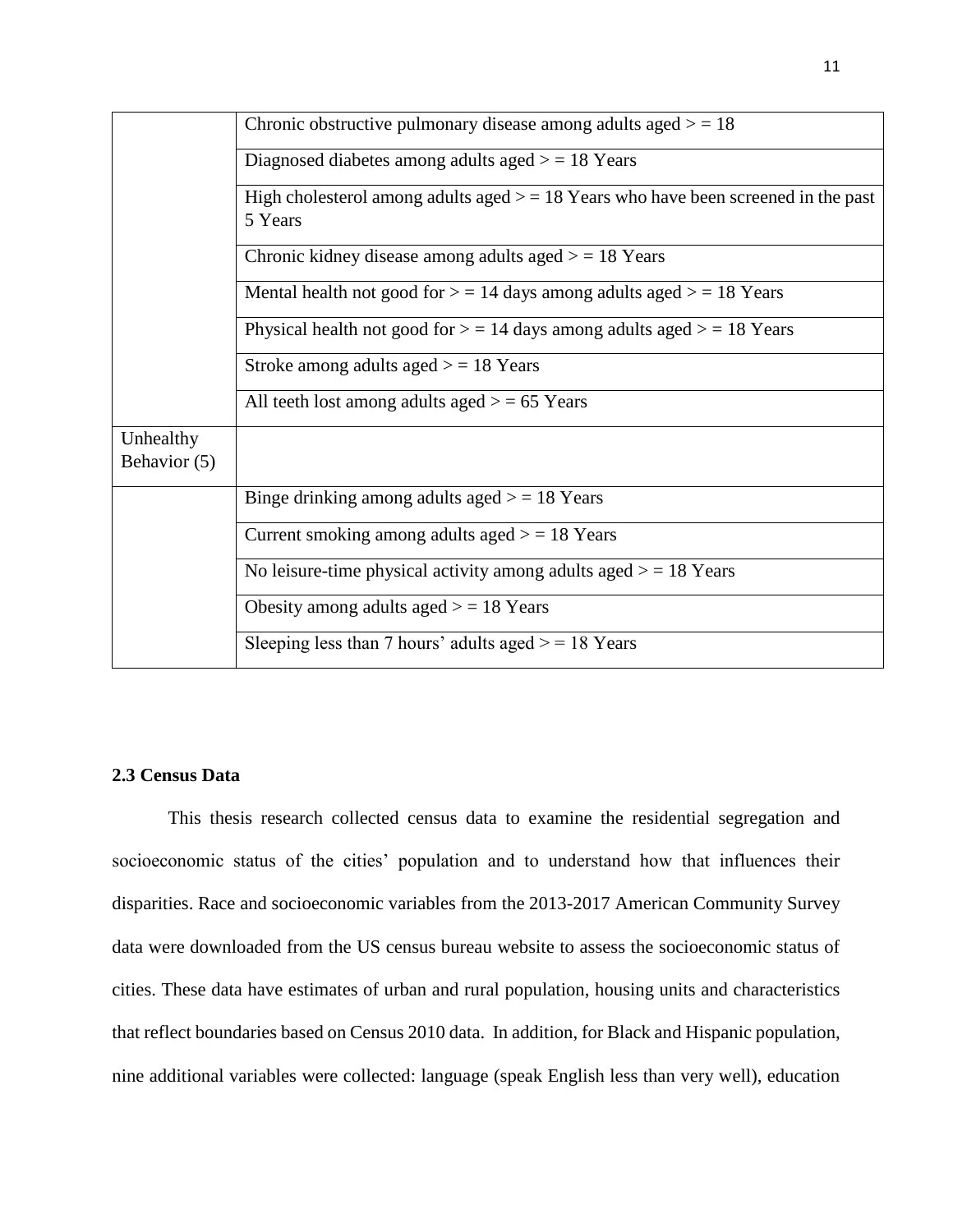(less than high school graduate), median income(dollars), poverty status (below 100 percent of the poverty level), mean travel time to work (minutes), no vehicle available, owner-occupied housing units, percent uninsured and Management, business and financial occupation.

<span id="page-23-0"></span>

| Table 2 Socioeconomic Variables                         |
|---------------------------------------------------------|
| <b>Socioeconomic Variables</b>                          |
| Less than high school graduate                          |
| Speak English less than very well                       |
| Median income (dollars)                                 |
| Poverty status (below 100 percent of the poverty level) |
| Mean travel time to work (minutes)                      |
| No vehicle available                                    |
| Public transportation                                   |
| Owner-occupied housing units                            |
| Percent uninsured                                       |
| Management, business and financial occupation           |

### **2.4 Urban Sprawl Data**

Data for urban sprawl was obtained from the database of National Cancer Institute (https://gis.cancer.gov/tools/urban-sprawl/). These data were based on urban sprawl indices that was developed by Dr. Reid Ewing and his team at the University of Utah. The urban sprawl indices were computed using longitudinal analysis to assess which geographical regions are sprawling less or becoming more compact and which are sprawling more over time. Sprawl occurs mainly as previously rural counties outside metropolitan areas become low-density suburbs and exurbs of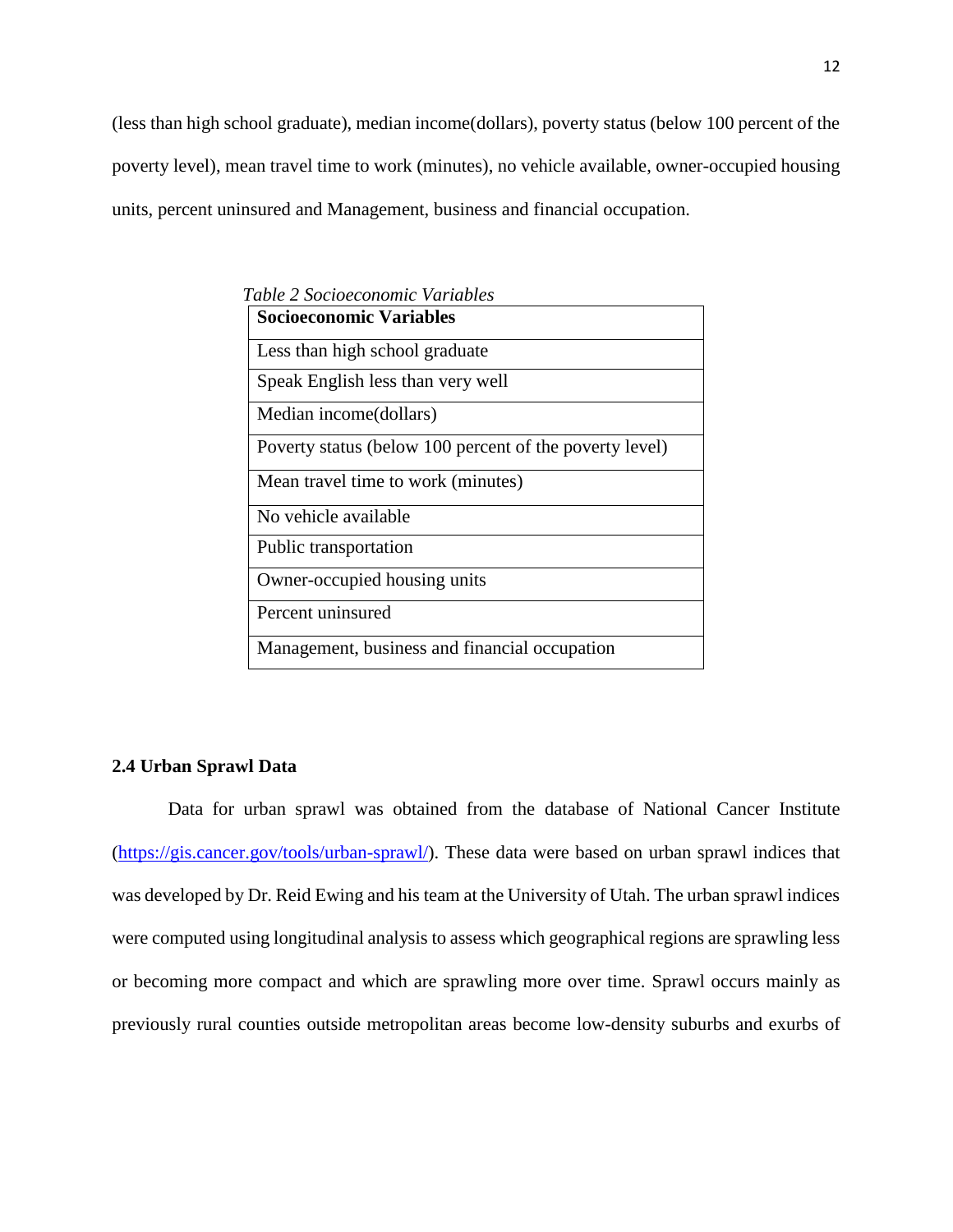metropolitan areas. (Ewing and Hamidi, 2010). Sprawling is a significant phenomenon and key to this research because it alters the physical plan of a geographical area.

Sprawling cities threatens the quality of drinking water sources and the availability of green spaces, which may affect the network of social interactions and even mental health (Frumkin, H., Frank, L., & Jackson, R. J., 2004). Understanding the physical attributes of sprawl within the 500 cities was therefore important to assess its health implications and to aid in developing better future public health policies. The excel data obtained from the sprawl indices on census tracts level had values that ranged between 40-120 where lower values signified less sprawling and more geographical compactness and higher values interprets more urban sprawling. The sprawl data were included in subsequent analysis to assess the impact of urban sprawling on health disparities.

#### <span id="page-24-0"></span>**2.5 Methods**

#### *2.5.1 UHI Ranking*

To be able to assess health disparities for these 500 cities, WHO's Urban Health Index was used. The Urban Health Index (UHI) method developed by the World Health Organization Centre for Health Development (WHO Kobe Centre) provides a flexible approach for identifying intraurban disparities for small geographic areas (Rothenberg et al., 2014).

To calculate for the UHI, values for each indicator is standardized. For each indicator, which in this case is a variable at each census tract, for example cancer rates among adults aged > = 18 Years, the actual value is transformed into a dimensionless proportion: the distance of the value from minimum, divided by the range:

$$
I^{S} = \frac{I_{i} - min*(I)}{\max(I) - min*(I)}
$$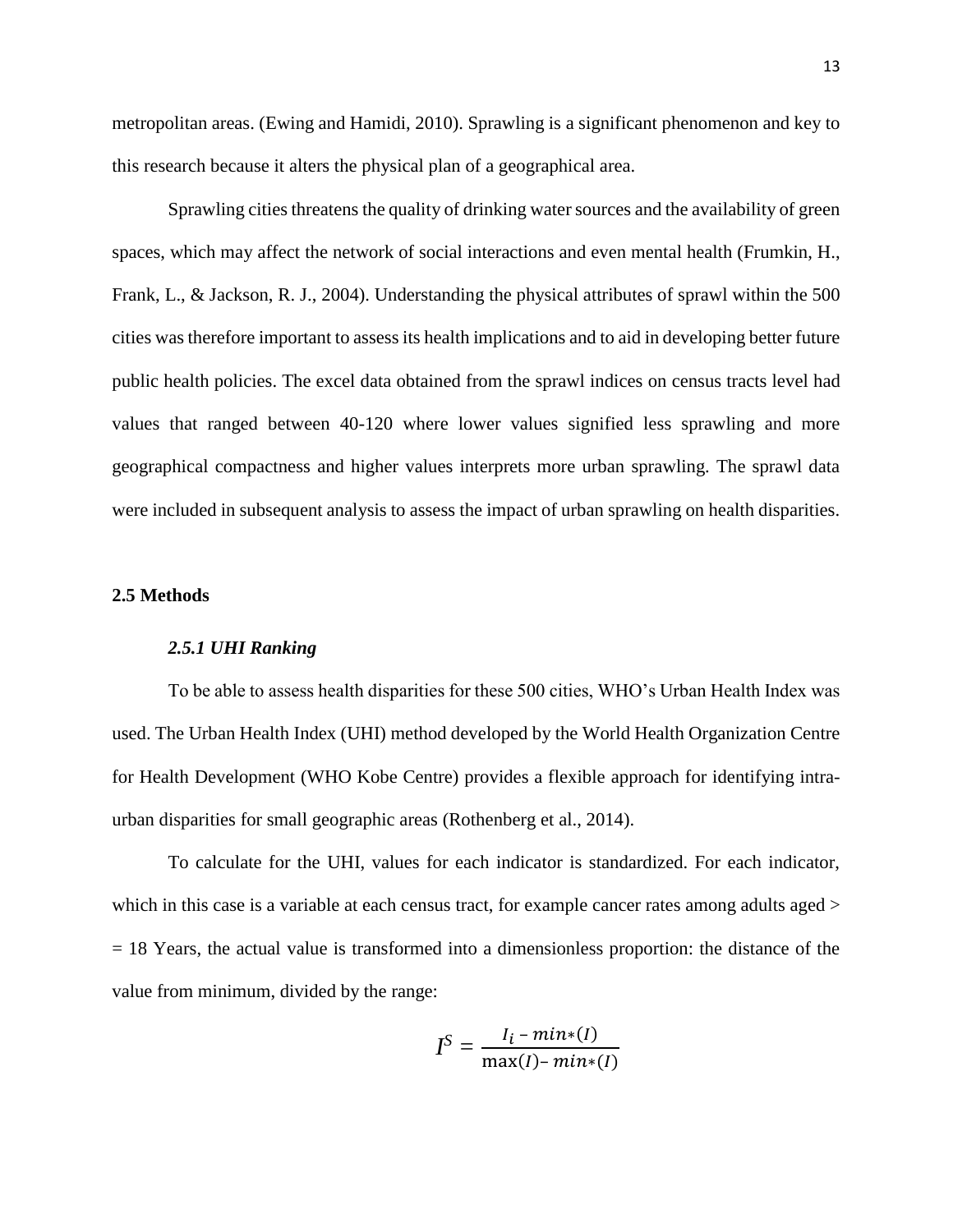$I^S$  is the standardized indicator,  $I_i$  is the observation, e.g., cancer rate in a census tract, "max (I)" is the maximum value for that indicator, e.g., the highest cancer rate of a census tract in the country, and "min\*(I)" is the minimal value, e.g., lowest cancer rate of a census tract in the country altered by a very small amount, which in this case is 10% of the standard deviation, to avoid zero values in the numerator. In small areas for which Ii is the minimum value, the numerator would be zero without this small alteration, rendering the UHI for that area zero. After standardizing the indicators that were used in the index, the indicators then become the same logical type in terms of the proportions of the range. These indicators are then combined using the geometric mean approach:

$$
G = \left(\prod_{i=1}^{m} I_i^S\right)^{\frac{1}{m}}
$$

where  $I_i^S$  is the i<sup>th</sup> standardized indicator.

Assessing Disparities: To assess the disparity of the distribution in a city, the ratio of the mean of the upper 10 % of the distribution to the mean of the lower 10 % of the distribution is a marker of the overall disparity ratio between the best-off and the worst-off area units. The ratio of means rather than the ratio of medians is used (which would be equivalent to the ratio of the 95<sup>th</sup> to the 5<sup>th</sup> percentiles) in order to accentuate the difference between the two extremes (Rothenberg [et al., 2014\)](#page-50-2). To compare the disparities between the 500 cities, their disparity ratios were ranked, and their rank orders were also recorded. A scatter plot was generated using the log transformation of cities' population with their disparity ratio to assess whether there exists any relationship between them.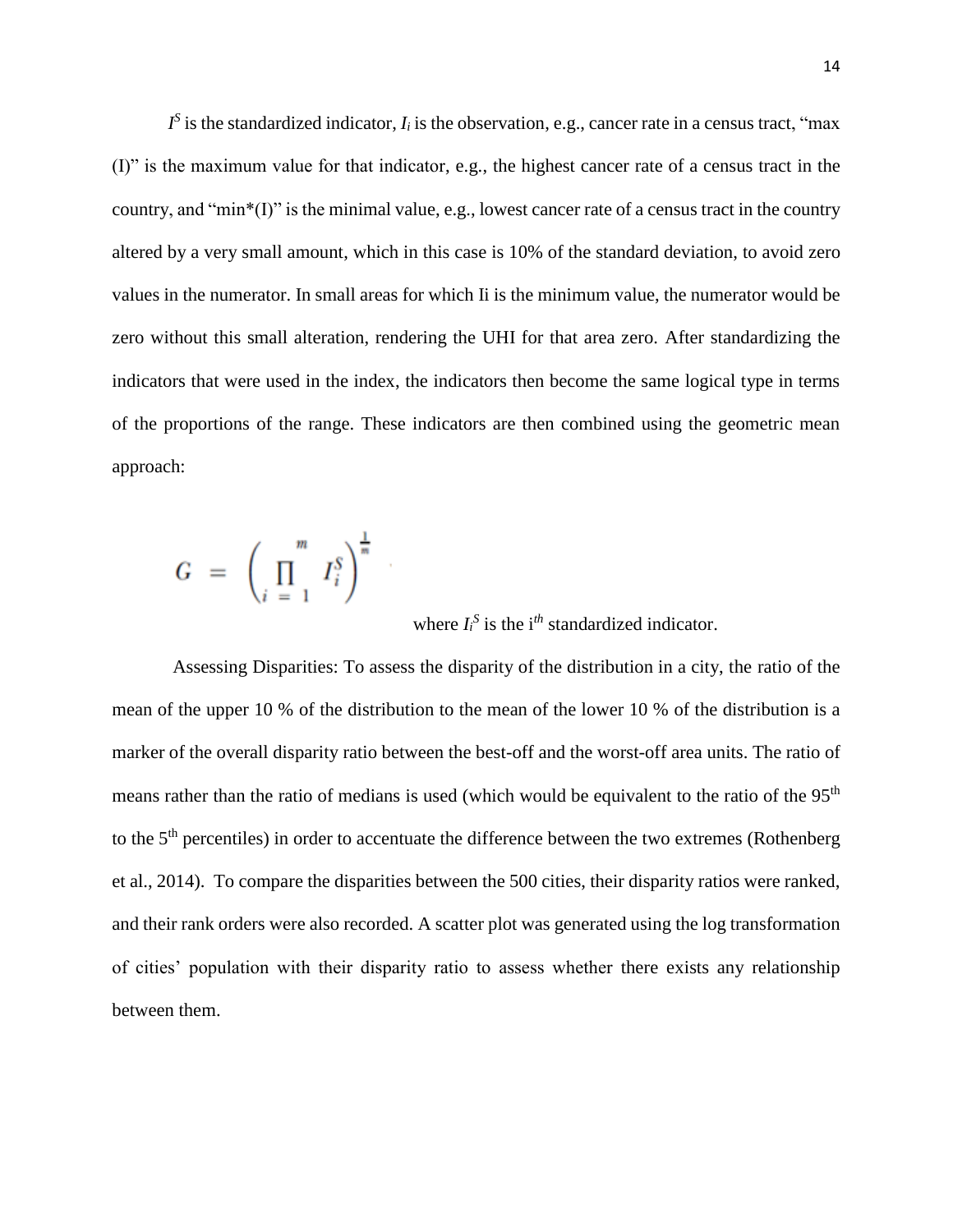#### <span id="page-26-0"></span>*2.5.2 Residential Segregation*

Segregation has been measured along five distinct dimensions: clustering, isolation, centralization, concentration and unevenness (Chang, 2006; Massey & Denton 1988). This research focused on the isolation aspect, which is a common practice to investigate the extent to which Black and Hispanic groups were isolated from other groups in geographical settings. The isolation index is calculated as follows; assuming finding the black isolation index for city *j* which consists of n census tracts, the formula is explained as follows:

$$
R_j = \sum_{i=1}^{n} \frac{b_i}{b_{total}} \times \frac{b_i}{T_i}
$$

where *i* is the  $i^{\text{th}}$  census tract in the city *j*,  $b_i$  is the black population in *i*,  $b_{total}$  is the total black population in *j*, and  $T_i$  is the total population in census tract *i*. The isolation index ranges between 0 and 1 where 0 interprets no segregation and 1, maximal segregation (Massey and Denton, 1988) The resulting values of the index can be interpreted as the chance of having blacks as neighbors. (Dai, 2010; Hass et al., 2008). For instance, a black residential segregation index of 0.65 means that, on average, a Black person lives in a neighborhood where 65% of his or her coresidents are also Black. This study considered residential segregation for Blacks and Hispanics separately.

#### <span id="page-26-1"></span>*2.5.3 Relationship between Health Disparities and Socioeconomic Status in Cities*

To prepare for the analysis of health disparities in relationship to socioeconomic factors, segregation and urban sprawl, natural log transformation was taken to normalize the distribution of health disparities, because of highly skewed distribution in the raw data (Figure 3). Then bivariate correlation was conducted on segregation, sprawl and all ten socioeconomic factors to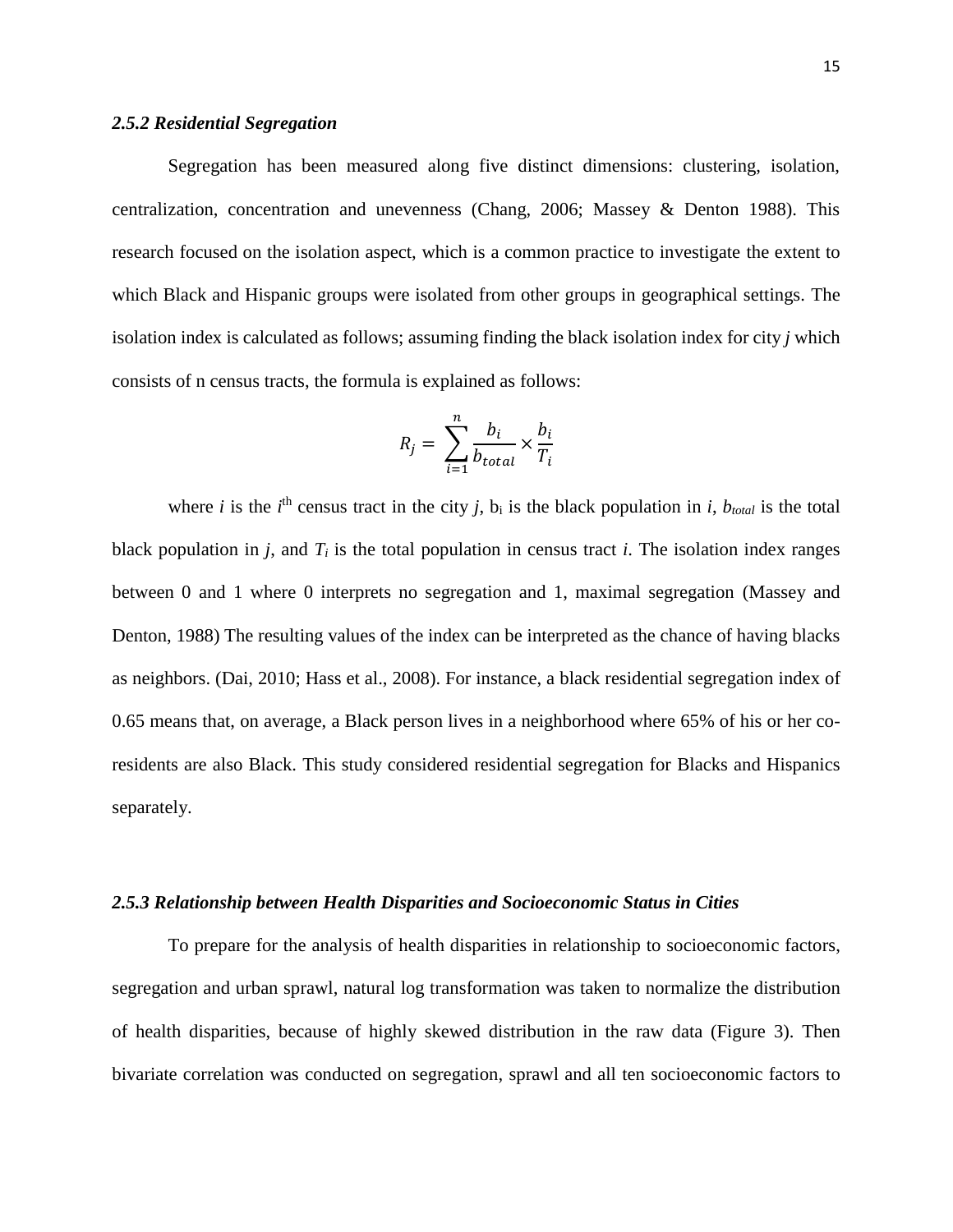test for the significance of their relationships with health disparities. Using OLS regression model, the association between urban health disparities and socioeconomic status was evaluated. Model selection is an important component of any regression model construction. It involves identifying which predictor variables to include and/or techniques for transforming and reducing the predictor subset [\(Comber & Harris, 2018\)](#page-47-5). Factor analysis (FA) approach was used mainly for data reduction to uncover latent variables for easy interpretation and to remove multicollinearity for subsequent regression analysis. Multicollinearity may exist in the socioeconomic variables. For example, median income level is highly correlated with poverty level Collinearity occurs when pairs of predictor variables have a strong positive or negative relationship with each other and is typically considered a potential problem when these data pairs have correlations of less than − 0.8 or greater than  $+$  0.8, [\(Comber & Harris, 2018\)](#page-47-5). The FA extraction criterion retains factors with eigenvalues greater than one (Griffith and Amrhein, 1997). The highest loaded variables for each factor were selected as independent variables for OLS analysis. The dependent variable is the health disparity ratios generated from the Urban Health Index. Failure to correctly specify a model when collinearity is present can result in a loss of precision and power in the coefficient estimatesleading to poor inferences [\(Comber & Harris, 2018\)](#page-47-5).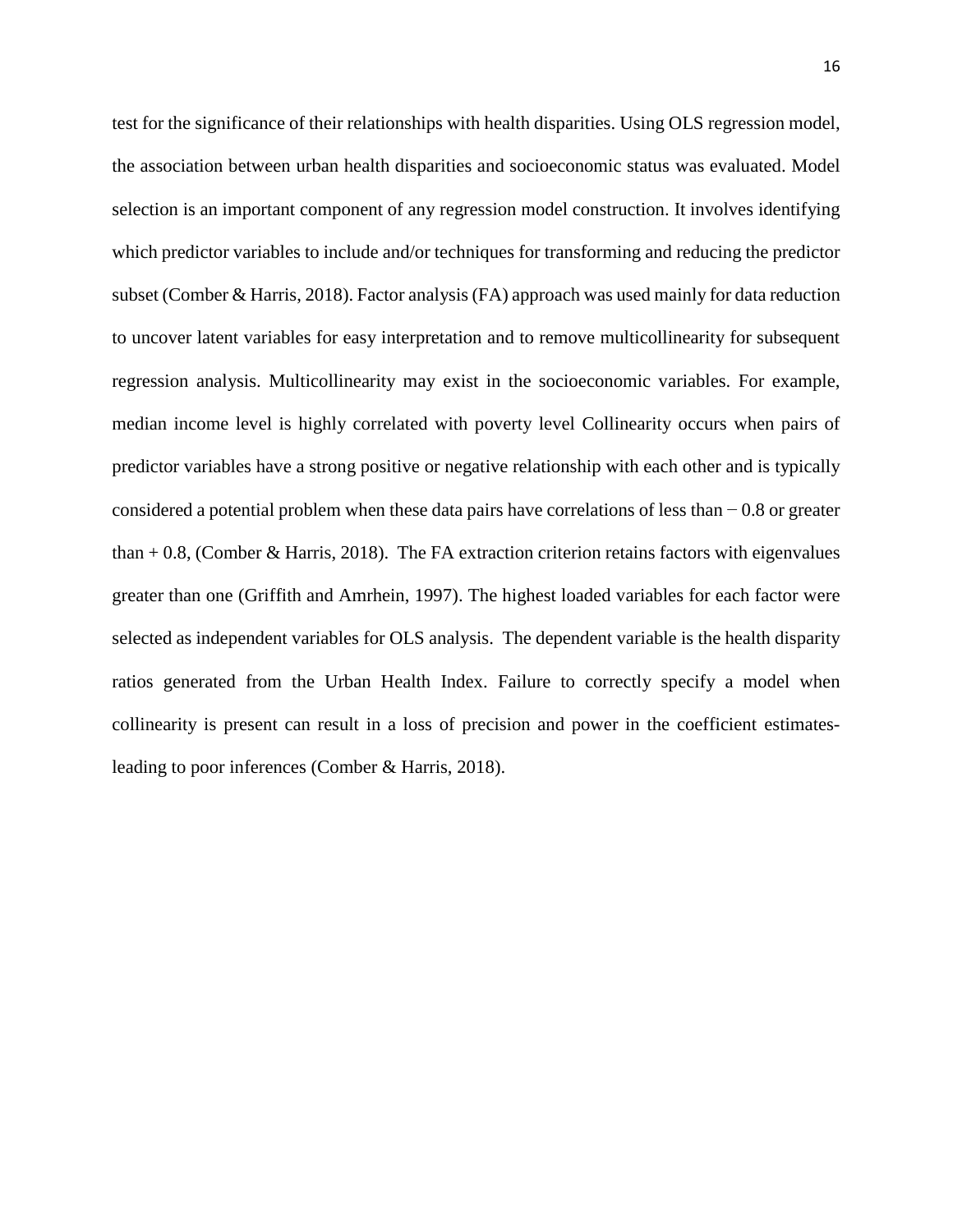

<span id="page-28-0"></span>Figure 3 Histogram of Health Disparities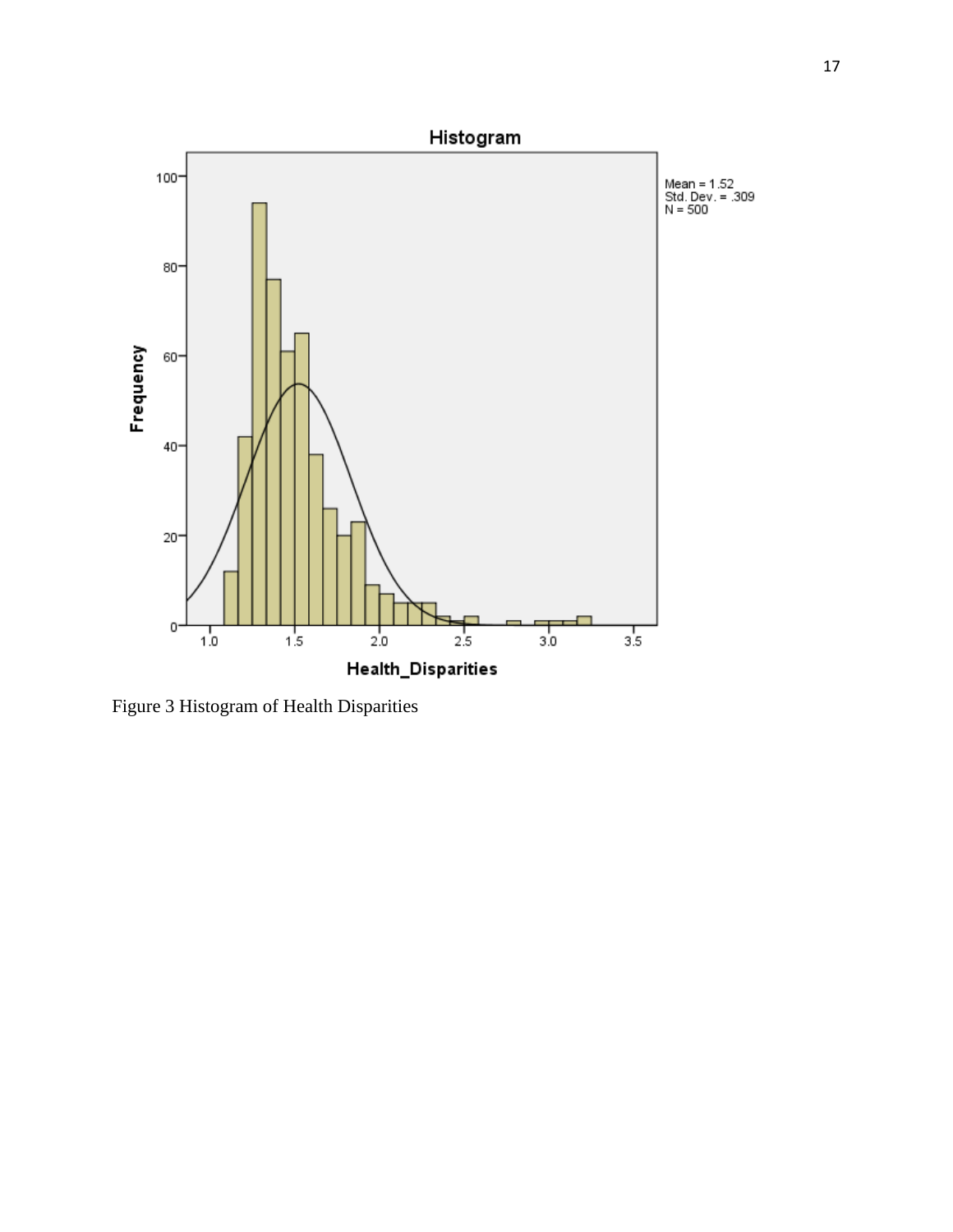#### **3 RESULTS**

#### <span id="page-29-1"></span><span id="page-29-0"></span>**3.1 UHI**

The results of disparity ratios generated values ranging from 1.098 to 3.22. Lower values explain low disparity ratios and higher values denotes high disparity ratios. Cities were ranked based on their disparity ratios from 1 to 500, one being the "best" city with lowest health disparity and 500 being the "worst" city with very high disparity. The best-off city—Cicero, Illinois- recorded the lowest disparity of 1.098. It suggests the best part of the area in Cicero is 1.098 times better off than the worst part of Cicero. In contrast, Champagne Illinois was found to be the worstoff city with a disparity ratio of 3.22 (Table 3), suggesting the best area of Champagne is 3.22 times better than the worst area of Champagne.

Graphing the natural log of disparity ratio of the cities against the rank order generated from their disparity ratios (Figure 4) suggests that, smaller cities have better ranks or low disparity ratios. On the other hand, larger cities have the worst disparity ratios. (Figure 5) represents a visualization of the ranks of the 500 cities ranging from 1 to 500. These ranks were categorized into 5 classes; 1-100, 101-200, 201- 300, 301-400 and 401- 500 as displayed in the legend. Cities within the first 100 range were observed to have low health disparity comparatively to the other cities within subsequent range groups. Cities among the last 100 ranking (401-500) are recorded to have the highest rates of disparities in the country. Clusters of poorly ranked cities tend to be predominant along the eastern United States as compared to the rest of the country with a few clusters in California.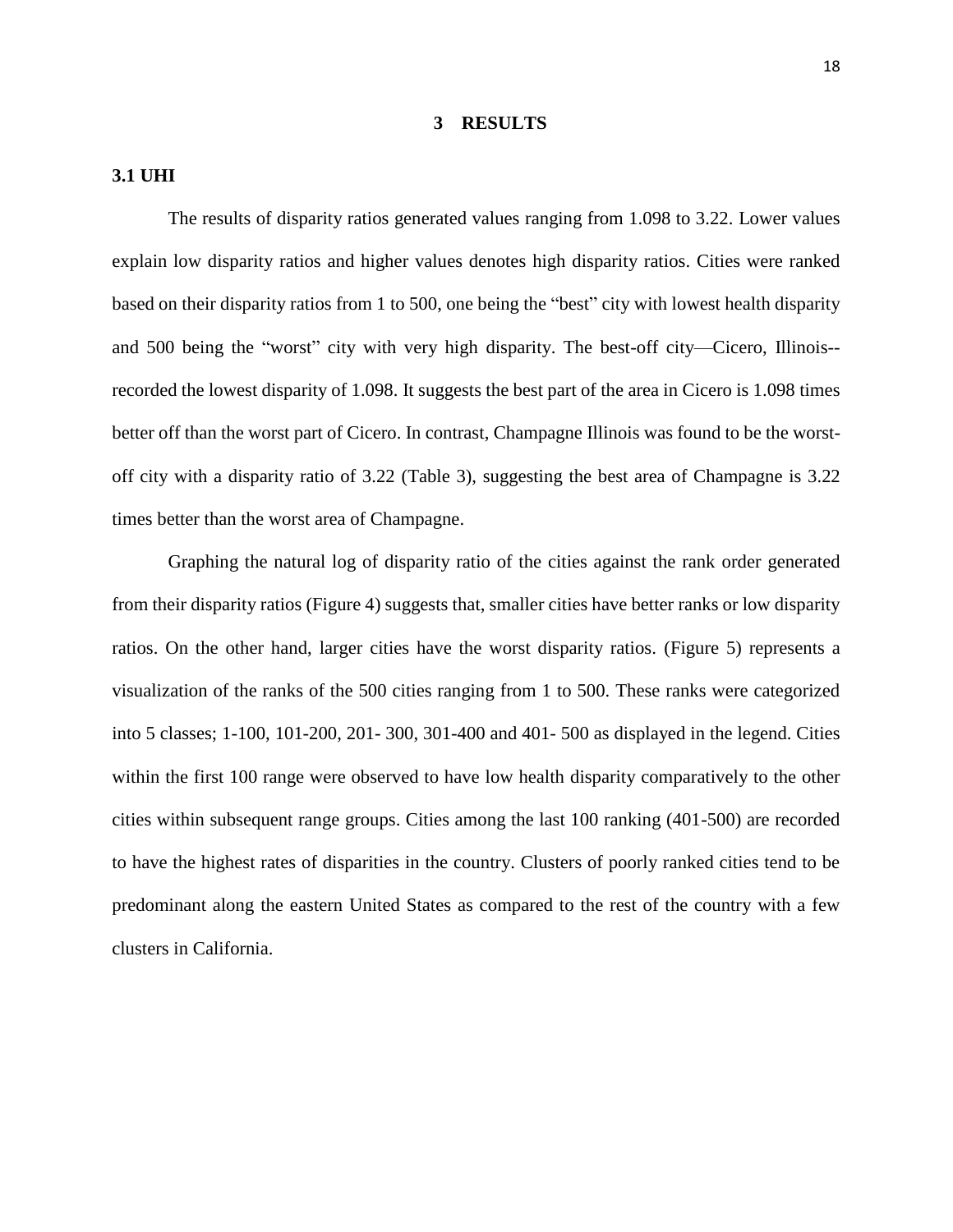<span id="page-30-0"></span>Table 3 Summary Statistics of Disparity Ratio

| Min(Cicero, IL) | Max(Champagne, IL) | Mean | <b>Standard Deviation</b> |
|-----------------|--------------------|------|---------------------------|
| 1.098           | 3.22               | 1.52 | 0.31                      |



<span id="page-30-1"></span>*Figure 4 Disparity Ratio and Rank Order*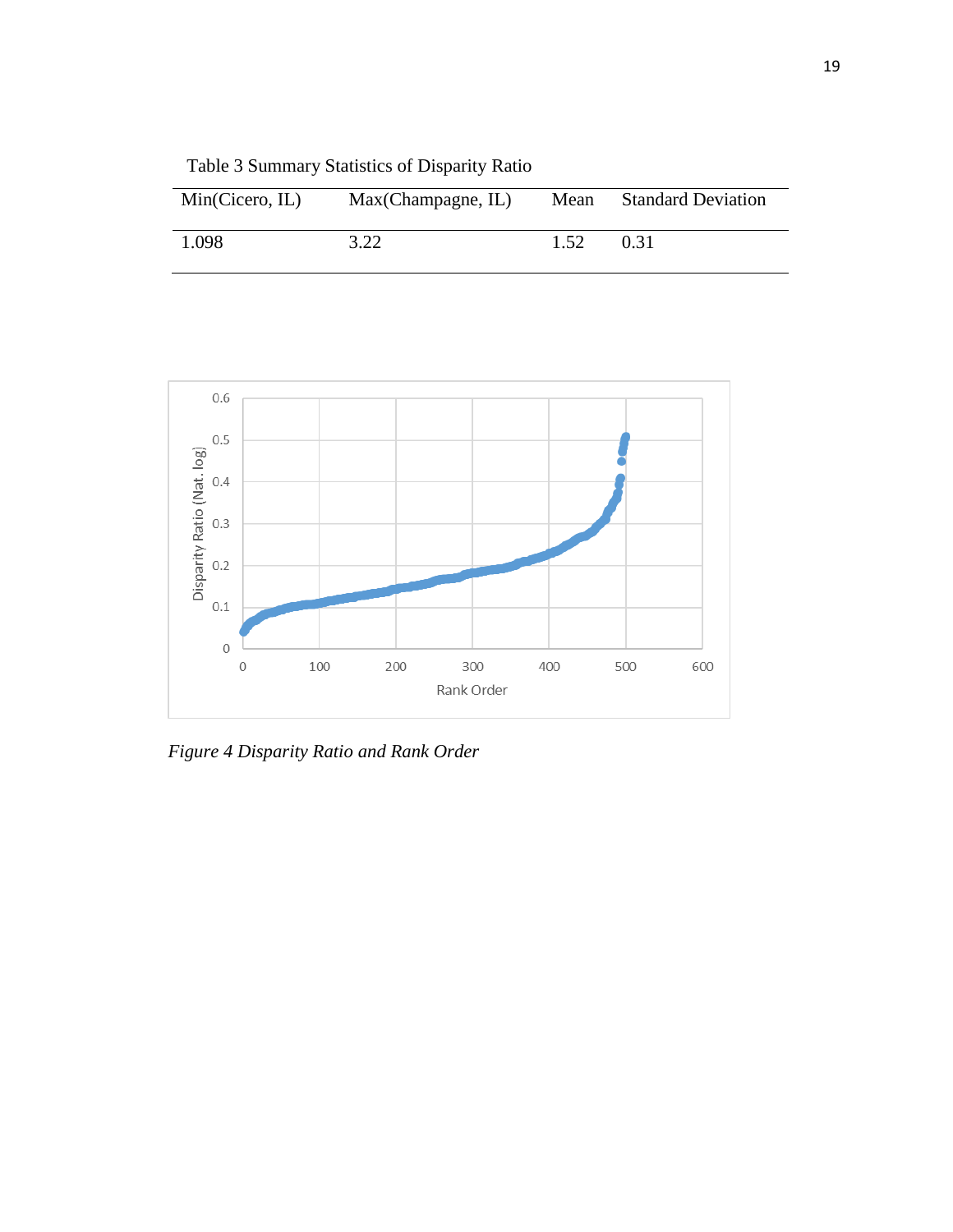

<span id="page-31-0"></span>*Figure 5 Disparity Ratio Ranking for 500 Cities*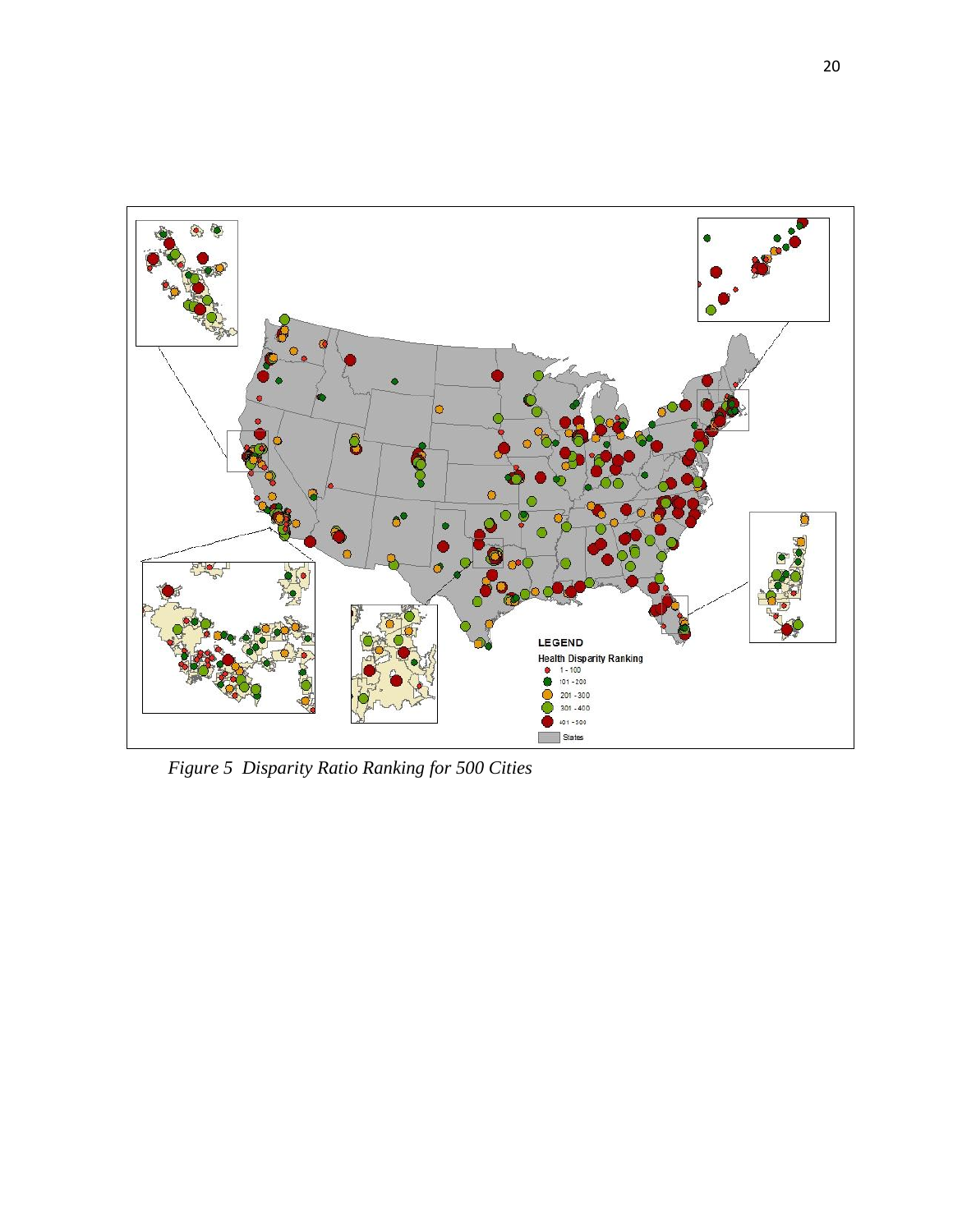### <span id="page-32-0"></span>**3.2 Minority Residential Segregation and Urban Sprawl**

The residential segregation indices generated output values ranging between 0-1 where values closer to zero suggests less segregation and values closer to one indicate high rates of residential segregation. Black residential segregation was high around eastern areas of the United States with observed clustered patterns throughout the north eastern to south eastern areas (Figure 5). On the other hand, Hispanic segregation was clustered on the south western areas of the country with a few clustered observations on the extreme north eastern region (Figure 6). Both Hispanic and Black segregation are concentrated in the states located at the extreme north eastern areas such as New Jersey, New York, Connecticut and Massachusetts.

Urban sprawl is observed among cities throughout the country. High concentrations of sprawl is found around north eastern United States and a few around the western states such as California, Oregon and Washington. States such as North Carolina, Alabama, Tennessee and Kentucky recorded less urban sprawl within their cities (Figure 6).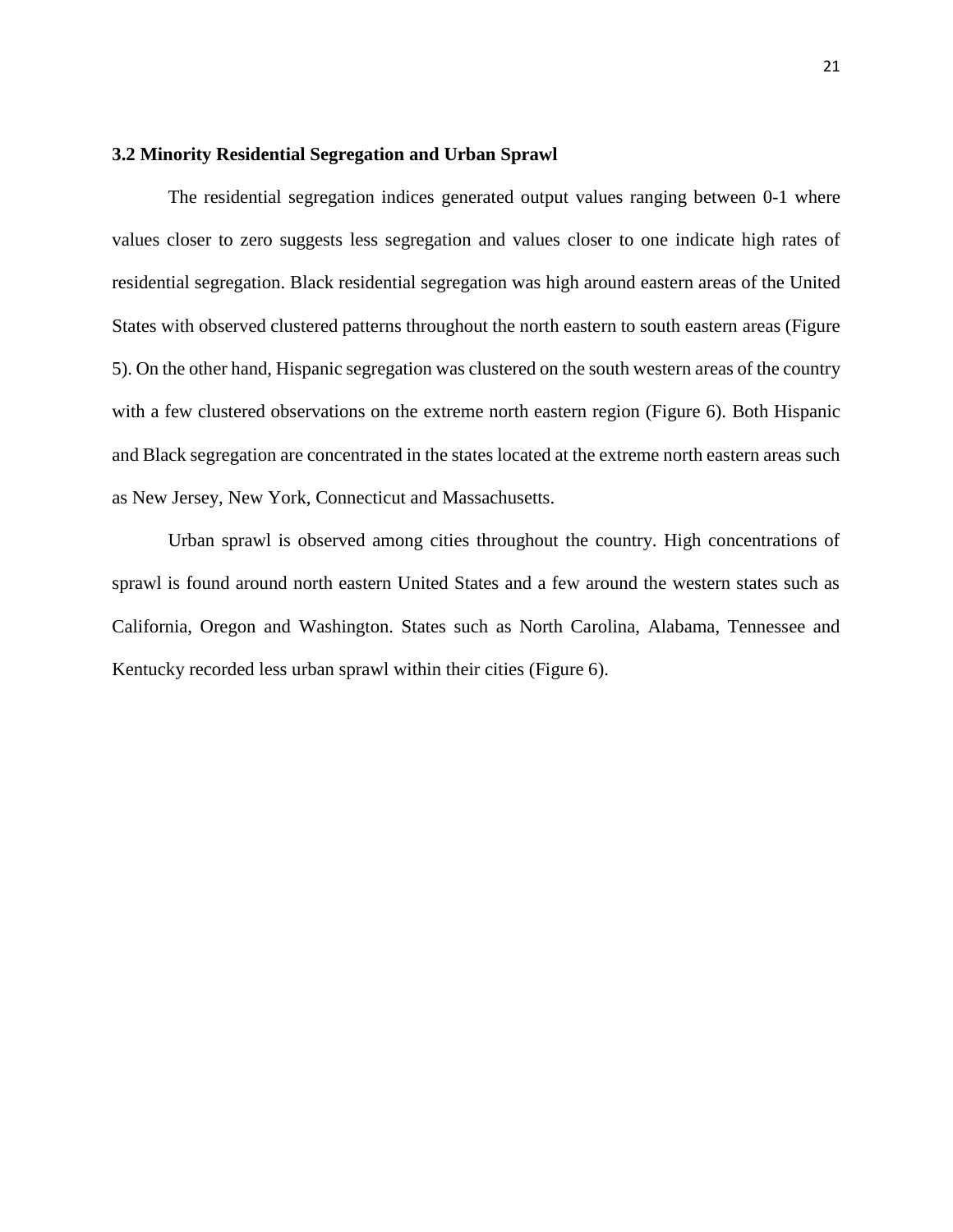

<span id="page-33-0"></span>*Figure 6 Level of Sprawl among Cities*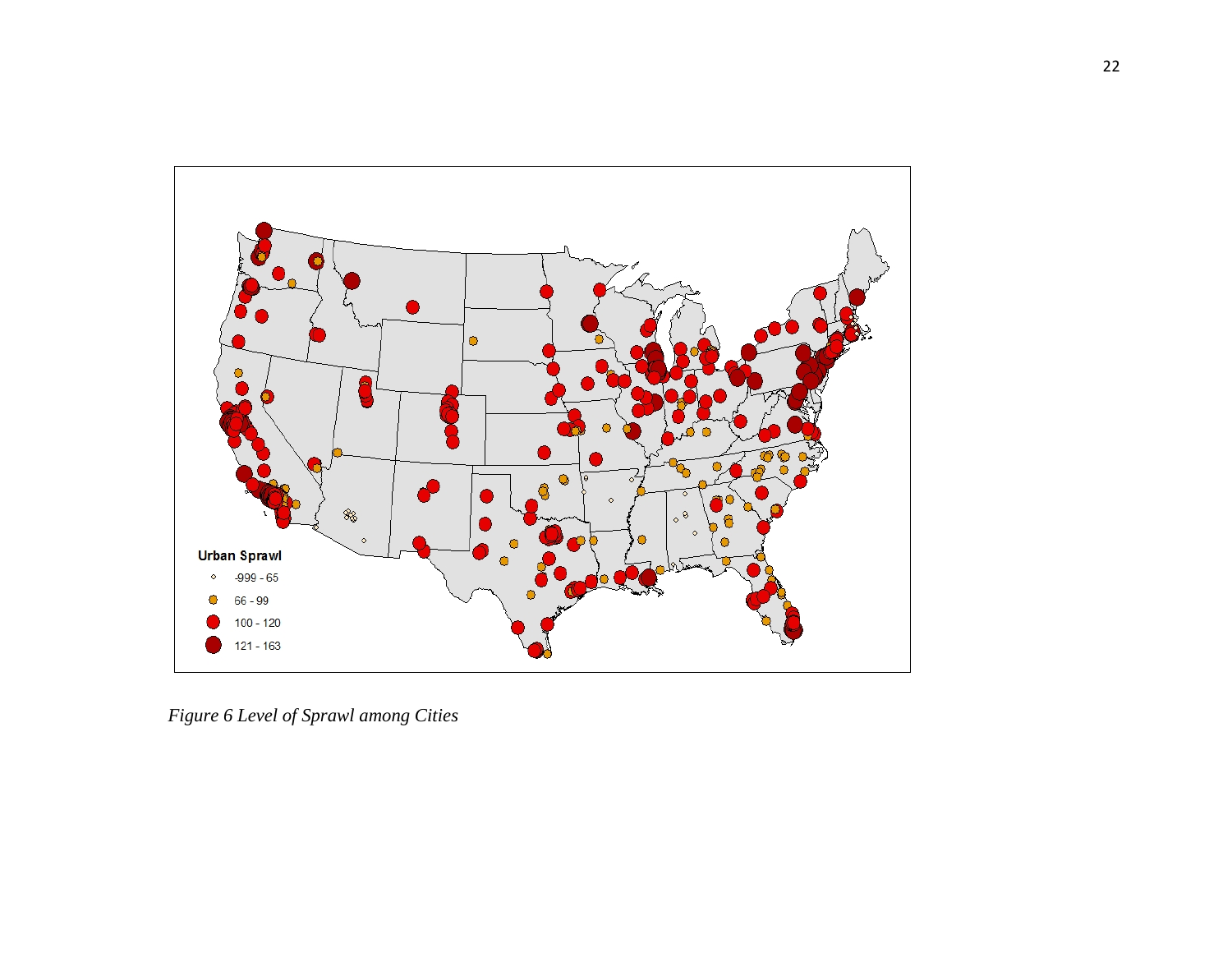

<span id="page-34-0"></span>*Figure 7 Black Residential Segregation*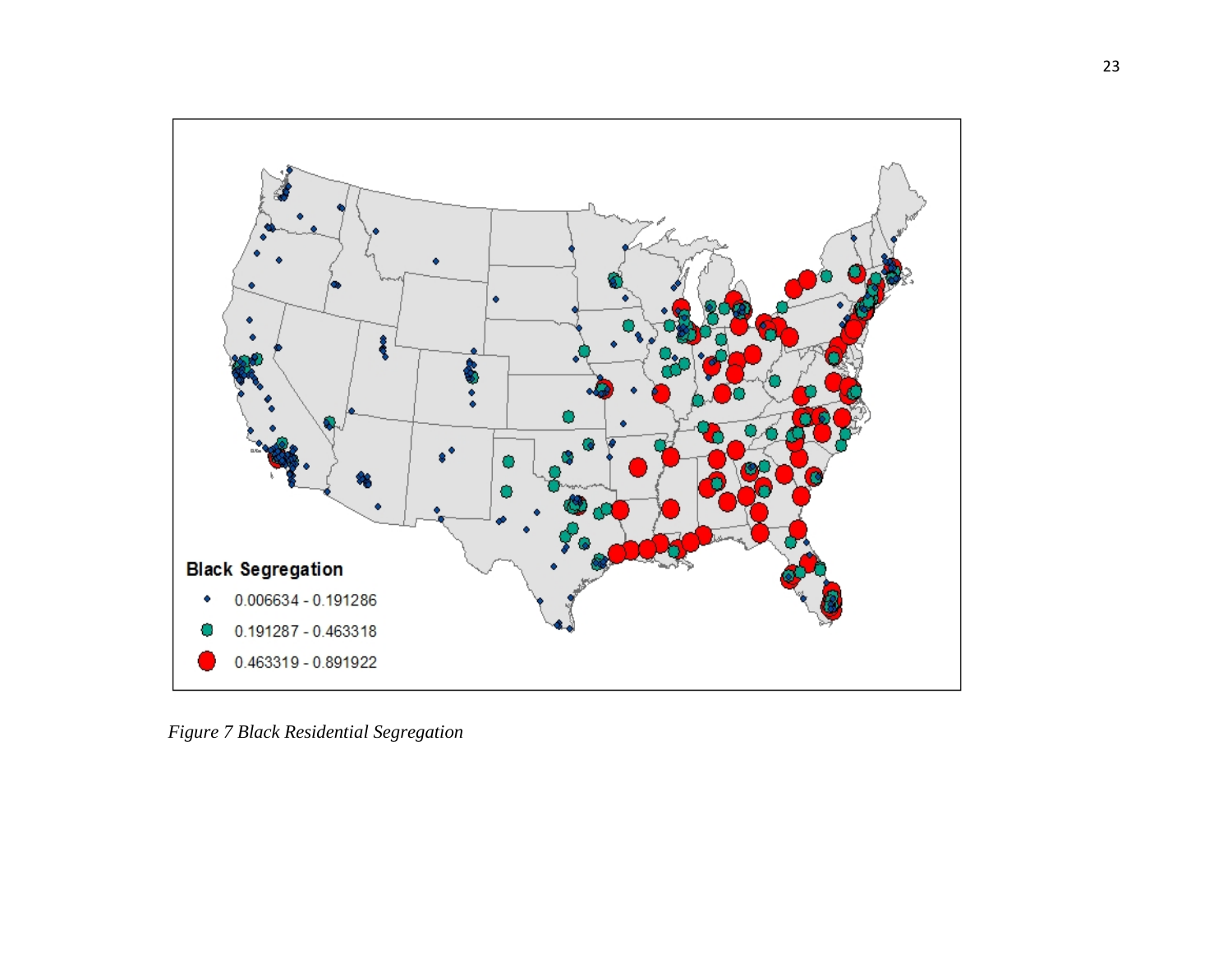

<span id="page-35-0"></span>*Figure 8 Hispanic Residential Segregation*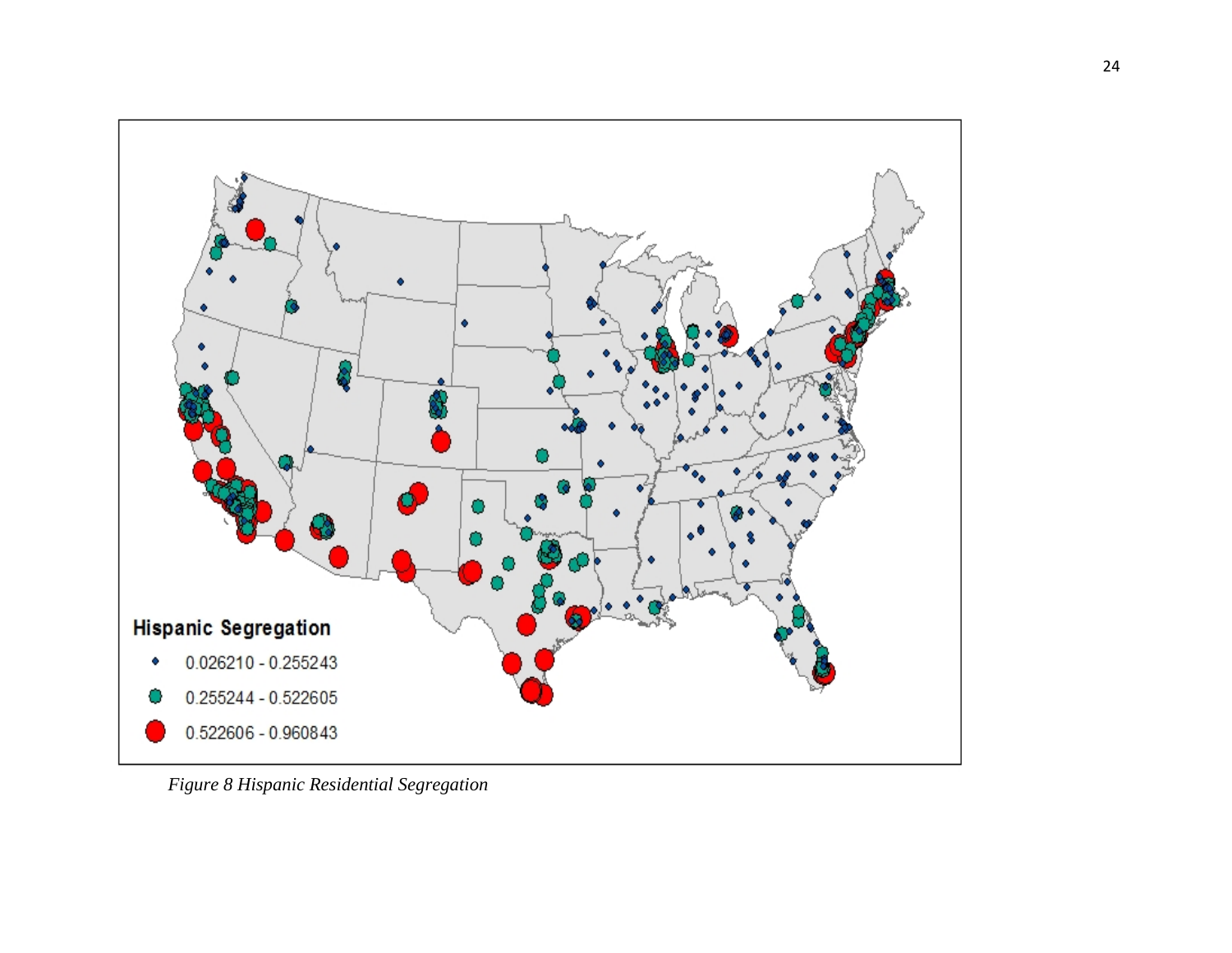#### <span id="page-36-0"></span>**3.3 Correlation and Regression Results**

As shown in Table 4, health disparities are significantly correlated  $(p< 0.05)$  with segregation and socioeconomic factors except for income and sprawl. Language is strongly correlated with education and Hispanic segregation. Income has a strong positive association with financial occupation and poverty. In addition, there is a strong positive relationship between no vehicle available and public transport. However, there are significantly negative associations between poverty status and financial occupation including owner-occupied housing units. Multicollinearity exists among these variables especially among the socioeconomic variables which may affect interpretation of the results.

The factor analysis method was used to remove multicollinearity to ensure that observations are independent to avoid violating that regression assumption. Four factors were generated from the factor analysis. These four factors explain 80% of the total variance in the original dataset, reducing its complexity. Factor 1 loads three main variables which include median income, poverty status and financial occupations. Factor 2 loaded mainly four variables. These include educational level, language, uninsured persons and Hispanics residential segregation. A high factor 2 implies high suggests high levels of uneducated persons, persons that speak English less than very well, uninsured persons and high Hispanic segregation. Factor 3 characterizes three main factors reflecting transportation challenges and owner-occupied housing units. The transportation challenges include no vehicle available and public transportation. Factor 4 positively loads one main variable which is average urban sprawl (Table 5).

The variables that loaded highest on each factor were adopted for OLS analysis. Income from factor 1, Hispanic segregation from factor 2, no vehicle available from factor 3 and urban sprawl from factor 4. Black segregation was not strongly loaded on any of the factors and was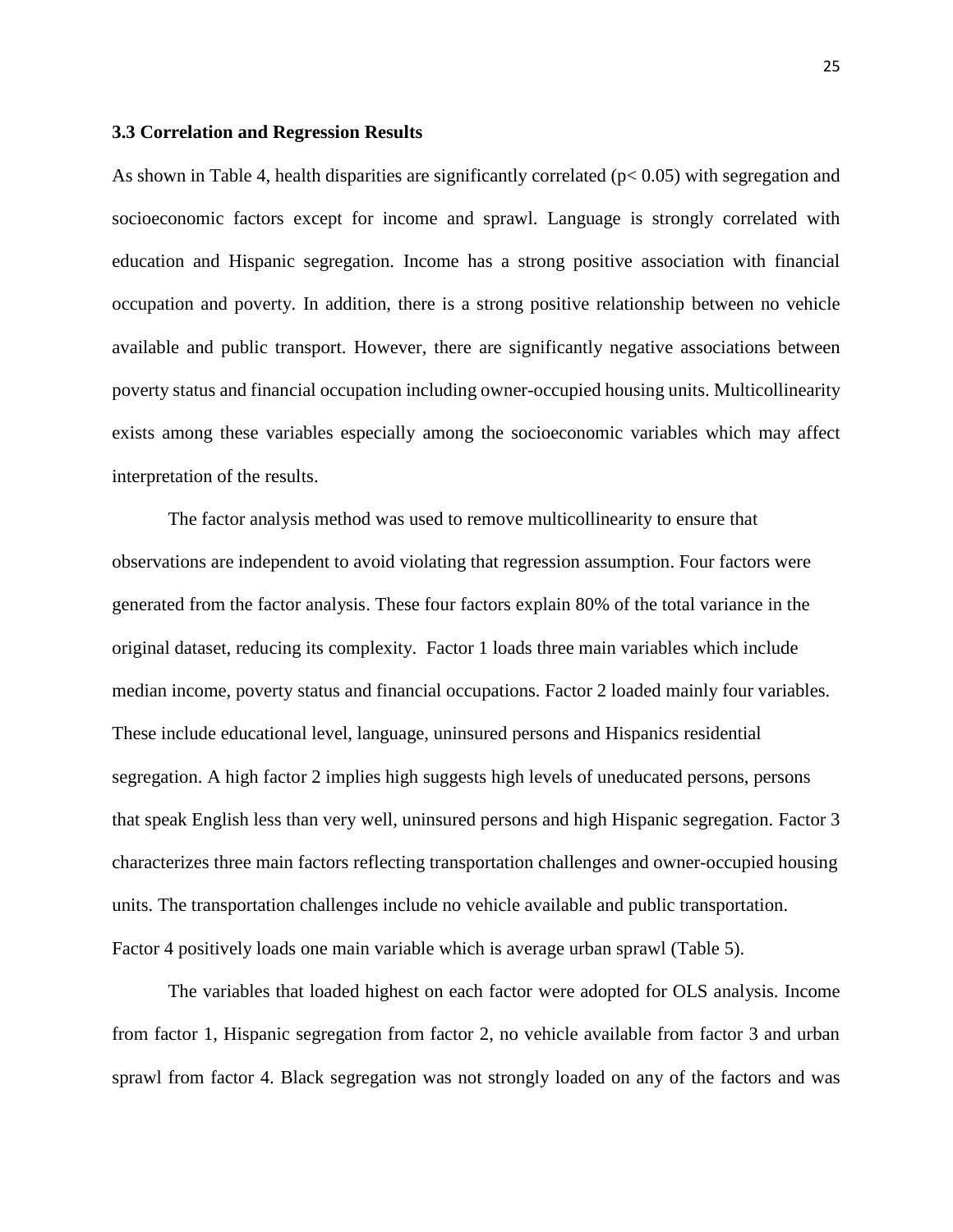therefore added to the four factors to make a total of five independent variables for regression analysis. The OLS regression model suggested that the five factors explained 14.9% of variance of the dependent variables that is the health disparity ratios. An R value of .386 suggests a low correlation between dependent and independent variables used for the regression (Table 6). Significance values generated from ANOVA  $\langle .05 \rangle$  suggests that that there is a statistically significant relationship between the dependent variable and Black segregation, Hispanic segregation and no vehicle available. However, Hispanic segregation presents a negative correlation, which suggests greater values of Hispanic segregation were associated with decreased disparity ratios. There was no statistically significant associations between health disparities and median income as well as urban sprawl (Table 7).

To ensure that none of the assumptions of linear regression is violated, spatial autocorrelation was tested. Moran's I was used to investigate the spatial pattern of the regression residuals to check for spatial autocorrelation. The Moran's index was 0.053 with a z-score of 4.78 which suggests a clustered pattern. Meaning that the residuals of the regression model are not normally distributed, violating that regression assumption. Therefore, interpreting the results may take caution as the residuals of the OLS model were not independent. Also, the mean of the residuals is zero, which means that the assumption was not violated.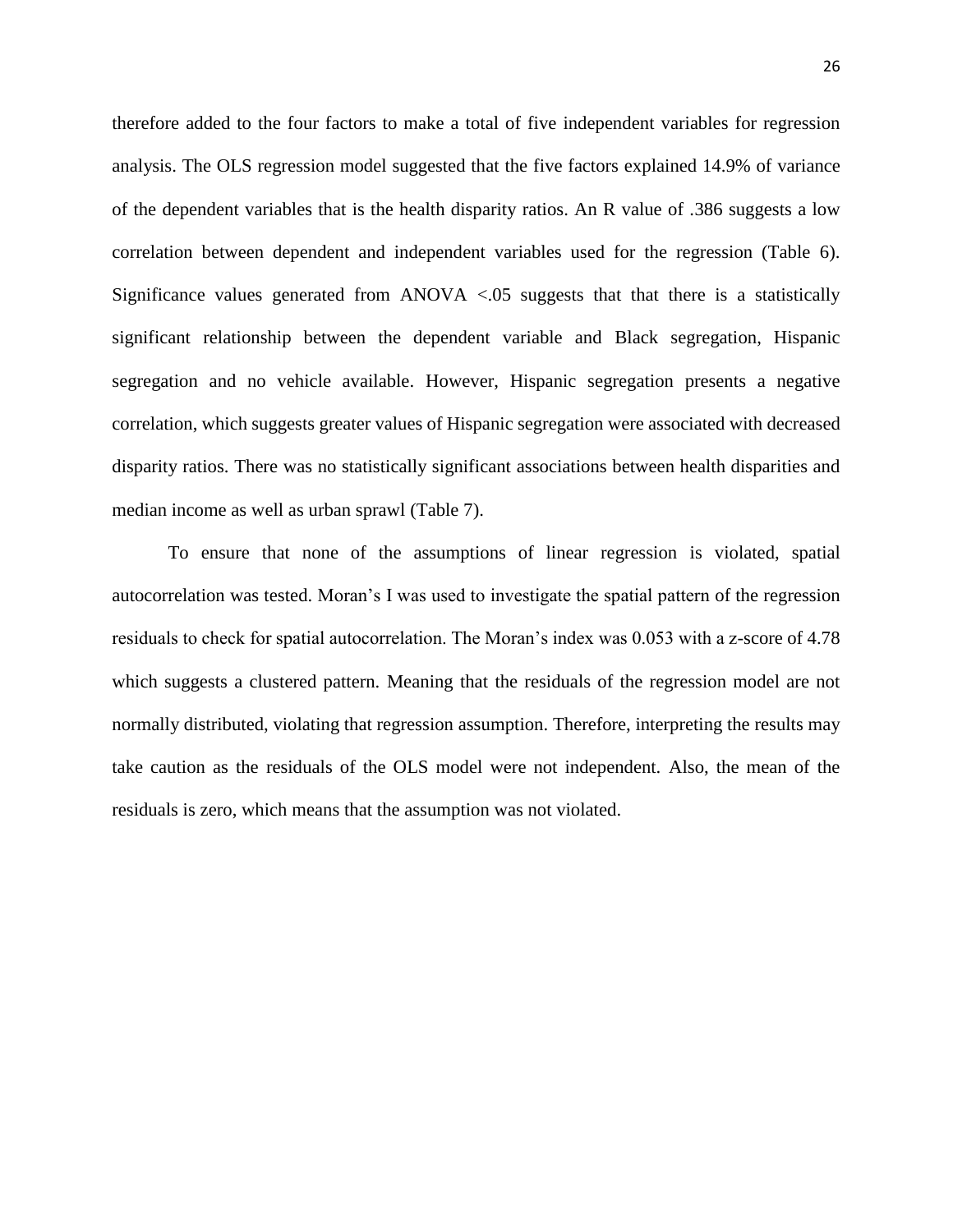| Sprawl          | 1        |           |           |           |            |           |              |            |              |             |              |           |              |           |
|-----------------|----------|-----------|-----------|-----------|------------|-----------|--------------|------------|--------------|-------------|--------------|-----------|--------------|-----------|
| Lang            | 0.051    |           |           |           |            |           |              |            |              |             |              |           |              |           |
| Educ            | 0.012    | .732**    | 1         |           |            |           |              |            |              |             |              |           |              |           |
| Income          | $-0.002$ | $.117***$ | .549**    | 1         |            |           |              |            |              |             |              |           |              |           |
| Poverty         | $-0.021$ | 0.062     | $.492**$  | $.820**$  | 1          |           |              |            |              |             |              |           |              |           |
| Travel          | 0.039    | $.422**$  | $.192**$  | $.321***$ | $-.340**$  | -1        |              |            |              |             |              |           |              |           |
| No_veh          | $-0.059$ | $.172**$  | $.211***$ | $.194***$ | $.401**$   | $.113*$   | $\mathbf{1}$ |            |              |             |              |           |              |           |
| Public_tra      | $-0.022$ | $.236**$  | $.092*$   | 0.079     | $.118**$   | $.356**$  | $.846**$     |            |              |             |              |           |              |           |
| Own occu        | 0.05     | $.272**$  | $.360**$  | $.418**$  | $-0.609**$ | $.145***$ | $-0.599**$   | $-455**$   | $\mathbf{1}$ |             |              |           |              |           |
| Uninsured       | $.166**$ | $.504**$  | $.666**$  | $.500**$  | $.394**$   | $-0.008$  | 0.052        | $-0.077$   | $-.237**$    | $\mathbf 1$ |              |           |              |           |
| Financial       | $-0.017$ | $.243**$  | $.681***$ | $.866***$ | $-.690**$  | $.176***$ | $-.147**$    | $.090*$    | .339**       | $-.484**$   | $\mathbf{1}$ |           |              |           |
| <b>BlackSeg</b> | 0.015    | $.252**$  | 0.069     | $.317***$ | .479 **    | $-.091*$  | $.375***$    | $.225***$  | $-.303**$    | $.163***$   | $-.197**$    |           |              |           |
| HispSegh        | 0.058    | $.781***$ | $.776**$  | $.245***$ | $.162**$   | $.324**$  | 0.083        | 0.069      | $-189**$     | $.625**$    | $-.366**$    | $-.240**$ | $\mathbf{1}$ |           |
| Disparity       | $-0.011$ | $.269***$ | $.273**$  | $-0.053$  | $.224**$   | $.255***$ | $.224**$     | $.209**$   | $-.306**$    | $-.128**$   | $.155***$    | $.312**$  | $-.239**$    | 1         |
|                 | Sprawl   | Lang      | Educ      | Income    | Poverty    | Travel    | No veh       | Public_tra | Own_occu     | Uninsured   | Financial    | BlackSeg  | HispSeg      | Disparity |

*Table 4 Associations between Health Disparities, Segregation, Sprawl and Socioeconomic Characteristics*

<span id="page-38-0"></span>\*\* Correlation is significant at the 0.01 level (2-tailed).

\* Correlation is significant at the 0.05 level (2-tailed).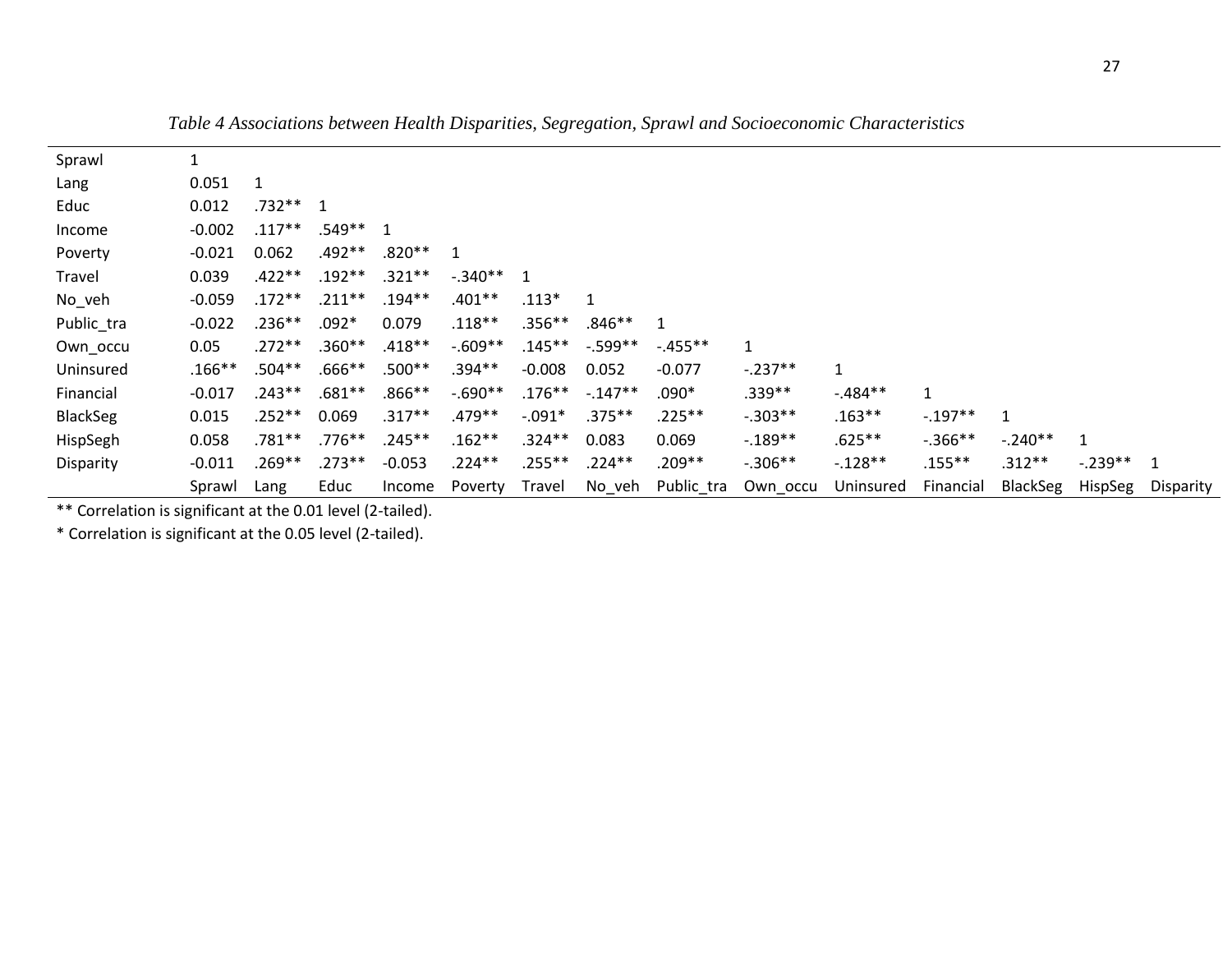| Variables                                               | Factor 1  | Factor 2  | Factor 3   | Factor 4   |
|---------------------------------------------------------|-----------|-----------|------------|------------|
| Urban sprawl                                            | 0.027     | 0.05505   | $-0.05255$ | 0.94266    |
| Less than high school graduate                          | 0.036     | 0.91568   | 0.14923    | $-0.0292$  |
| Speak English less than very well                       | $-0.475$  | 0.80932   | 0.11239    | $-0.00235$ |
| Median income(dollars)                                  | 0.918     | $-0.1736$ | $-0.04782$ | $-0.0054$  |
| Poverty status (below 100 percent of the poverty level) | $-0.877$  | 0.05034   | 0.31847    | $-0.00219$ |
| Mean travel time to work (minutes)                      | 0.552     | 0.49642   | 0.25773    | 0.10635    |
| No vehicle available                                    | $-0.139$  | 0.0614    | 0.92639    | $-0.03776$ |
| Public transportation                                   | 0.196     | 0.11547   | 0.92391    | $-0.01031$ |
| Owner-occupied housing units                            | 0.464     | $-0.1437$ | $-0.64077$ | 0.10550    |
| Percent uninsured                                       | $-0.491$  | 0.61267   | $-0.05816$ | 0.27038    |
| Management, business and financial occupation           | 0.820     | $-0.3420$ | 0.01117    | 0.00956    |
| <b>Black segregation</b>                                | $-0.442$  | $-0.3236$ | 0.46409    | 0.26103    |
| Hispanic segregation                                    | $-0.1214$ | 0.92146   | $-0.01267$ | 0.00059    |

*Table 5 Rotated Factor Structure of Independent Variables*

<span id="page-39-0"></span>*Note*: The highlighted variables are those that are mainly loaded on a factor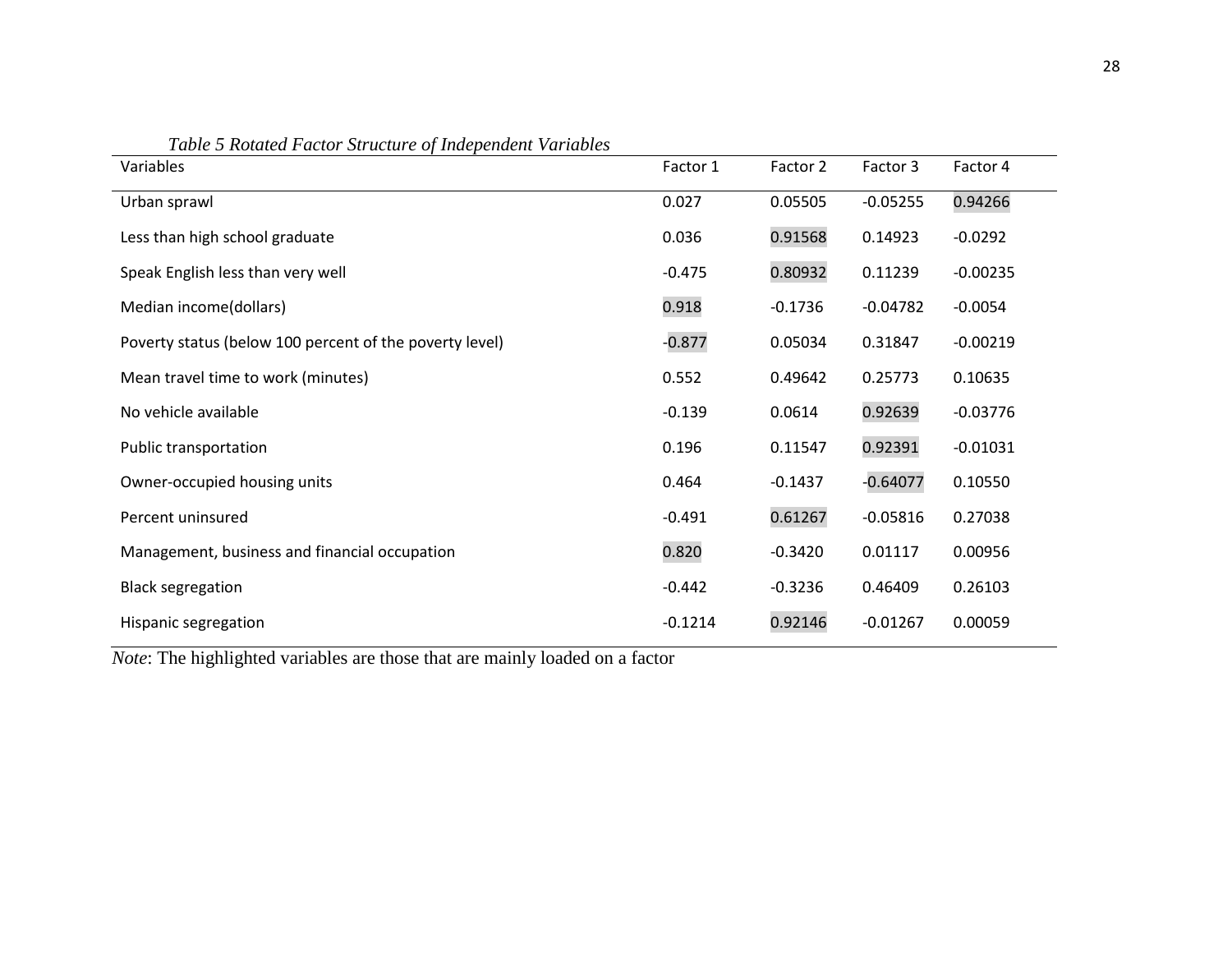# *Table 6 OLS Model Summary*

|                   | R Square | Adjusted R Square | Std. Error |
|-------------------|----------|-------------------|------------|
| .386 <sup>a</sup> | 0.149    | 0.140             | 0.16575    |

*Table 7 Coefficients of OLS*

<span id="page-40-1"></span><span id="page-40-0"></span>

|                             | Unstandardized | Coefficients | Standardized<br>Coefficients |          |      |
|-----------------------------|----------------|--------------|------------------------------|----------|------|
| Model                       | B              | Std. Error   | Beta                         |          | Sig  |
| (constant)                  | .390           | .017         |                              | 23.455   | .000 |
| <b>Black Segregation</b>    | .166           | .038         | .203                         | 4.332    | .000 |
| <b>Hispanic Segregation</b> | $-.167$        | .036         | $-.202$                      | $-4.646$ | .000 |
| No vehicle available        | .006           | .002         | .165                         | 3.621    | .000 |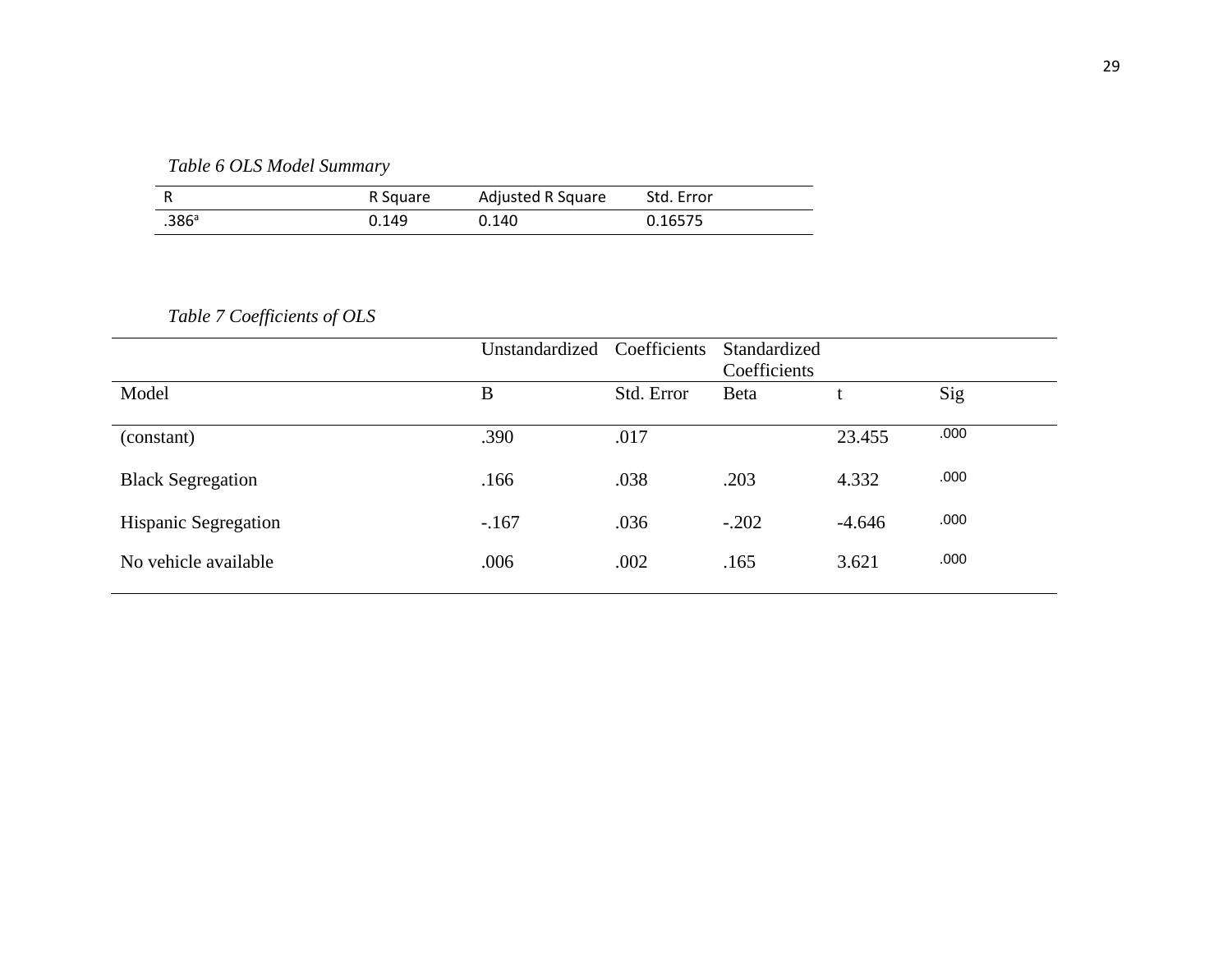#### <span id="page-41-0"></span>**4 DISCUSSION AND CONCLUSION**

#### <span id="page-41-1"></span>**4.1 UHI and Health disparities**

This thesis research sought to investigate the spatial distribution of health disparities among the 500 largest cities in the United States and the driving factors of the disparities. The UHI approach was used as a small area disparity assessment tool which recorded both intra city and intercity disparities among the cities. To achieve the second objective, socioeconomic factors were employed to examine their extent of influence on the recorded disparities by adopting OLS regression. Both bivariate correlation and OLS were used to analyze relationships between dependent and independent variables. Black and Hispanic segregation as well as unavailability of personal vehicles had a significant influence on health disparities among cities.

Furthermore, this research revealed that larger cities have higher health disparities as compared to smaller cities as shown in Figure 4. However, a few larger cities were found to be among the first 100 cities with low health disparities while some smaller cities were ranked among the last 100 cities with the largest disparities. Past studies have also found that substantial inequalities among urban population is partly due to common spatial and socioeconomic factors [\(Chandola, 2012\)](#page-46-3). Living in cities or urban areas is accompanied by both pros and cons. The concept of "urban health advantage" comes into play here, which explains that people living in cities enjoy better health care access as opposed to rural areas and is therefore a driving force to better health outcomes of cities [\(Vlahov, Galea, & Freudenberg, 2005\)](#page-51-1). That could explain the reason why certain larger cities among the 500 cities ranked among the first 100 with low health disparities and lower UHI values within its census tracts.

On the other hand, other researchers argue that big cities are characterized by replacement of green space with urban construction, industrial pollution and population growth which hinder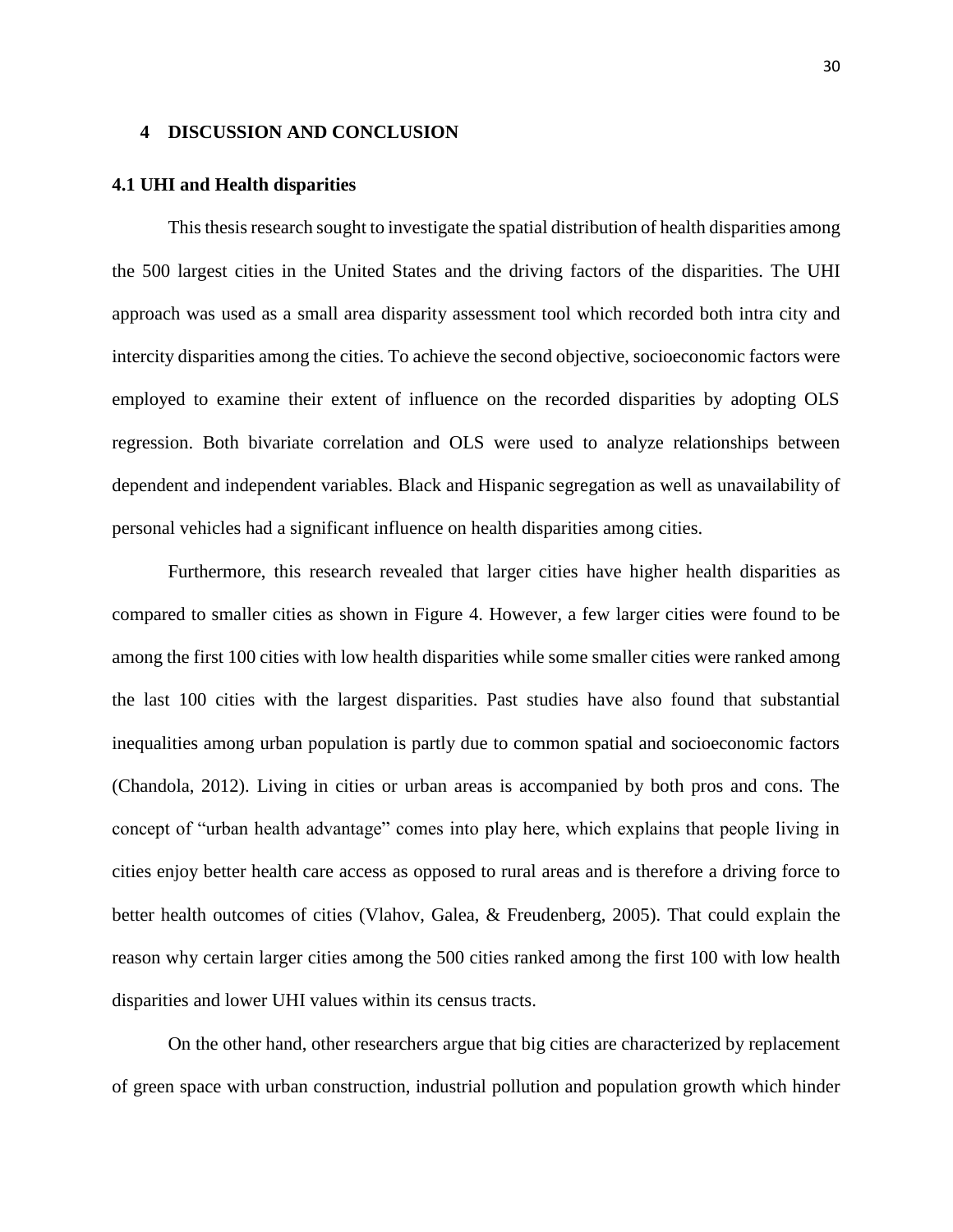healthy behaviors and influence the quality of health in such areas (Koplan and Fleming, 2000). That notwithstanding, cities also have many other built social and physical environmental features that might have an influence on population health [\(Richardson et al., 2012\)](#page-49-0). Health levels of cities are largely dependent on residents' conditions and lifestyle which results from a complicated interaction of health determinants; physical, economic and social, in residential environments [\(Takano T & K, 2001\)](#page-50-1).

#### <span id="page-42-0"></span>**4.2 Health Disparities and Socioeconomic Factors**

This study identified a positive correlation between spatial variation of health disparities and some existing socioeconomic systems and factors, mainly segregation and unavailability of personal vehicle which supports previous studies. It is evident that living in areas higher socioeconomic disadvantages and higher socio- cultural barriers is associated with a higher likelihood of greater disparities in breast cancer access in Detroit [\(Dai, 2010\)](#page-47-1). According to previous studies, populations with socioeconomic disadvantages become marginalized and increasingly have trouble meeting basic needs such as housing, education, and health care that improves well-being [\(Galea et al., 2005](#page-46-3) ;Wilson, 1996; Katz 1989). Socioeconomic disadvantages typical of deprived neighborhoods such as economic hardships are assumed to be correlated to health status [\(Laxy, Malecki, Givens, Walsh, & Nieto, 2015\)](#page-48-2). Although rates of health disparities on average are influenced by socioeconomic factors, it is insufficient to say health disparities will improve with economic growth or demographic change. Rather, there should be a conscious effort to actively create and maintain healthy living conditions of urban areas through policy interventions [\(Rydin et al., 2012\)](#page-50-2). Decisions about housing, food, energy, transport services and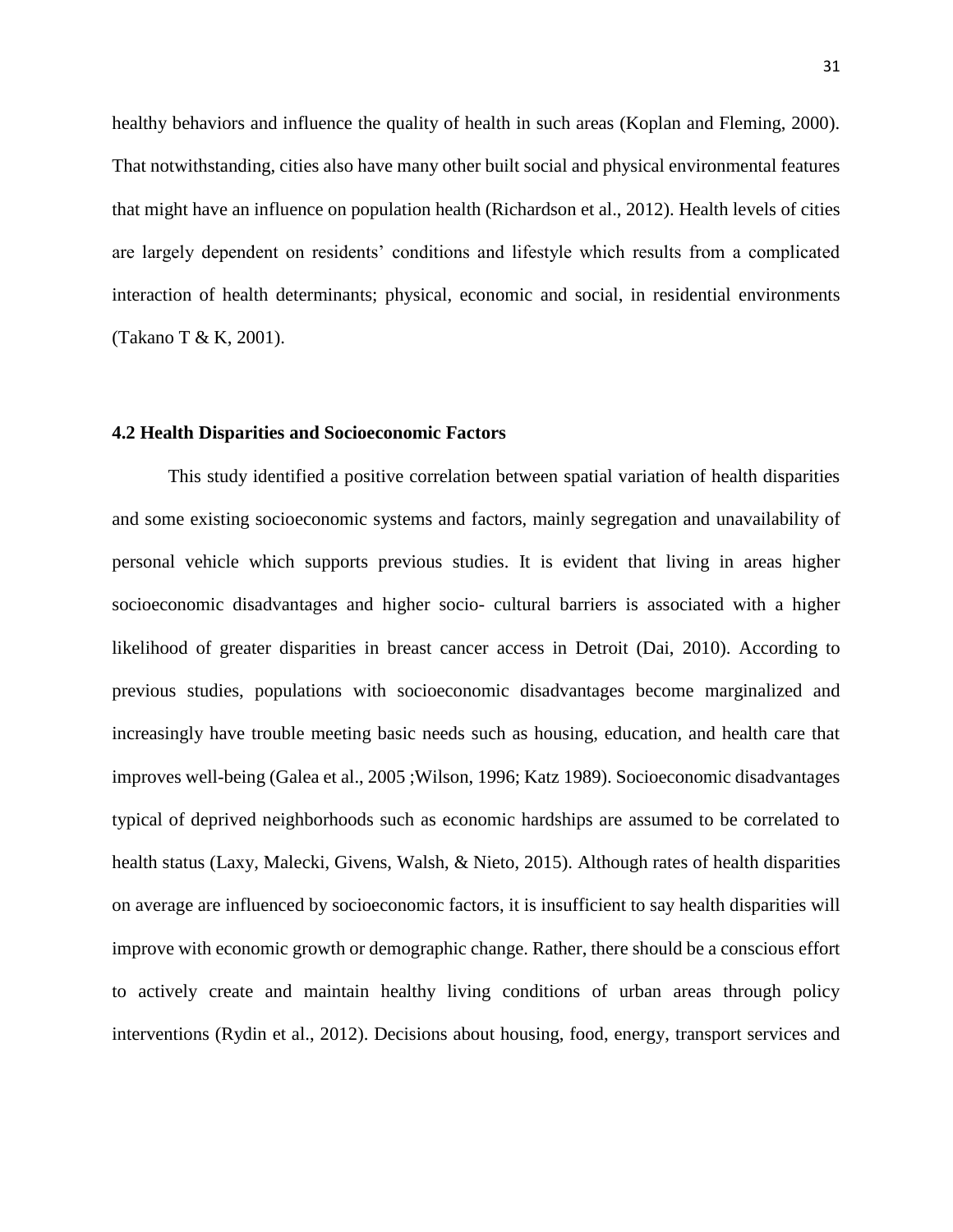health care profoundly affect health, wellbeing and safety of growing urban populations [\(Badland](#page-46-4)  [et al., 2014\)](#page-46-4).

#### <span id="page-43-0"></span>**4.3 Residential segregation and Urban Sprawl**

Segregation of minority population influences health disparities of cities. Clustering of minority populations allows for characteristics of racial traits to be centered on specific geographical areas, which in turn results in disparities. The persistence of racial/ethnic disparities, particularly black health disparities, is measured across multiple mortality and morbidity outcomes [\(White & Borrell, 2011\)](#page-51-0). The OLS regression model as well as bivariate correlation in this research found a significant correlation between black residential segregation and health disparities, which is in line with past studies.

There are multiple ways segregation and clusters of socioeconomic disadvantages could affect overall health and wellbeing. Residential segregation leads to institutional discrimination which severely limits minority populations from accessing quality educational institutions and high-paying jobs which also results in low income [\(Williams & Collins, 2001\)](#page-51-2). Such residents that fall within the low-income belt may not be able to afford basic health care, which intensifies the overall poor health in neighborhoods. Past studies have pointed to the role of increased obesity associated with segregated neighborhoods contributing to health disparities. Highly segregated neighborhoods are usually isolated from healthy foods and with a rather higher number of fast food restaurants within easy access (Logan & Parman, 2018; Zenk et al., 2005; Morland and Filomena, 2007; Powell et al., 2007). Researchers have also associated physical inactivity to segregation resulting in obesity and poor health outcomes (Logan & Parman, 2018; Corral et al., 2012; Wilson-Frederick et al., 2014). This thesis contributes to this line of research by showing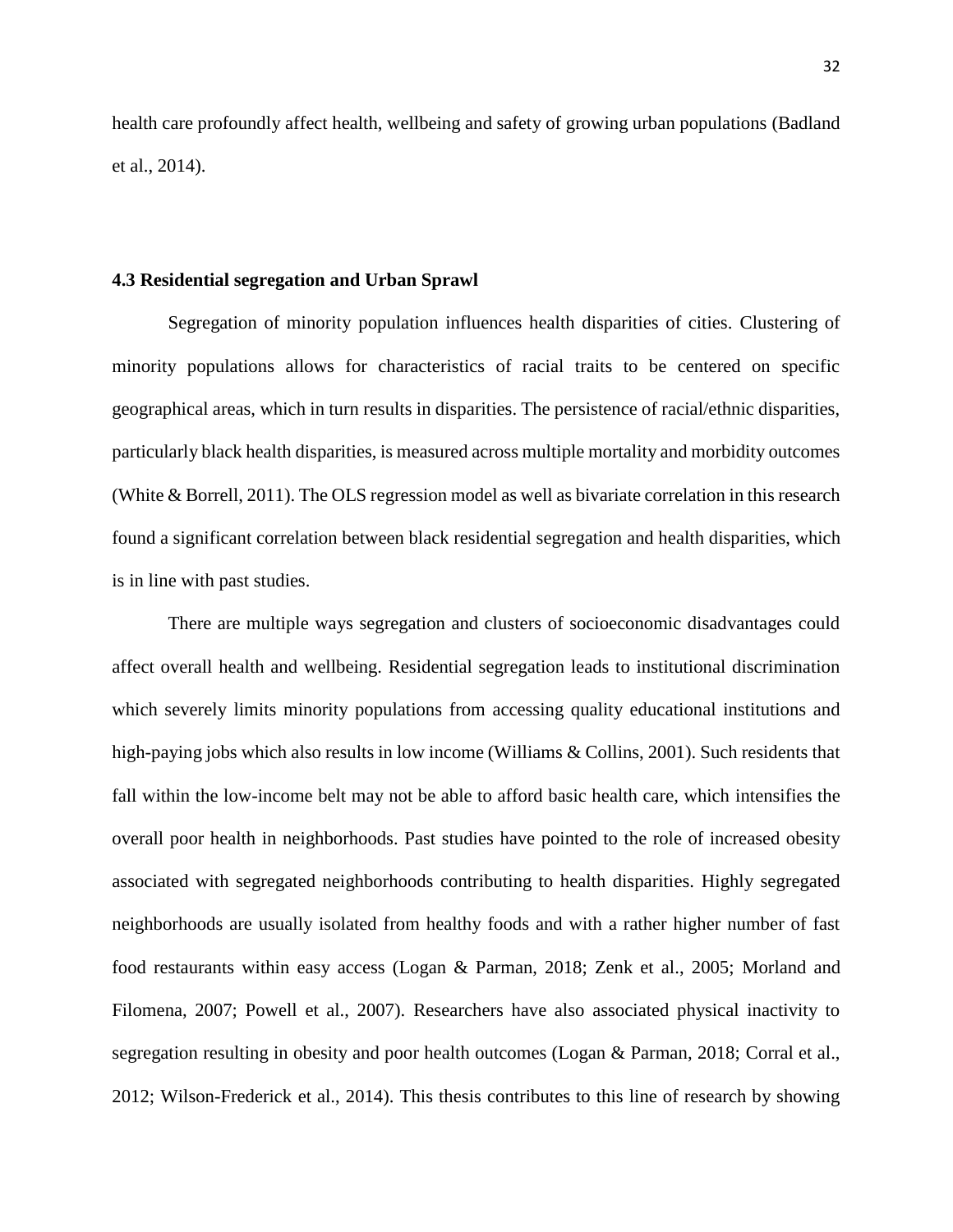that residing in highly segregated areas for minorities' impacts overall disparities of a city's population.

Urban sprawl did not present any significant relationship with the disparities among cities. This is different compared to previous literature that have established associations between these two factors (Ewing et al., 2006; Garden & Jalaludin, 2009). However, such studies assessed urban sprawl's influence on specific health indicators such as obesity and diseases associated with physical inactivity (Lopez & Hynes, 2006; Ewing et al., 2003; Zhao & Kaestner, 2010; Plantinga & Bernell, 2007). Health disparity as computed in this research is a compound of several health indicator variables without focusing on specific diseases, as such a combination might affect the strength of correlation with urban sprawl.

#### <span id="page-44-0"></span>**4.4 Conclusion and Limitations**

The ultimate goal of population health study is to improve the health of individuals and populations by investing in policies and interventions that influence determinants of health [\(Kindig, Asada, & Booske, 2008\)](#page-48-3). Employing a standard approach to investigate small-area level disparities allows for the assessment of local disparities [\(Rothenberg et al., 2014\)](#page-50-4), which can be used by decision makers and public health workers to trace the source of disparity specific to each local area and respond accordingly. Using the 500 cities as an example, this study investigated health disparities at census tract and city levels by focusing on the assessment of disparities based on socioeconomic variables and geographical settlement characteristics. It is clear that minority segregation and some socioeconomic factors have a strong influence on cities' health. The UHI approach was used as the primary index in identifying disparities among cities. Findings of worstoff localities can be used by policy makers to create intervention programs and helps to channel resources at required locations for improvements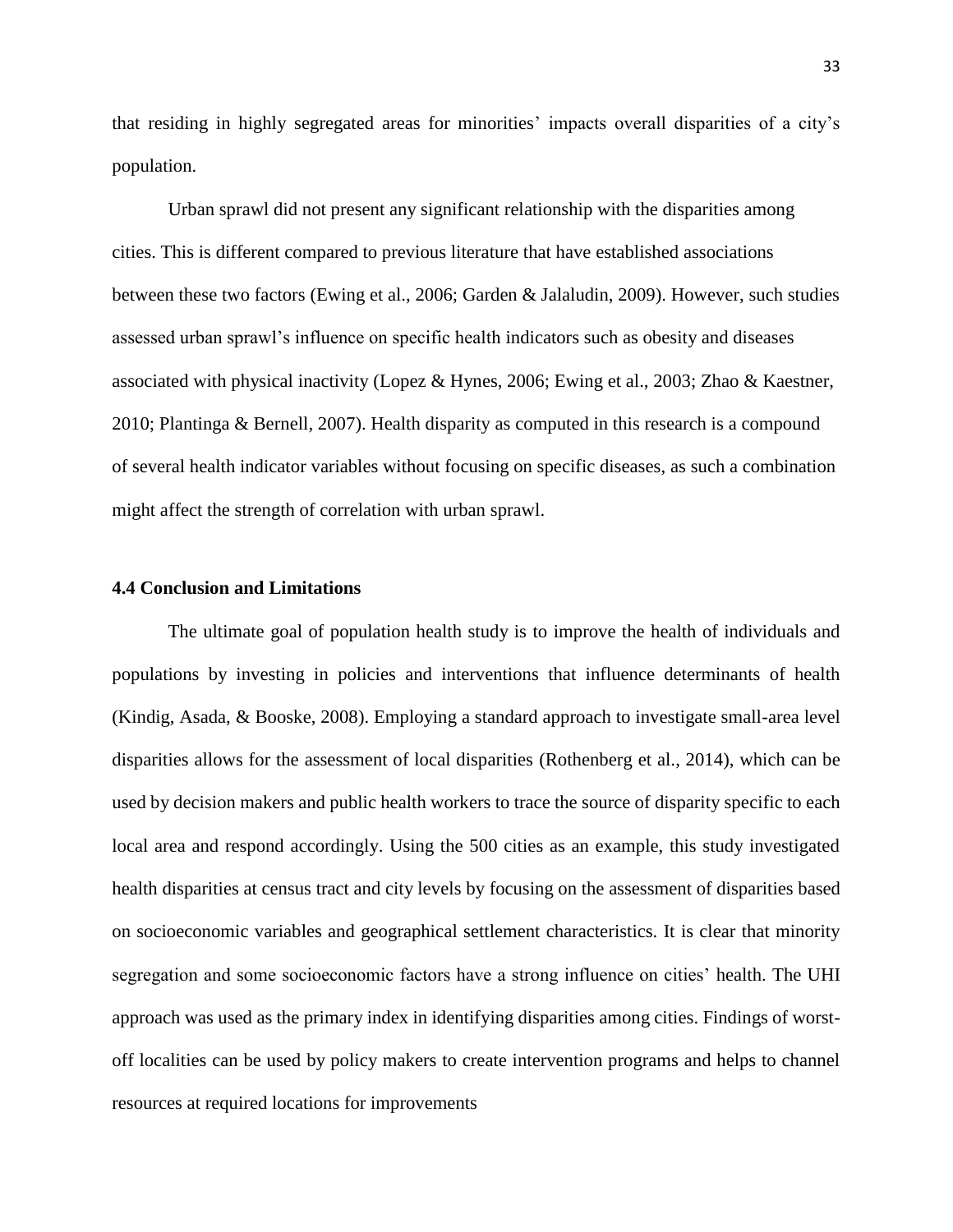There may be a few aspects of limitations to this study. First, more advanced models shall be used to explore the relationships. The OLS model requires the residential to be independent, which were violated in this case. In future studies, spatial regression models may be better choices to account for the clustering of errors. Second, data obtained from the CDC as well as census data from American Community Survey for socioeconomic factors and minority population had some missing data. Some census tracts were completely deleted due to data unavailability. Others were missing data for a number of variables but were included in the data analysis. Third, small population issue may play a role in calculating disparity ratios. Fewer census tracts in a small city will exaggerate the disparity ratio compared to large cities. This could affect the result of the study. This research however may be used by future researchers to assess whether there has been a change among these cities' health disparities.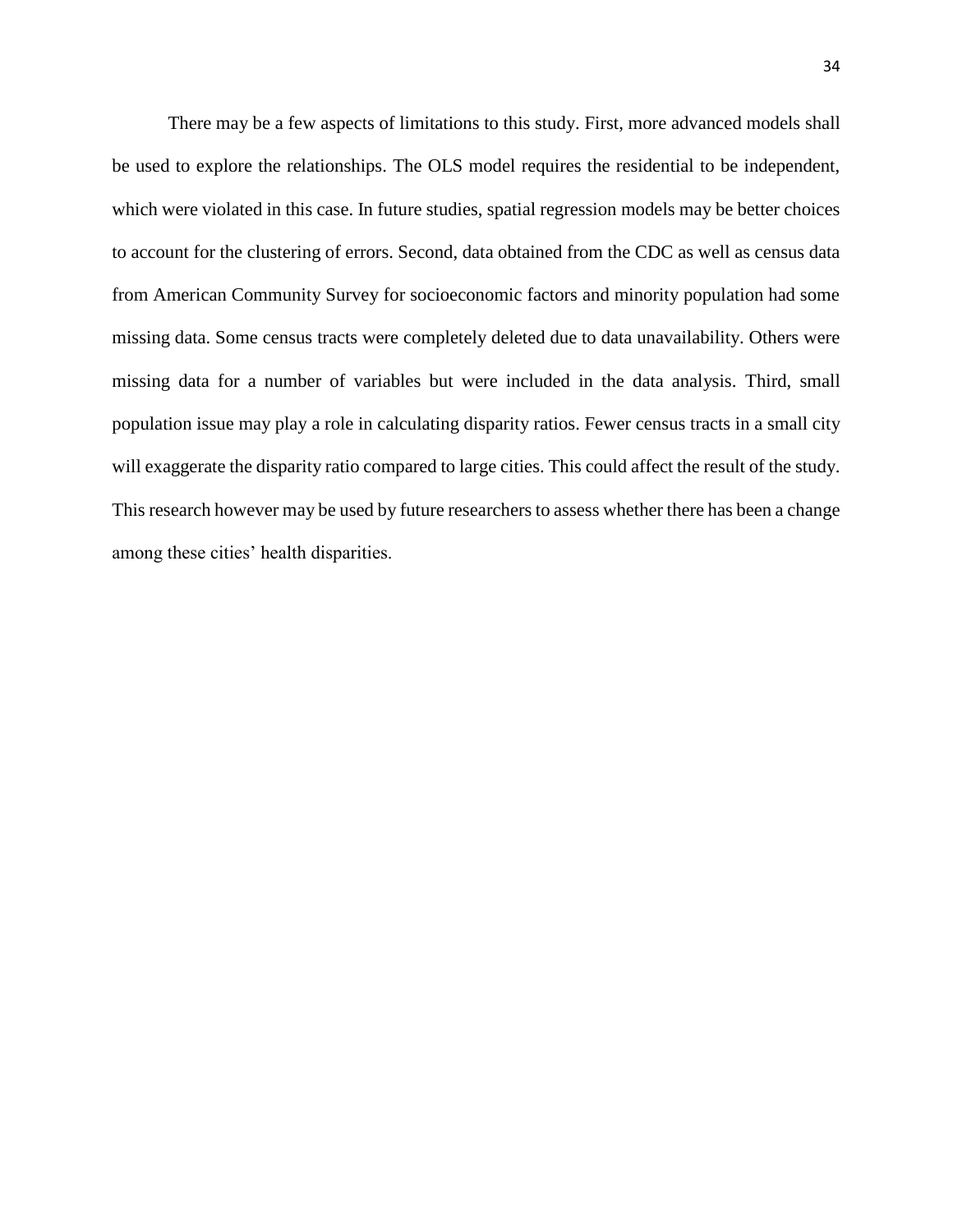#### REFERENCES

- Acevedo-Garcia, Dolores (2001). Zip Code-Level Risk Factors for Tuberculosis: Neighborhood Environment and Residential Segregation In New Jersey, 1985–1992. American Journal of Public Health 91:734–41
- Adler, N., & Rehkopf, D. (2008). US disparities in health: descriptions, causes, and mechanisms. Public Health, 29. doi:10.1146/annurev.publhealth.29.020907.090852
- Amey C, Miller M, Albrecht S. The role of race and residence in determining stage at diagnosis of breast cancer. J Rural Health. 1997; 13:99–108.
- <span id="page-46-4"></span>Badland, H., Whitzman, C., Lowe, M., Davern, M., Aye, L., Butterworth, I., . . . Giles-Corti, B. (2014). Urban liveability: emerging lessons from Australia for exploring the potential for indicators to measure the social determinants of health. *Soc Sci Med, 111*, 64-73. doi:10.1016/j.socscimed.2014.04.003
- <span id="page-46-1"></span>Braveman, P. A., Cubbin, C., Egerter, S., Williams, D. R., & Pamuk, E. (2010). Socioeconomic Disparities in Health in the United States: What the Patterns Tell Us. *Am J Public Health, 100*(10), 186-196. doi:10.2105/
- Brown, E., Wyn, R., & Teleki, S. (2000). Disparities in Health Insurance and Access to Care for Residents Across U.S. Cities. UCLA: Center for Health Policy Research. Retrieved from https://escholarship.org/uc/item/0725q4xf
- Center for Disease Control and Prevention (2015). 500 Cities Project: Local Data for Better Health.
- <span id="page-46-3"></span>Chandola, T. (2012). Spatial and social determinants of urban health in low-, middle- and highincome countries. *Public Health, 126*(3), 259-261. doi:10.1016/j.puhe.2011.12.008
- Chang, V.W., 2006. Racial residential segregation and weight status among US adult. Social Science and Medicine 63, 1289–1303.
- <span id="page-46-0"></span>Chen, C. C., Chen, L. W., & Cheng, S. H. (2017). Rural-urban differences in receiving guidelinerecommended diabetes care and experiencing avoidable hospitalizations under a universal coverage health system: evidence from the past decade. *Public Health, 151*, 13-22. doi:10.1016/j.puhe.2017.06.009
- <span id="page-46-2"></span>Cheng, E. R., & Kindig, D. A. (2012). Disparities in Premature Mortality Between High- and Low-Income US Counties. *Preventing Chronic Disease*. doi:10.5888/pcd9.110120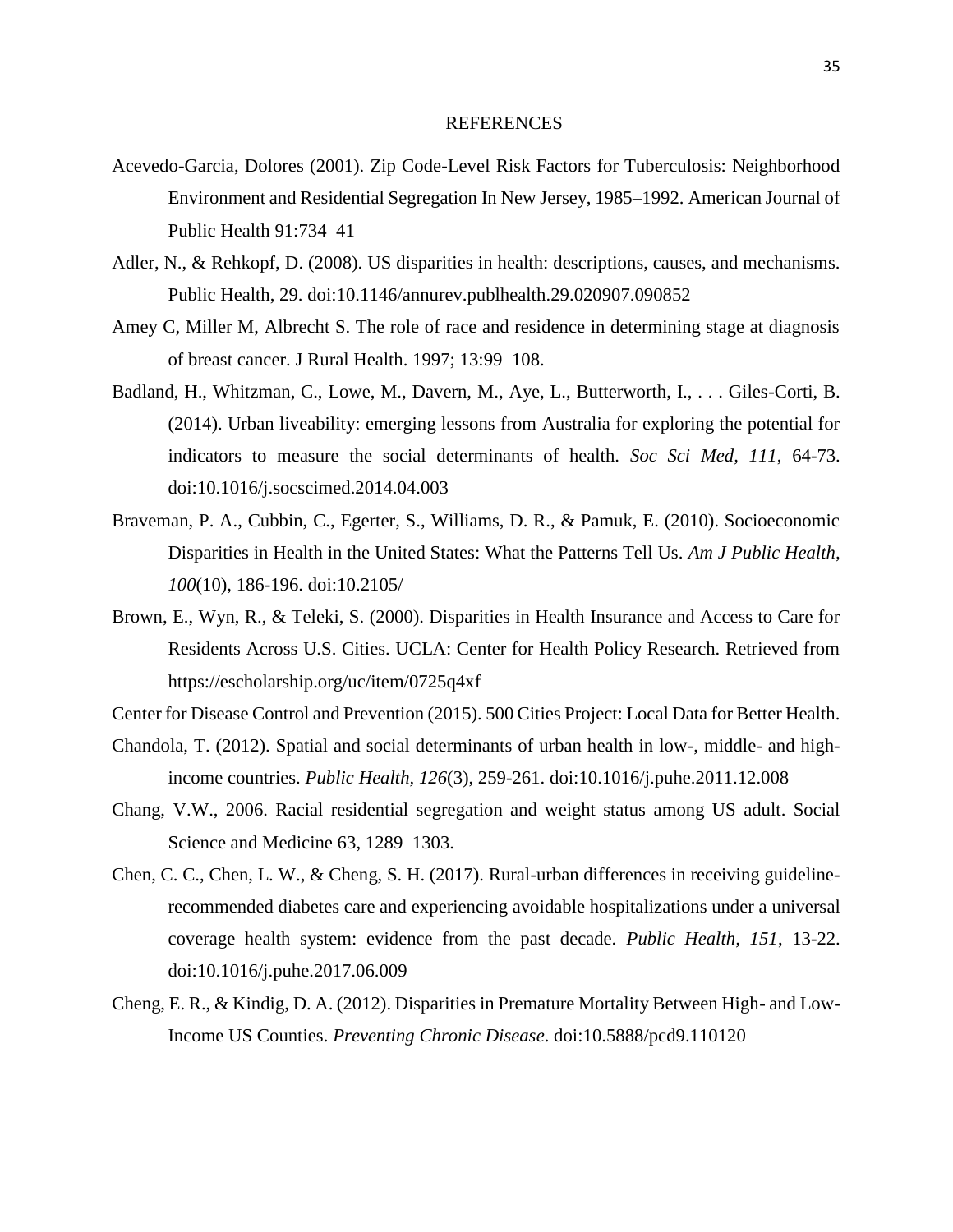- <span id="page-47-2"></span>Chu, K., Tarone, R., Kessler, L., Ries, L., Hankey, B., Miller, B., & Edwards, B. (1996). Recent trends in US breast cancer incidence, survival, and mortality rates. *JNCI Cancer Spectrum, 88*.
- <span id="page-47-5"></span>Comber, A., & Harris, P. (2018). Geographically weighted elastic net logistic regression. *Journal of Geographical Systems, 20*(4), 317-341. doi:10.1007/s10109-018-0280-7
- D.S. Massey, N.A. Denton (1988). The dimensions of residential segregation. Social Forces, 67 (2), pp. 281-315.
- <span id="page-47-1"></span>Dai, D. (2010). Black residential segregation, disparities in spatial access to health care facilities, and late-stage breast cancer diagnosis in metropolitan Detroit. *Health Place, 16*(5), 1038- 1052. doi:10.1016/j.healthplace.2010.06.012
- Davydova, S. (2005). Heavy metals as toxicants in big cities. *Microchemical Journal, 79*(1-2), 133-136. doi:10.1016/j.microc.2004.06.010
- <span id="page-47-0"></span>DeChello, L., & Sheehan, T. (2007). Spatial analysis of colorectal cancer incidence and proportion of late-stage in Massachusetts residents: 1995 - 1998. *International Journal of Health Geographics, 6*. doi:10.1186/1476-072x-6-20
- Eberhardt, Mark S. and Elsie R. Pamuk(2004). The Importance of Place of Residence: Examining Health in Rural and Nonrural Areas. American Journal of Public Health, Vol 94, No. 10
- Reid Ewing, Ross C. Brownson, David Berrigan (2006). Relationship Between Urban Sprawl and Weight of United States Youth. American Journal of Preventive Medicine. doi:10.1016/j.amepre.2006.08.020
- Ewing, R., Schmid, T., Killingsworth, R., Zlot, A., & Raudenbush, S. (2003). Relationship between Urban Sprawl and Physical Activity, Obesity, and Morbidity. American Journal of Health Promotion, 18(1), 47–57
- <span id="page-47-3"></span>Farmer, M. M., & Ferraro, K. F. (2005). Are racial disparities in health conditional on socioeconomic status? *Soc Sci Med, 60*(1), 191-204. doi:10.1016/j.socscimed.2004.04.026
- Fotso, Jean-Christophe (2006) Child health inequities in developing countries: differences across urban and rural areas. International Journal for Equity in Health 10.1186/1475-9276-5-9
- <span id="page-47-4"></span>Galea, S., Freudenberg, N., & Vlahov, D. (2005). Cities and population health. *Soc Sci Med, 60*(5), 1017-1033. doi:10.1016/j.socscimed.2004.06.036
- Garden, F.L. & Jalaludin, B.B. J Urban Health (2009) 86: 19. https://doi.org/10.1007/s11524-008- 9332-5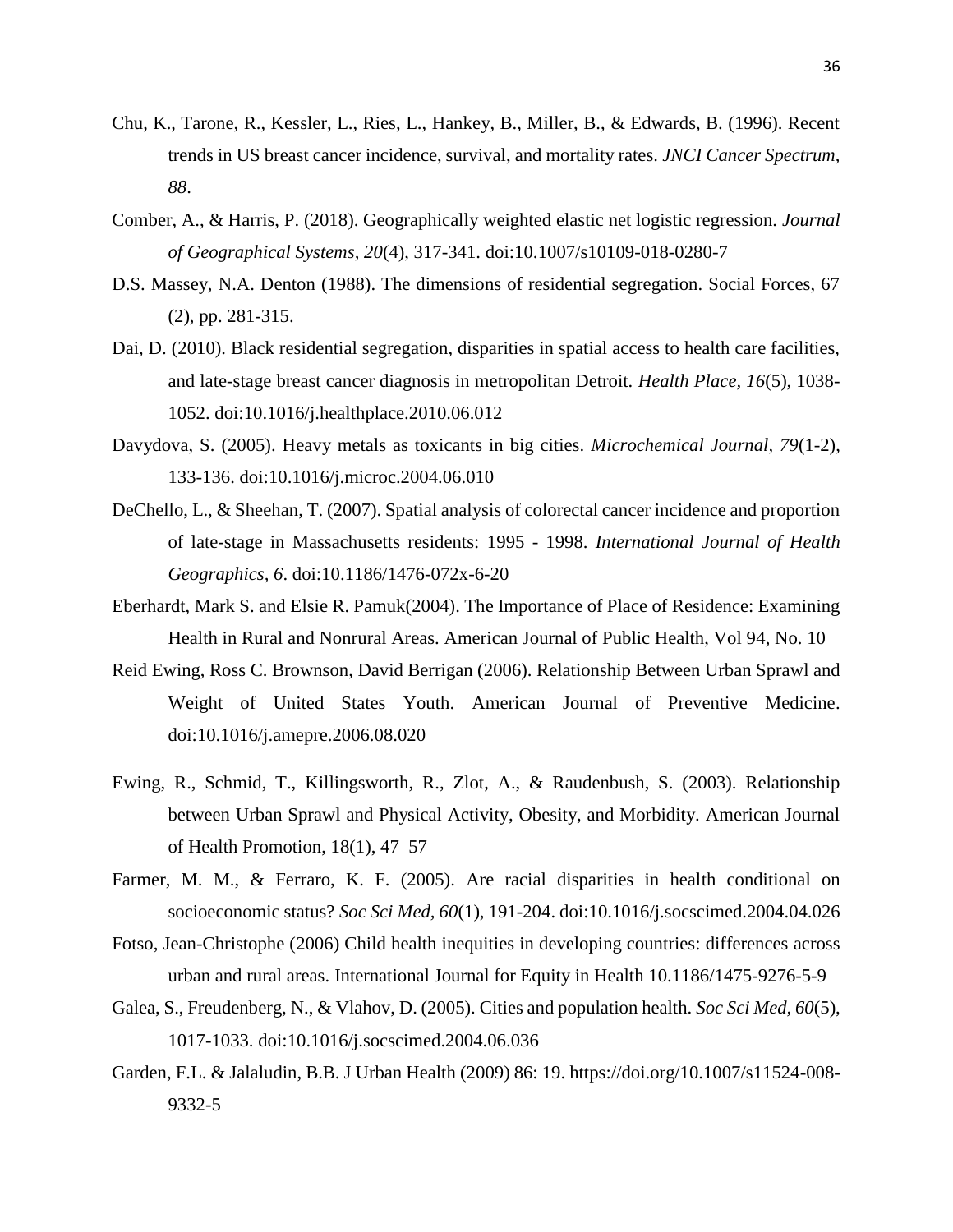- Griffith, D.A., Amrhein, C.G., (1997). Multivariate Statistical Analysis for Geogra- phers. Prentice Hall, Upper Saddle River, NJ.
- Haas, J.S., Earle, C.C., Orav, J.E., Brawarsky, P., Neville, B.A., Williams, D.R. (2008). Racial segregation and disparities in cancer stage for seniors. Journal of General Internal Medicine 23, 699–705.
- Hartley, D. , Quam, L. and Lurie, N. (1994), Urban and Rural Differences in Health Insurance and Access to Care. The Journal of Rural Health, 10: 98-108. doi:10.1111/j.1748- 0361.1994.tb00216.x
- Health Impact Assessment (2013). World Health Organisation, www.who.int/hia/evidence/doh/en
- Hunt Bijou R., Steve Whitman, Marc S.Hurlbert (2014). Increasing Black:White disparities in breast cancer mortality in the 50 largest cities in the United States. Cancer Epidemiology, Volume 38, Issue 2, Pages 118-123
- <span id="page-48-0"></span>Katz, J. N. (2006). Lumbar Disc Disorders and Low-Back Pain: Socioeconomic Factors and Consequences. *The Journal of Bone & Joint Surgery, Volume 88(suppl\_2) Supplement 2*, p 21–24.
- <span id="page-48-3"></span>Kindig, D. A., Asada, Y., & Booske, B. (2008). A Population Health Framework for Setting National and State Health Goals. *JAMA, 299*(17), 2081-2083. doi:10.1001/jama.299.17.2081
- Koplan JP, Fleming DW. Current and Future Public Health Challenges. JAMA. 2000;284(13):1696–1698. doi:10.1001/jama.284.13.1696
- Krieger Nancy, Jarvis T. Chen, Pamela D. Waterman, Mah-Jabeen Soobader, S. V. Subramanian, Rosa Carson (2002), Geocoding and Monitoring of US Socioeconomic Inequalities in Mortality and Cancer Incidence: Does the Choice of Area-based Measure and Geographic Level Matter?: The Public Health Disparities Geocoding Project, American Journal of Epidemiology, Volume 156, Issue 5, Pages 471–482
- <span id="page-48-1"></span>Landrine, H., & Corra, I. (2009). Separate and Unequal: Residential Segregation and Black Health Disparities. *Ethnicity and Disease, 19*(19), 179-184.
- <span id="page-48-2"></span>Laxy, M., Malecki, K. C., Givens, M. L., Walsh, M. C., & Nieto, F. J. (2015). The association between neighborhood economic hardship, the retail food environment, fast food intake, and obesity: findings from the Survey of the Health of Wisconsin. *BMC Public Health, 15*, 237. doi:10.1186/s12889-015-1576-x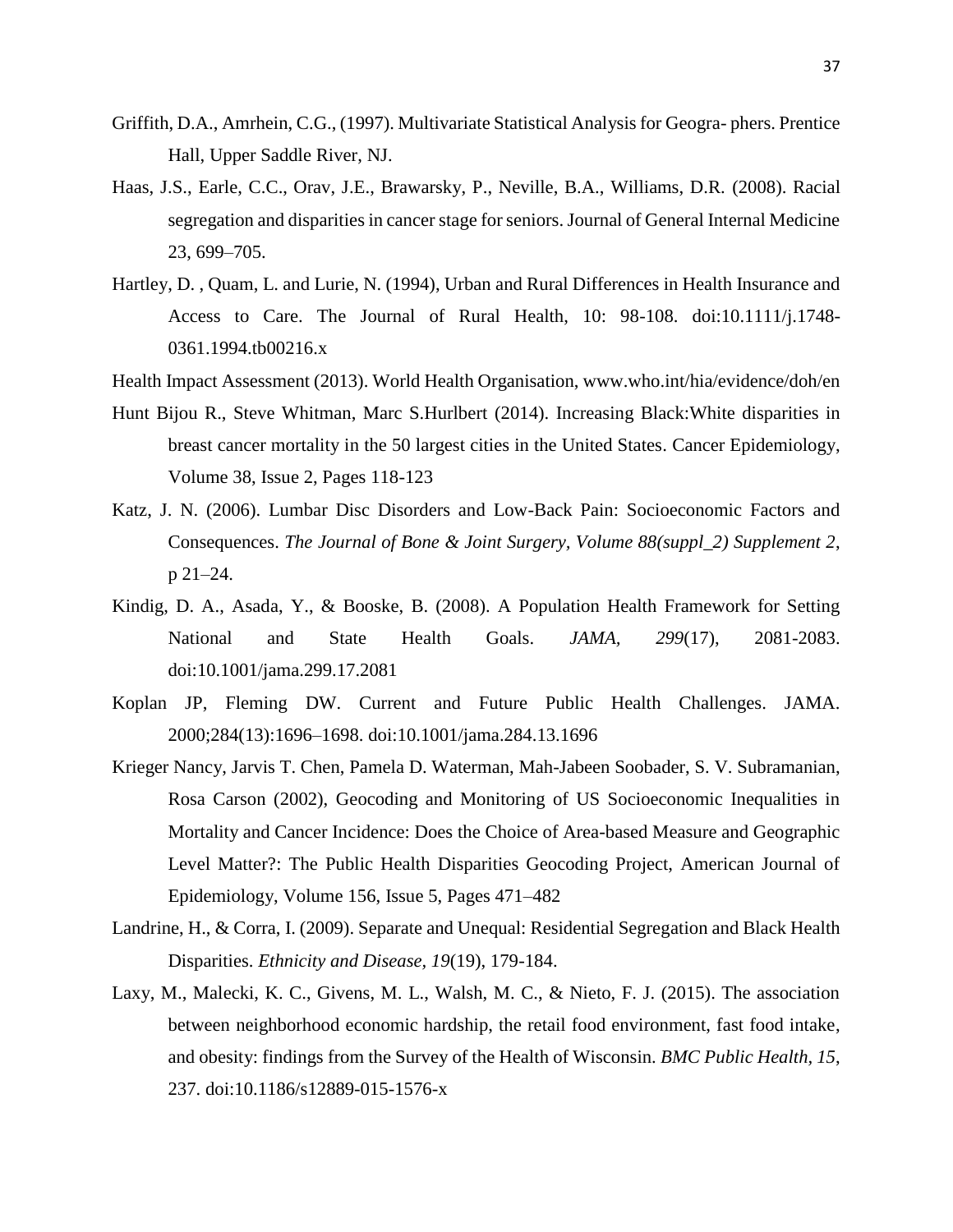- Lee Min-Ah (2009). Neighborhood residential segregation and mental health: A multilevel analysis on Hispanic Americans in Chicago. Social Science & Medicine, Volume 68, Issue 11, Pages 1975-1984
- <span id="page-49-2"></span>LI, C., Malone, K., & Daling, J. (2003). Differences in breast cancer stage, treatment, and survival by race and ethnicity. *Archives of internal medicine, 163*. doi:10.1001/archinte.163.1.49
- Lopez, R. (2004). Urban Sprawl and Risk for Being Overweight or Obese. American Journal of Public Health, 94(9), 1574-1579.
- Marmot, M., & Friel, S. (2008). Global health equity: evidence for action on the social determinants of health. *J Epidemiol Community Health, 62*(12), 1095-1097. doi:10.1136/jech.2008.081695
- Massey, D.S., Denton, N.A., (1988). The dimensions of residential segregation. Social Forces 67, 281–315.
- McLafferty, S. and Wang, F. (2009), Rural‐urban disparities in late‐stage cancer risk in Illinois, 115: 2755-2764. doi:10.1002/cncr.24306
- Mieskowski P, Mills E (1993). The causes of metropolitan suburbanization. J Econ Perspect. Vol 7(3):135–147.
- <span id="page-49-3"></span>Murray, C. J., Kulkarni, S., & Ezzati, M. (2005). Eight Americas: new perspectives on U.S. health disparities. *Am J Prev Med, 29*(5 Suppl 1), 4-10. doi:10.1016/j.amepre.2005.07.031
- Nelson A. Unequal treatment: confronting racial and ethnic disparities in health care. J Natl Med Assoc. 2002;94(8):666-8.
- Pardo-Crespo MR, Narla NP, Williams AR, et al (2013). Comparison of individual-level versus area-level socioeconomic measures in assessing health outcomes of children in Olmsted County, Minnesota J Epidemiol Community Health;67:305-310
- <span id="page-49-1"></span>Parrish, R. G. (2010). Measuring Population Health Outcomes. *Public Health Research, Practice, and Policy, VOLUME 7: NO. 4, A71*.
- Plantinga Andrew J., Stephanie Bernell (2007). The Association Between Urban Sprawl And Obesity: Is It A Two‐Way Street? Journal of Regional Science. https://doi.org/10.1111/j.1467-9787.2007.00533.x
- <span id="page-49-0"></span>Richardson, E. A., Mitchell, R., Hartig, T., de Vries, S., Astell-Burt, T., & Frumkin, H. (2012). Green cities and health: a question of scale? *J Epidemiol Community Health, 66*(2), 160- 165. doi:10.1136/jech.2011.137240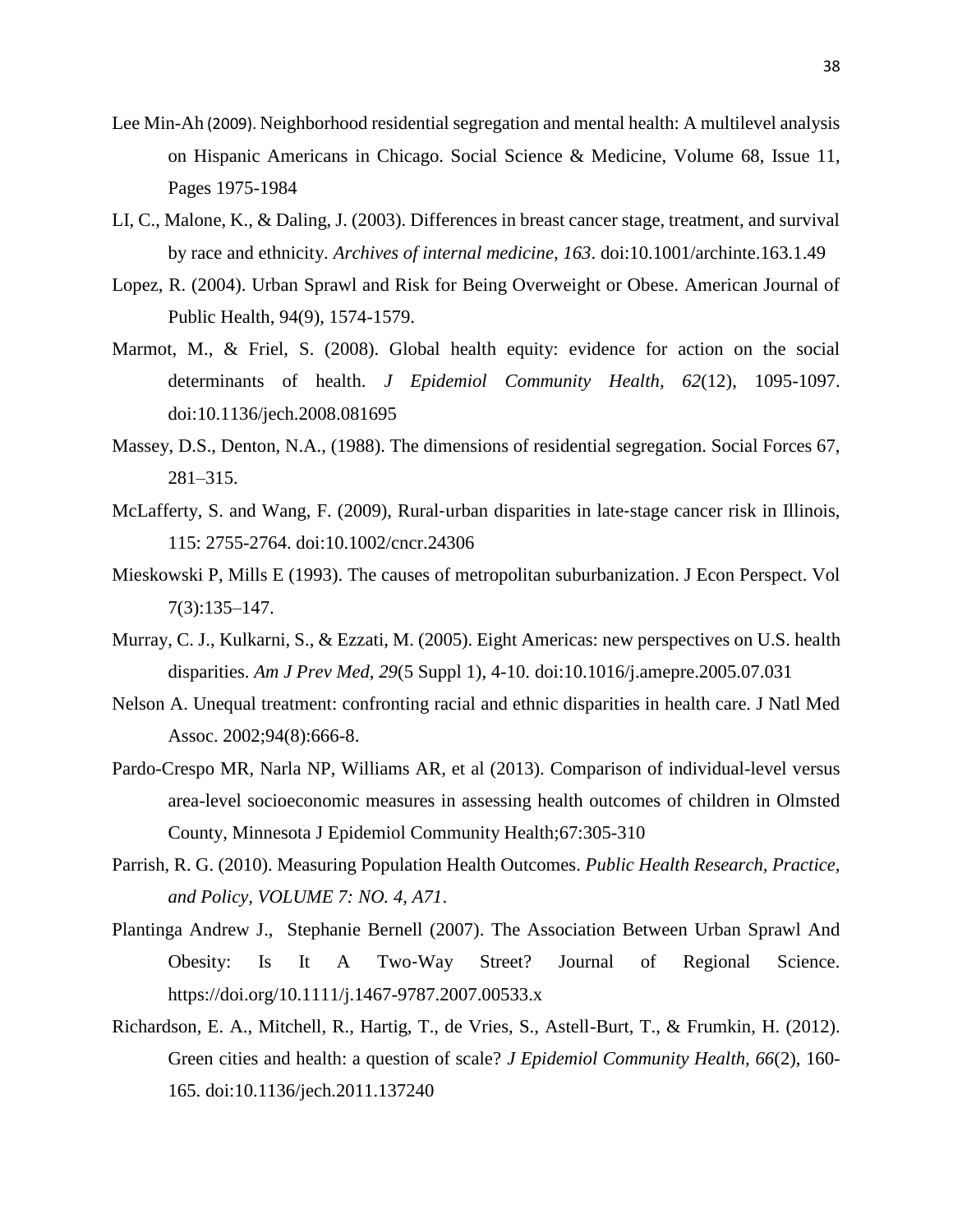- <span id="page-50-0"></span>Roberts, B., & Wilson, R. (2009). *Urban Segregation and Governance in the Americas*: Palgrave Macmillan US.
- Ross, Catherine E., and Chia-ling Wu. "The Links Between Education and Health." American Sociological Review, vol. 60, no. 5, 1995, pp. 719–745. JSTOR, www.jstor.org/stable/2096319.
- <span id="page-50-4"></span>Rothenberg, R., Weaver, S. R., Dai, D., Stauber, C., Prasad, A., & Kano, M. (2014). A flexible urban health index for small area disparities. *J Urban Health, 91*(5), 823-835. doi:10.1007/s11524-014-9867-6
- Russell P Lopez, H Patricia Hynes (2006). Obesity, physical activity, and the urban environment: public health research needs. Environmental Health, doi:10.1186/1476-069X-5-25
- <span id="page-50-2"></span>Rydin, Y., Bleahu, A., Davies, M., Dávila, J. D., Friel, S., De Grandis, G., . . . Wilson, J. (2012). Shaping cities for health: complexity and the planning of urban environments in the 21st century. *The Lancet, 379*(9831), 2079-2108. doi:10.1016/s0140-6736(12)60435-8
- Spatz, E. S., Beckman, A. L., Wang, Y., Desai, N. R., & Krumholz, H. M. (2016). Geographic Variation in Trends and Disparities in Acute Myocardial Infarction Hospitalization and Mortality by Income Levels, 1999-2013Trends and Disparities in Acute Myocardial Infarction by Income LevelsTrends and Disparities in Acute Myocardial Infarction by Income Levels. *JAMA Cardiology, 1*(3), 255-265. doi:10.1001/jamacardio.2016.0382
- Subramanian, S. V., Acevedo-Garcia, D., & Osypuk, T. L. (2005). Racial residential segregation and geographic heterogeneity in black/white disparity in poor self-rated health in the US: a multilevel statistical analysis. *Soc Sci Med, 60*(8), 1667-1679. doi:10.1016/j.socscimed.2004.08.040
- <span id="page-50-1"></span>Takano T, & K, N. (2001). An analysis of health levels and various indicators of urban environments for Healthy Cities projects. *Journal of Epidemiology & Community Health, 55*, 263-270.
- <span id="page-50-3"></span>Tian, N., Wilson, J., & Zhan, F. (2011). Spatial association of racial/ethnic disparities between late-stage diagnosis and mortality for female breast cancer: where to intervene? *International Journal of Health Geographics, 10*(1), 24. doi:10.1186/1476-072x-10-24
- Vafaei, A., Rosenberg, M. W., & Pickett3, W. (2010). Relationships between income inequality and health: a study on rural and urban regions of Canada. *Rural and Remote Health, 10*(2).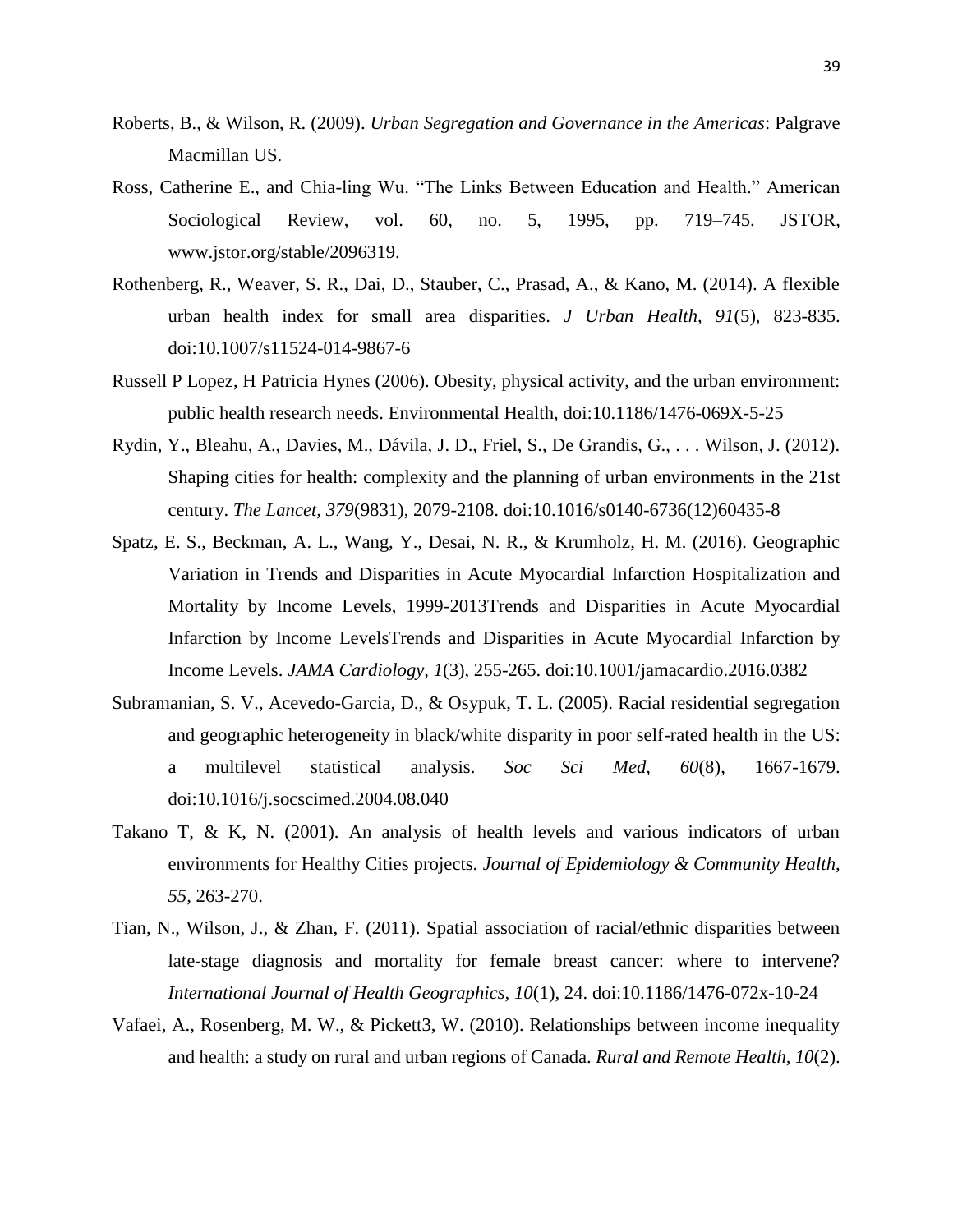- <span id="page-51-1"></span>Vlahov, D., Galea, S., & Freudenberg, N. (2005). The urban health "advantage". *J Urban Health, 82*(1), 1-4. doi:10.1093/jurban/jti001
- Wang, Y., Holt, J. B., Xu, F., Zhang, X., Dooley, D. P., Lu, H., & Croft, J. B. (2018). Using 3 Health Surveys to Compare Multilevel Models for Small Area Estimation for Chronic Diseases and Health Behaviors. Preventing chronic disease, 15, E133. doi:10.5888/pcd15.180313
- <span id="page-51-0"></span>White, K., & Borrell, L. N. (2011). Racial/ethnic residential segregation: framing the context of health risk and health disparities. *Health Place, 17*(2), 438-448. doi:10.1016/j.healthplace.2010.12.002
- <span id="page-51-2"></span>Williams, D. R., & Collins, C. (2001). Racial Residential Segregation: A Fundamental Cause of Racial Disparities in Health. *Public Health Reports (1974-), Vol. 116*, pp. 404-416.
- Yang, T. C., Zhao, Y., & Song, Q. (2017). Residential segregation and racial disparities in selfrated health: How do dimensions of residential segregation matter? *Soc Sci Res, 61*, 29-42. doi:10.1016/j.ssresearch.2016.06.011
- Yerger, V. B. & Przewoznik, J. & Malone, R. E. (2007). Racialized Geography, Corporate Activity, and Health Disparities: Tobacco Industry Targeting of Inner Cities. Journal of Health Care for the Poor and Underserved 18(6), 10-38. Johns Hopkins University Press. Retrieved April 20, 2019, from Project MUSE database.
- Zhaoa Zhenxiang, Robert Kaestner (2010). Effects of urban sprawl on obesity. Journal of Health Economics Vol. 29, pp. 779–787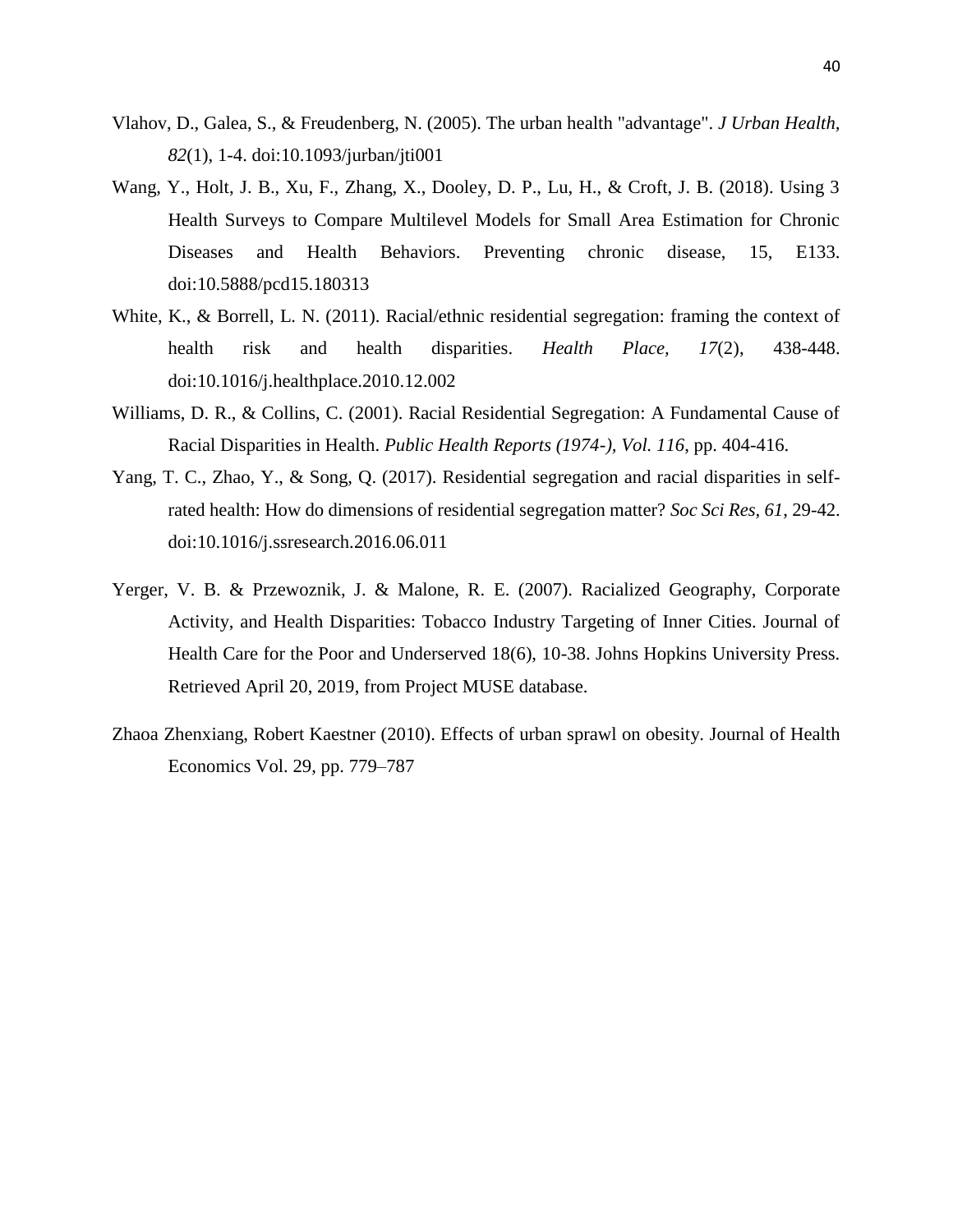## **APPENDICES**

# <span id="page-52-1"></span><span id="page-52-0"></span>**Appendix A: The First 100 Cities and Disparity Ranks**

| City name         | Rank           | City name         | Rank | City name      | Rank | City name       | Rank |
|-------------------|----------------|-------------------|------|----------------|------|-----------------|------|
| Cicero            | $\mathbf{1}$   | Clifton           | 29   | Santa Maria    | 57   | West Jordan     | 85   |
| Lakewood          | $\overline{2}$ | Bellflower        | 30   | <b>Burbank</b> | 58   | Manchester      | 86   |
| Parma             | 3              | Paterson          | 31   | Salinas        | 59   | Concord         | 87   |
| South<br>Gate     | $\overline{4}$ | Westminster       | 32   | Escondido      | 60   | Pawtucket       | 88   |
| Pharr             | 5              | Napa              | 33   | Livonia        | 61   | Camden          | 89   |
| Ogden             | 6              | Deltona           | 34   | Flint          | 62   | Trenton         | 90   |
| Redondo<br>Beach  | $\overline{7}$ | Miami<br>Gardens  | 35   | Hollywood      | 63   | Independence    | 91   |
| Downey            | 8              | Manteca           | 36   | St. George     | 64   | Allentown       | 92   |
| Lynwood           | 9              | Sioux City        | 37   | Bloomington    | 65   | Inglewood       | 93   |
| Warren            | 10             | Warwick           | 38   | Compton        | 66   | Lowell          | 94   |
| Kennewick         | 11             | Citrus<br>Heights | 39   | Palmdale       | 67   | Mesquite        | 95   |
| <b>Fishers</b>    | 12             | Port St.<br>Lucie | 40   | Portland       | 68   | Santa Monica    | 96   |
| Brockton          | 13             | Whittier          | 41   | Longview       | 69   | Mount<br>Vernon | 97   |
| Norwalk           | $14\,$         | Westland          | 42   | Simi Valley    | 70   | Nampa           | 98   |
| <b>Union City</b> | 15             | Springfield       | 43   | Clearwater     | 71   | Roswell         | 99   |
| Garden<br>Grove   | 16             | Modesto           | 44   | Cape Coral     | 72   | Perris          | 100  |
| Alhambra          | 17             | Torrance          | 45   | Daly City      | 73   |                 |      |